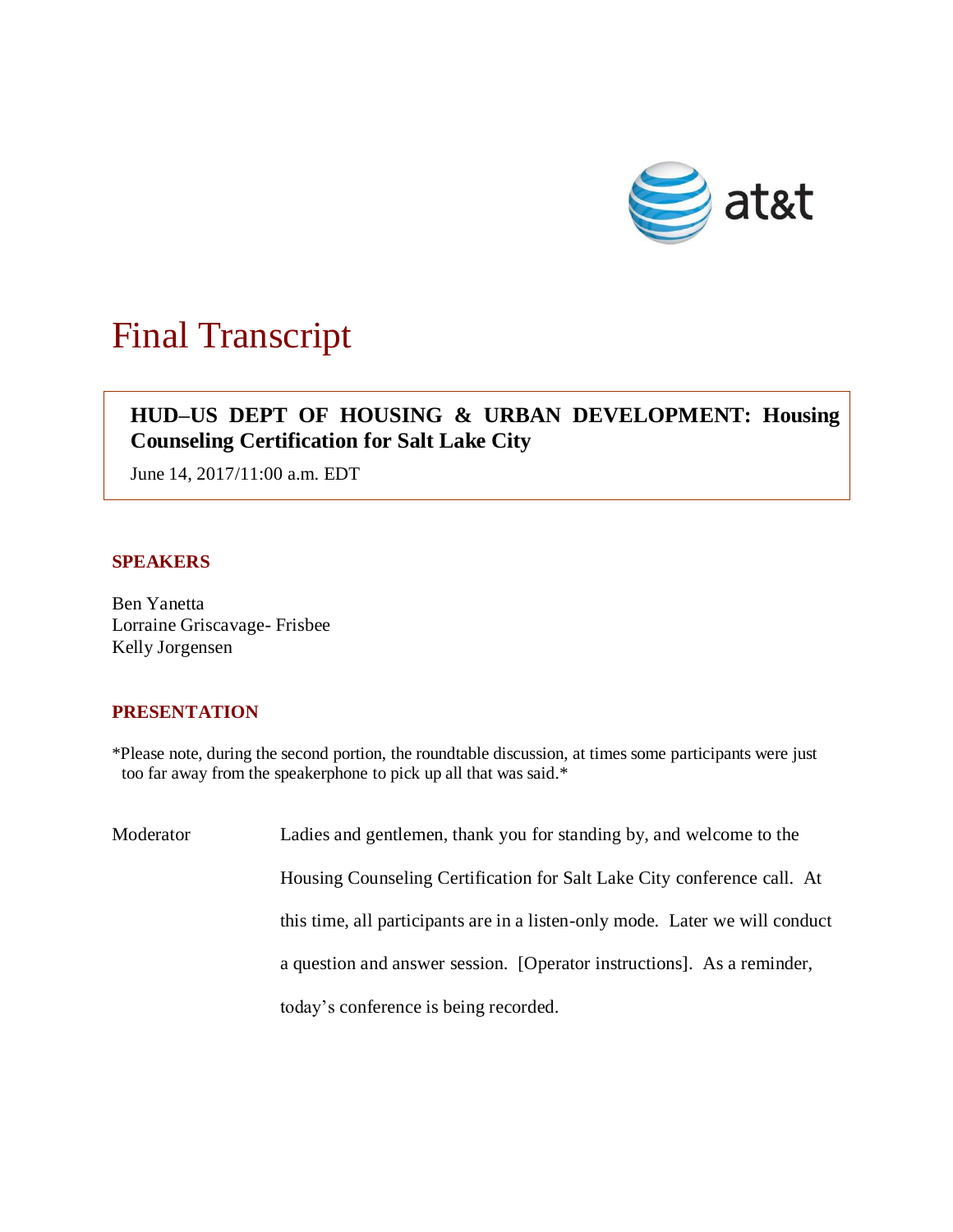I would now like to turn the conference over to our first speaker, Ben Yanetta. Please go ahead.

Ben Hi, thank you very much. Hello, everyone. Thank you so much for sticking with us through some technical difficulties. I'm glad that you were able to join the conference call. Again, I really do apologize for those errors.

> Before we get started on the bulk of the presentation, I just wanted to go over a few things with you about this webinar. This is a shared webinar. There's a live meeting going on at, I believe at the HUD Office in Salt Lake City. So, you're joining them remotely.

If you want to interact and ask questions, there are a few ways you can do that. As the operator mentioned, towards the end of the presentation, we'll do a question and answer session, and he'll give you instructions on how to do that. You can also use the questions panel on the webinar's interface to type in a question, and I'll be monitoring those as they come in, and we'll share those with Lorraine when the question and answer session comes up.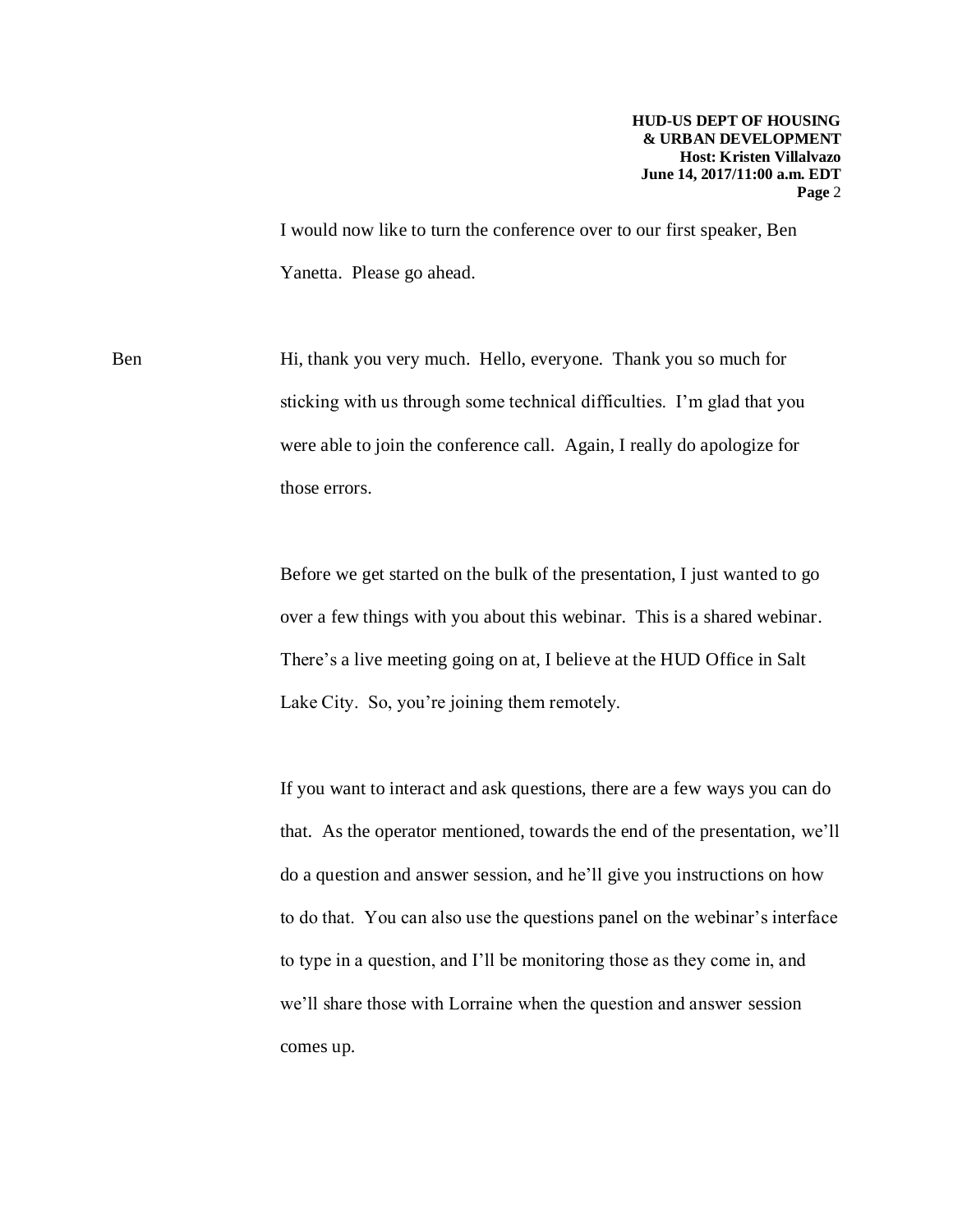As mentioned, the webinar is being recorded. We're going to post this up on our HUD Exchange website, and we'll send out a Listserv announcement when the PowerPoint, a transcript, and the replay number are all posted on the HUD Exchange website. If you do ask a question over the phone line, we ask that you remember to first of all take your phone off mute, and also take yourself off speakerphone just so we can hear you a little bit better.

When you exit today, there will be a brief survey. We really appreciate your feedback, although I can imagine what some of the comments might be regarding the technical issues at the beginning, but hopefully we have a good presentation for you for the remainder.

Also, for everybody that registered and signed into the webinar today, you'll receive an email thanking you for attending from GoToWebinar. This email itself is your certificate of training. There's no attachment or anything that goes along with it. You'll receive that, and you can print that for your records.

All right, I think with that I'd like to turn it back over to Lorraine.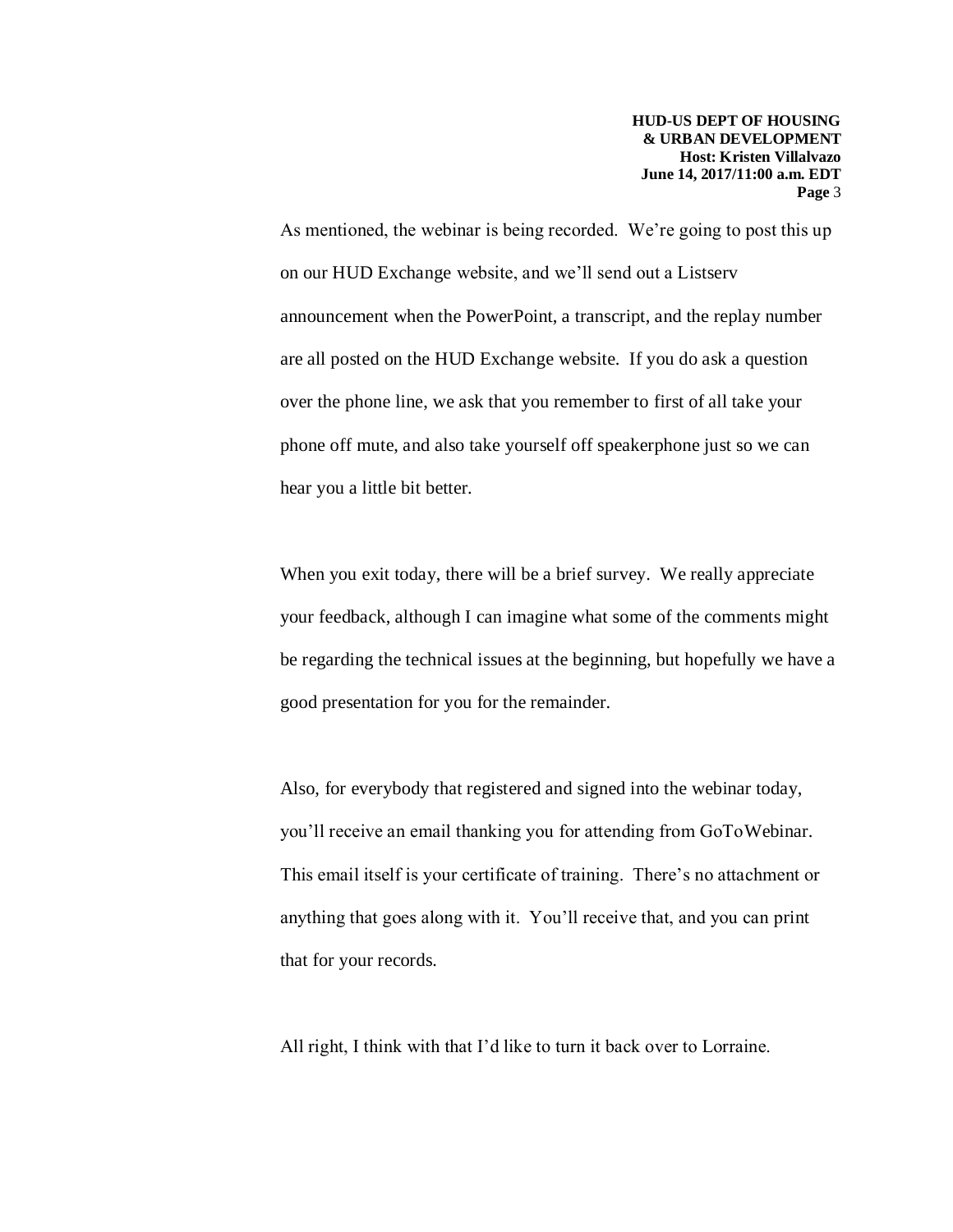Lorraine Actually, I'm going to turn it over to Kelly Jorgensen.

Kelly Thanks, Ben, good morning. This is Kelly Jorgensen. I'm the Salt Lake City HUD Field Office Director. I do apologize for the technical difficulties that we've had so far, but I think you'll find your time will be well-spent here with Lorraine providing information on the Final Rule.

So without further ado, we'll just go ahead and turn the time over to her.

Lorraine All right, thank you, and welcome, everyone, and welcome those on the phone. I, too, as well apologize for the snafu. I am probably the person to blame because we had some confusion between East Coast and Mountain Standard Time. I'm actually located in Pacific Standard Time zone, and my staff assumed that was the time I was using, not realizing I was going to be here in Utah.

> Today, we actually have two parts that we're going to cover. The first one is talking about our Final Rule for Housing Counseling Certification. We originally posted the Final Rule December  $14<sup>th</sup>$ . Then we are very excited, just on May  $31<sup>st</sup>$ , we published the Federal Register notice that tells everybody when we're going to start.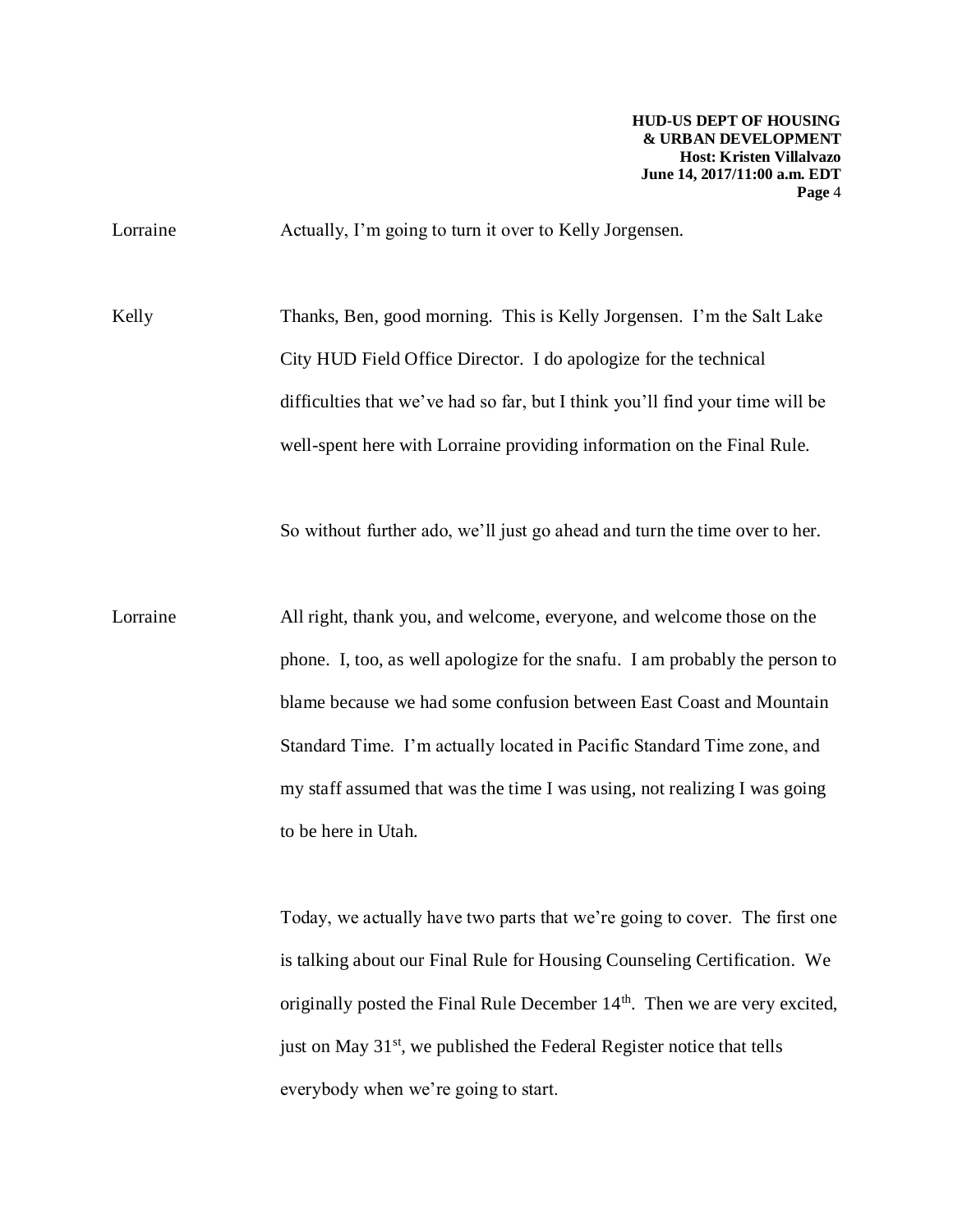The first part of the training is going to be an opportunity to learn a little bit more about the certification. I have been working on this since March 2013. So, I'm very excited to see it coming to the point where we're going to go ahead and start the certification exam in August.

For those of you that are on the telephone, that are not currently part of our Housing Counseling Program, our training is going to help those, and we have one individual in the room here, too, that is not currently a part. We're going to be covering some basic information. Because we have a mixed group, those of you that are very familiar with our program, just consider it a little bit of a review.

Then, what we would like to do as a second part is we want to have a roundtable discussion as to any issues you have, any feedback you can provide us regarding the Housing Counseling Program, regarding some of the activities we're doing, and any questions that you might have outside of certification. So, we're very excited to have this opportunity.

Again, my name is Lorraine Griscavage- Frisbee, and I am the Deputy Director in the Office of Outreach and Capacity Building. Our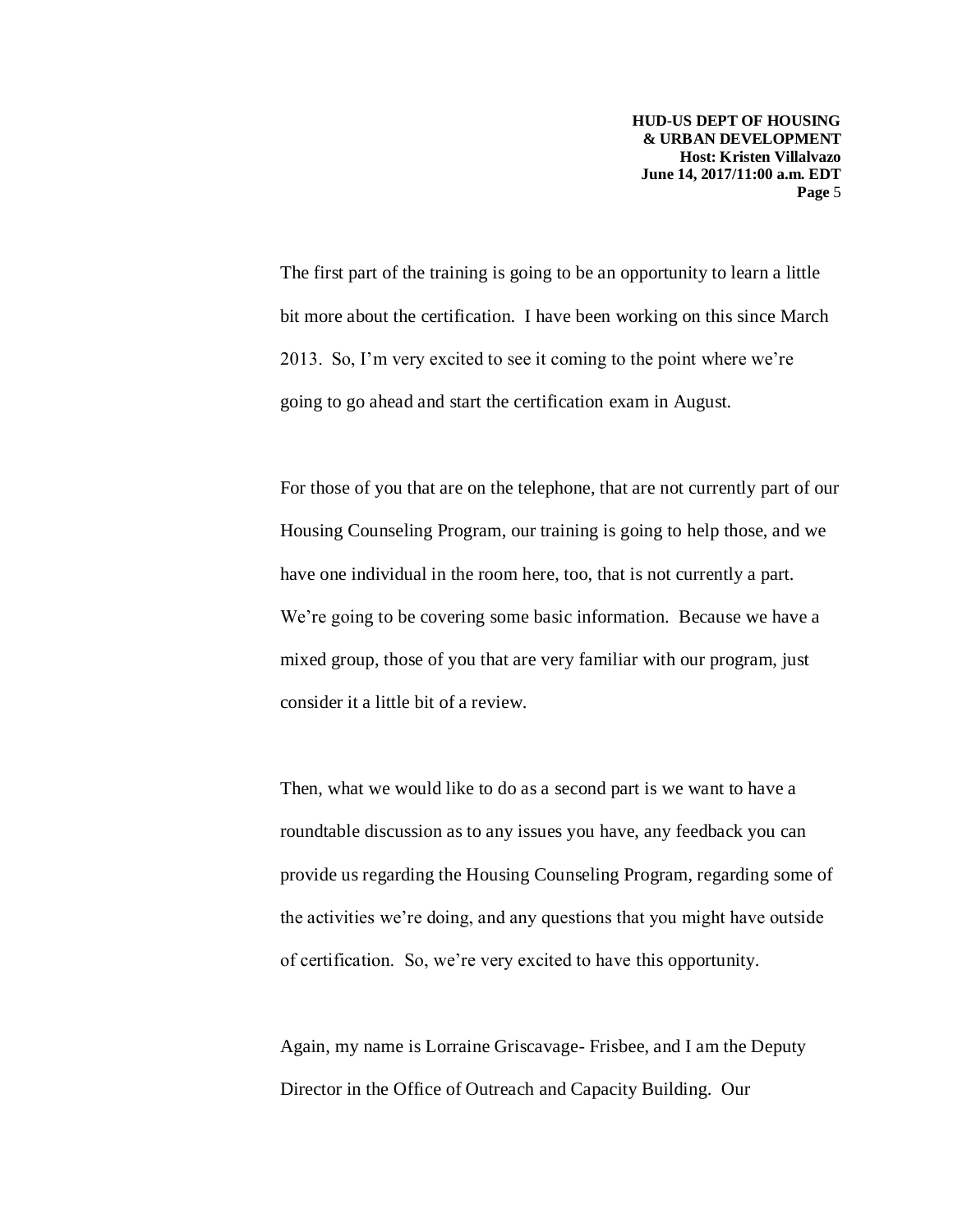responsibilities are training, approving new applications, and capacity building.

What can we do to help you? We're not going to know that. We don't want to guess. We really need your feedback on that.

What we're going to cover in part one is we're going to give a little bit of a background for those that are participating in today's training that are not currently in the Housing Counseling Program. We're going to talk about our definition of housing counseling, and that's really important for those people that have to determine is what I'm doing actually going to be covered by the Final Rule?

We'll talk about our homeownership counseling requirement as well that became effective January 13th, which at this time we're still working on what we want you to do to satisfy that and provide these courses and other information. The most important thing I want to remind everyone and share, of course usually on your handouts, this is all black so you can't see it, but it's worth repeating.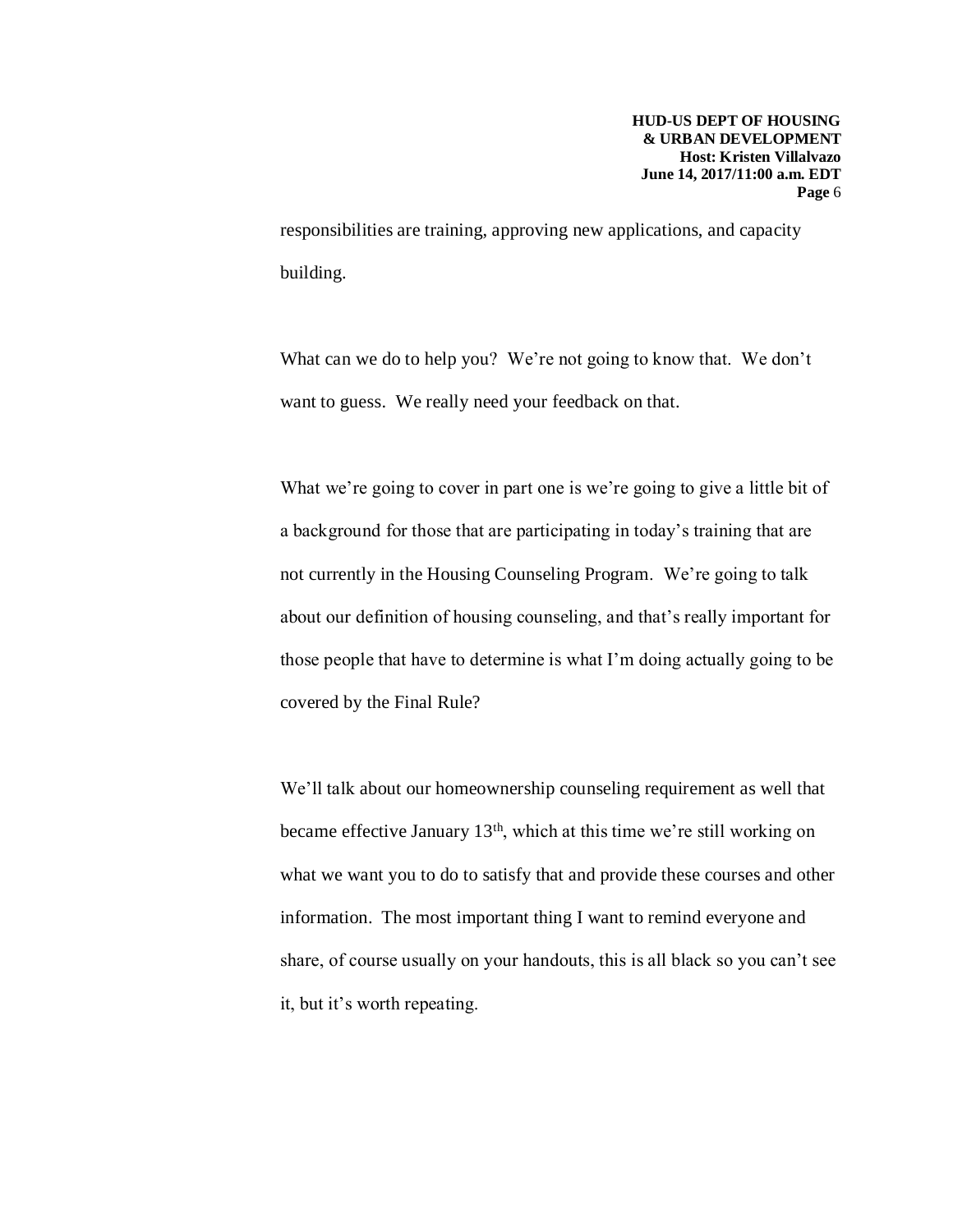By the way, Ben, I'm on slide 6. Our mission of housing counseling for the Office of Housing Counseling is to help families obtain, and sustain, and retain their homes. By homes, we include those that are in rental situations, those that are homeless, they're all included in this mission. The only way we can accomplish our mission is through you.

We need you. You are the critical, and so we are going to accomplish this mission by sustaining a strong network of agencies and counselors. That's what we're all about. So, how do we accomplish that?

Well, we have a couple of ways. The first one, we have about 1,900 agencies in our network, and we do monitor compliance with our HUD regulations. We want to make sure that housing counseling is provided in an independent manner so that clients get unbiased information and they can make their own choices.

We want agencies to avoid conflicts of interest and make sure that they're meeting our content and our process standards. Now, we also think it's very important to help you connect with the clients that are out there. I'm going to talk a little bit about our visibility and awareness campaigns and what we're doing to increase the visibility of housing counseling.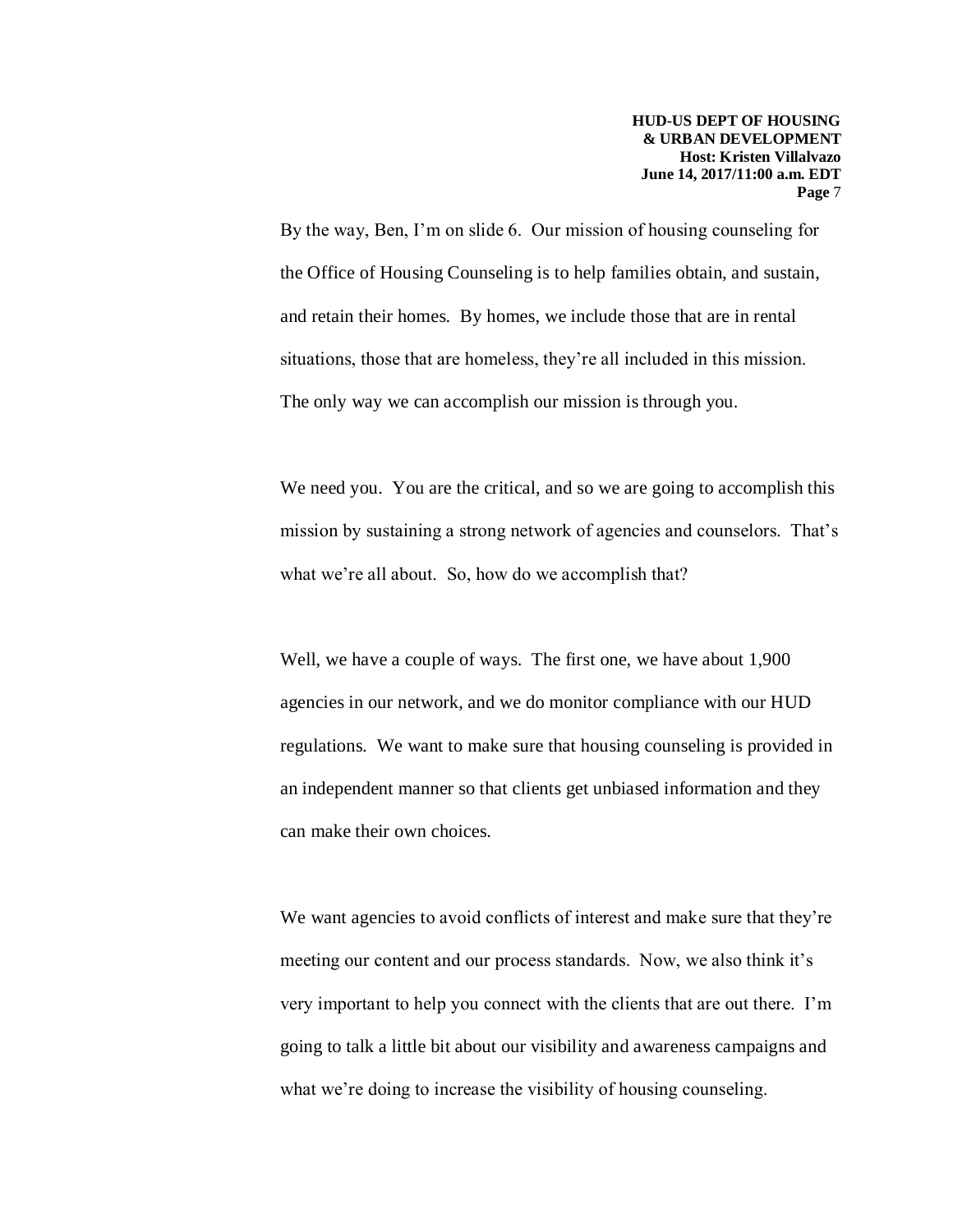Then, a thing that I think most of you are really interested in is we also provide grant funding. This year, we were very fortunate for our fiscal year '17. We were allocated a total of about \$55 million, and I think about \$47 million of that will go towards housing counseling grants.

So, we are in process, and we hope to be announcing soon about the grants. I just want everyone to know I cannot answer any questions like, when am I going to get my money, or, when is it going to be announced. I just can say that, we're working on it, and they're coming.

What is housing counseling? I'm going to address the lady back from the Housing Authority, and talk about how we define housing counseling. This is very important in determining if you get covered by the program or not.

For housing counseling, we kind of tweaked the definition in the Final Rule. It's independent expert advice customized, that's the real key, customized to the need of the consumer to address the consumers' housing barriers, what's preventing them from reaching their housing goal, and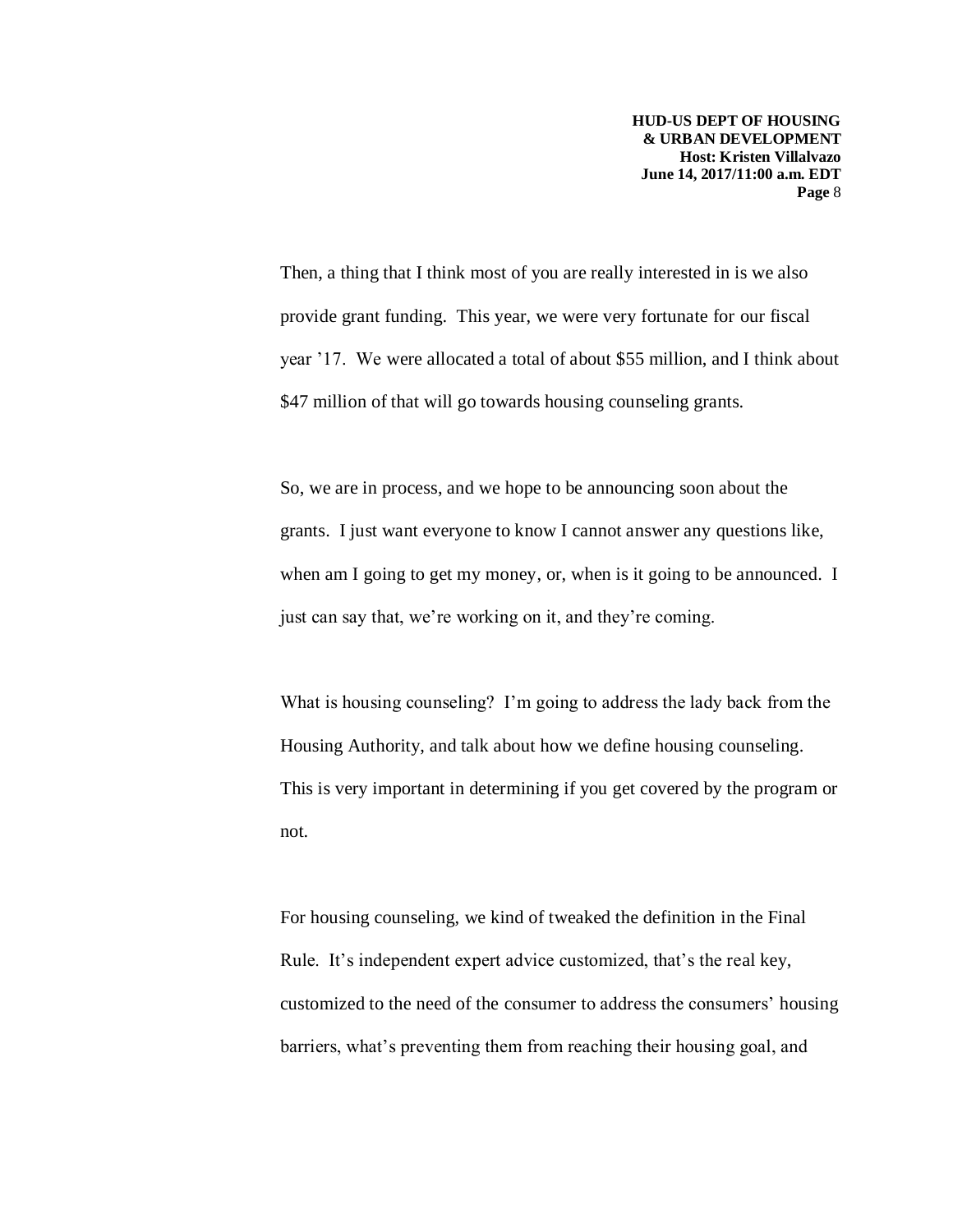what they need to do to reach their housing goal, and how can the counselor, perhaps, help them with that.

It must include these key elements. Intake, intake in and of itself however does not have to be done by a HUD-certified counselor, but what makes housing counseling unique is we look at a client's budget. We look at their financial and housing affordability analysis.

This is very important because clients can come to you with rather extensive, especially those of you that work in pre-purchase that you talked about in pre-purchase. How many clients come to you with a wish list that doesn't meet their budget? We see that quite frequently. So, it's very important, from a housing counselor's perspective, that you explain to them what they can afford, and you conduct that as part of your counseling.

Another critical component is the action plan. It's required for all counseling except for reverse mortgage. Does everybody know what a reverse mortgage is? Do you know what a reverse mortgage is? Okay, great, and on the phone, if you don't, when we take questions, ask me, and I'll talk about it a little bit more in detail.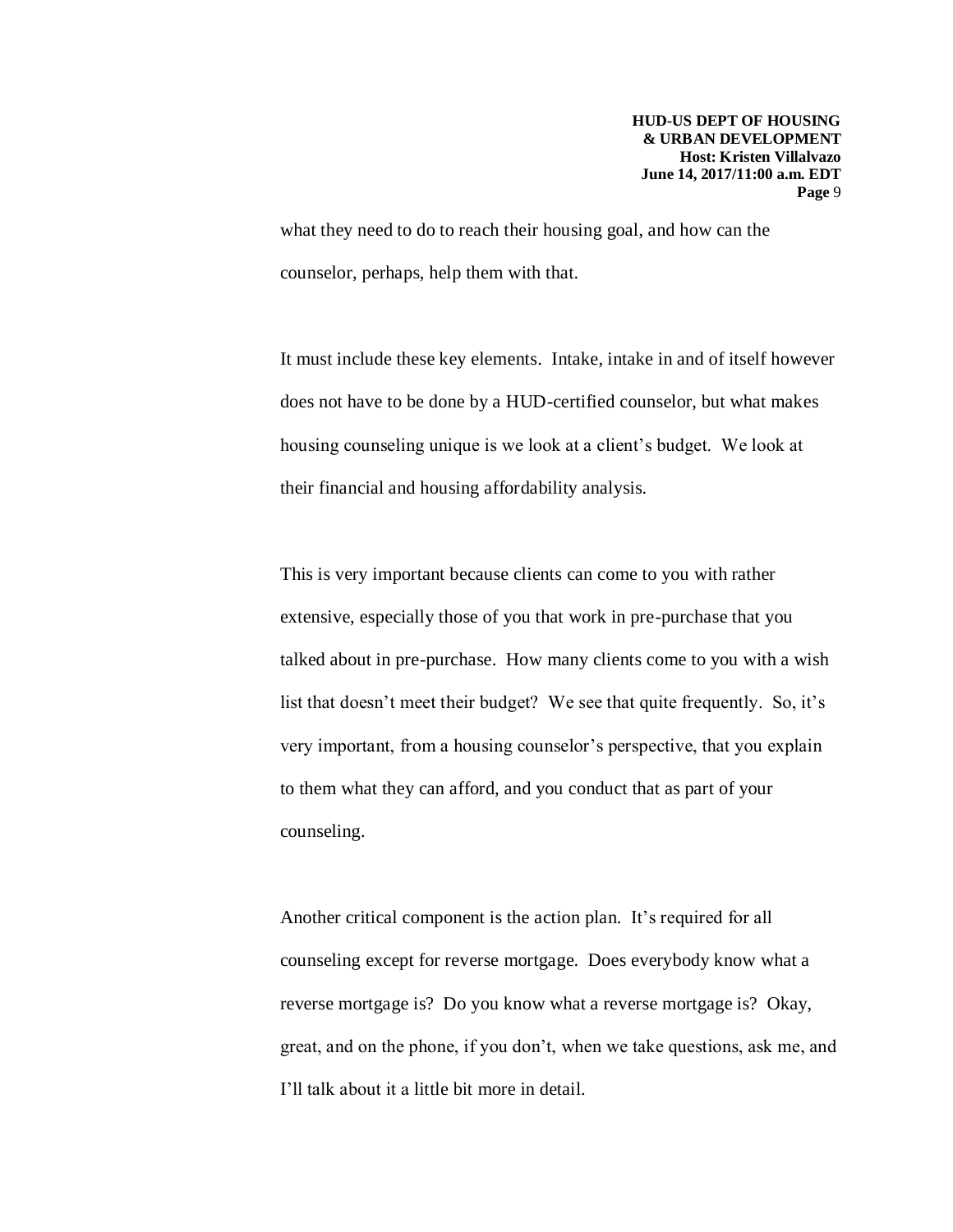An action plan, I like to explain it as a roadmap. It tells the client, this is my goal, what do I need to do to reach it. It can be short-term. It can be long-term.

If it's long-term, we ask that you follow up periodically to make sure they're keeping it and then you have a reasonable effort to have follow-up with the client. We slightly changed the definition of follow-up to say a reasonable effort because sometimes you're going to be dealing with clients, you know that's the only time you're going to see that client. You're going to be dealing with a homeless client who you may never hear from again. You know at that time you can't do follow up.

We have provided some national statistics from 2016. We served, on a nationwide basis, over 1.2 million clients. That's a lot. Actually, that's lower than what we've done in the past. At one time, during the foreclosure crisis, it was up to 3 million, but it's still a substantial number.

Group education is the number one activity. Unfortunately, last year, mortgage delinquency and default was number two. Pre-purchase was number three. We're hoping in the future to see a little reversal of that.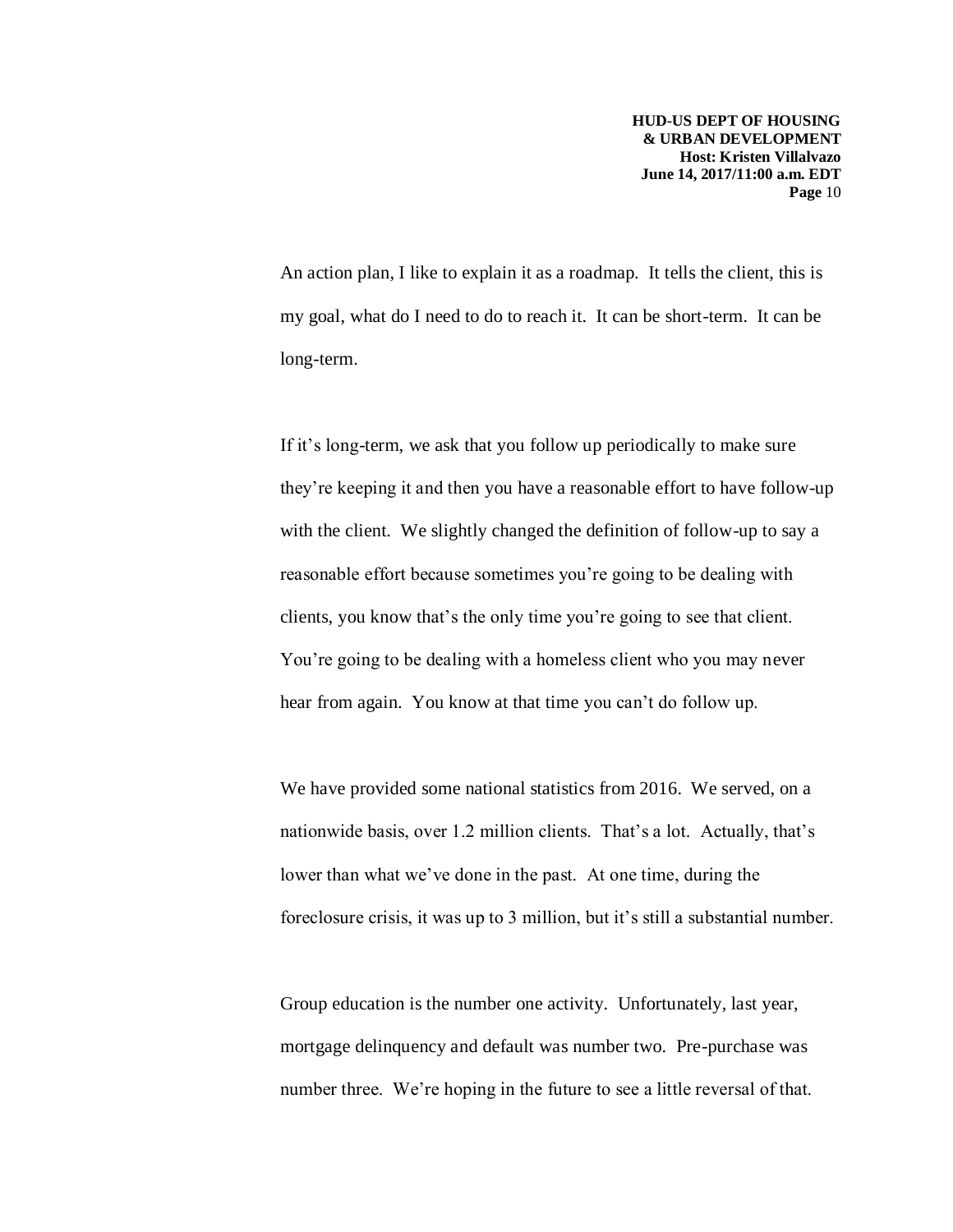We also look at impact. This is on Section 10 of our 9902. I'm not going to go through these numbers, but you can see that there's a substantial amount of clients that by a budget [ph], we seek their housing information. That's something else that's a critical service that we provide to help them with that.

You'll improve their financial capacity and help them gain access to resources. While we were waiting to resolve our technical issues, we went through the room, and several of the agencies here offer down payment assistance. That's a perfect example. Those of you on the phone, on the webinar, also provide down payment assistance. That is, you're helping you clients gain access to resources that will help improve their housing.

Now, since this is a Utah-based meeting, I thought I'd share with you some Utah statistics. The first one has to do with money. That's always a good topic, right? How many here receive funding through a network? Okay, great. Altogether, both independently, and as part of your network, approximately \$153,000 was shared with Utah agencies. That's a good amount, and it was shared with all agencies and branches. So, some funding could have come into an agency and their branches.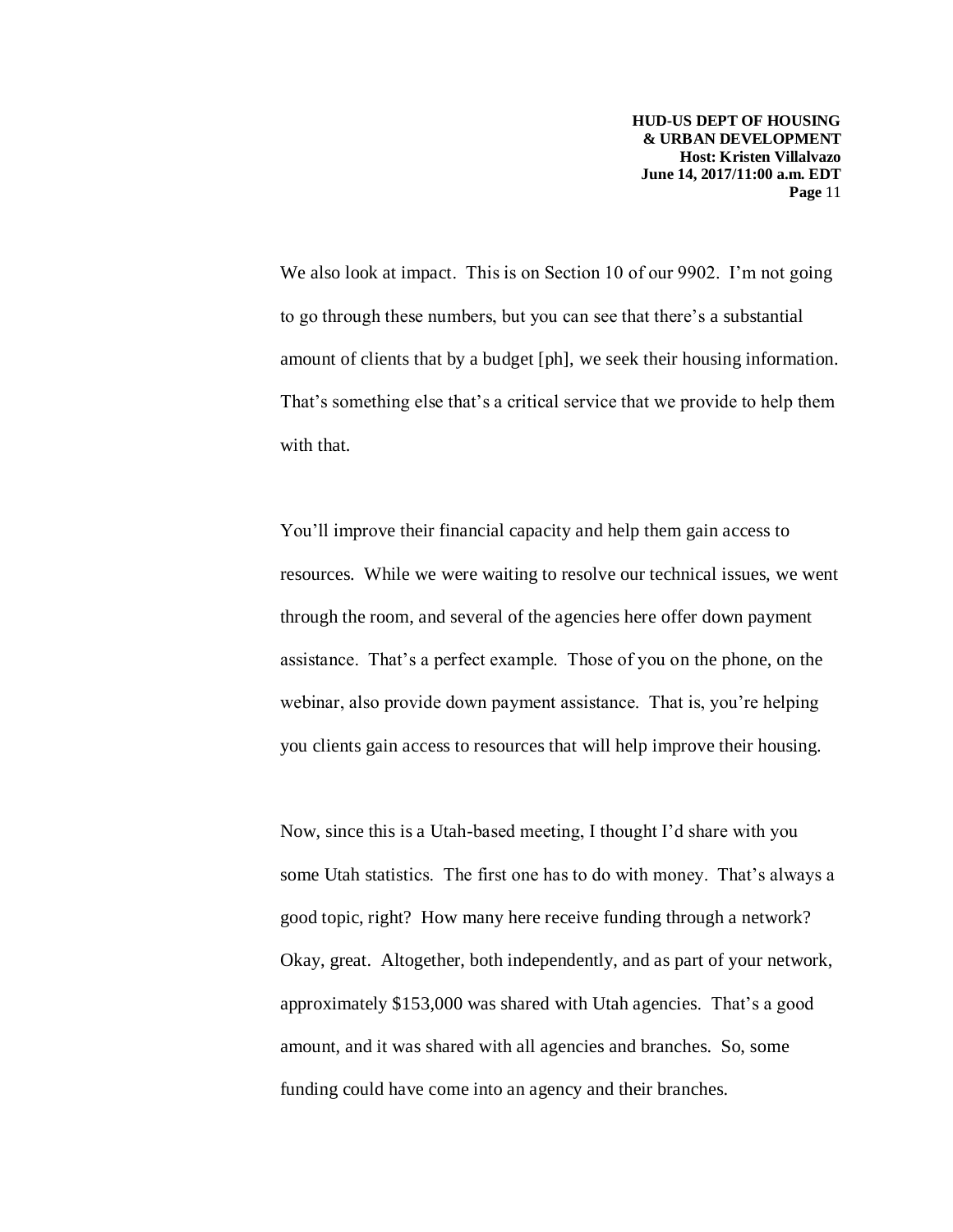Your activities in 2016, you saw a total of 28,000 clients, a very good number. The majority of that, 40%, was in group education very similar to the national. What I think is interesting is your reverse mortgage. This one was showing at 3%. Actually, I pulled up some additional data, and I saw on the 9902 report for Utah, you saw almost 1,000 reverse mortgage clients. That's a huge number. You guys must be very busy with reverse mortgage counseling. That's very good.

If others are interested in joining that, just let me know, and I'll tell you what it takes to have a HECM roster counselor on line. These are some impacts that were reported, and I have to tell you, only eight agencies reported. So, if you're an agency that didn't complete your 9902 on time, I'm going to urge you for 2017 to make sure you are submitting that data.

Our 9902, for those of you that are participating via the webinar, and are not familiar with it, it is our primary reporting tool that our agencies use to tell us what they do in the program, how many clients they helped, the demographics, and the outcomes of counseling. This is our report card. It's very important because we give that number to Congress, and that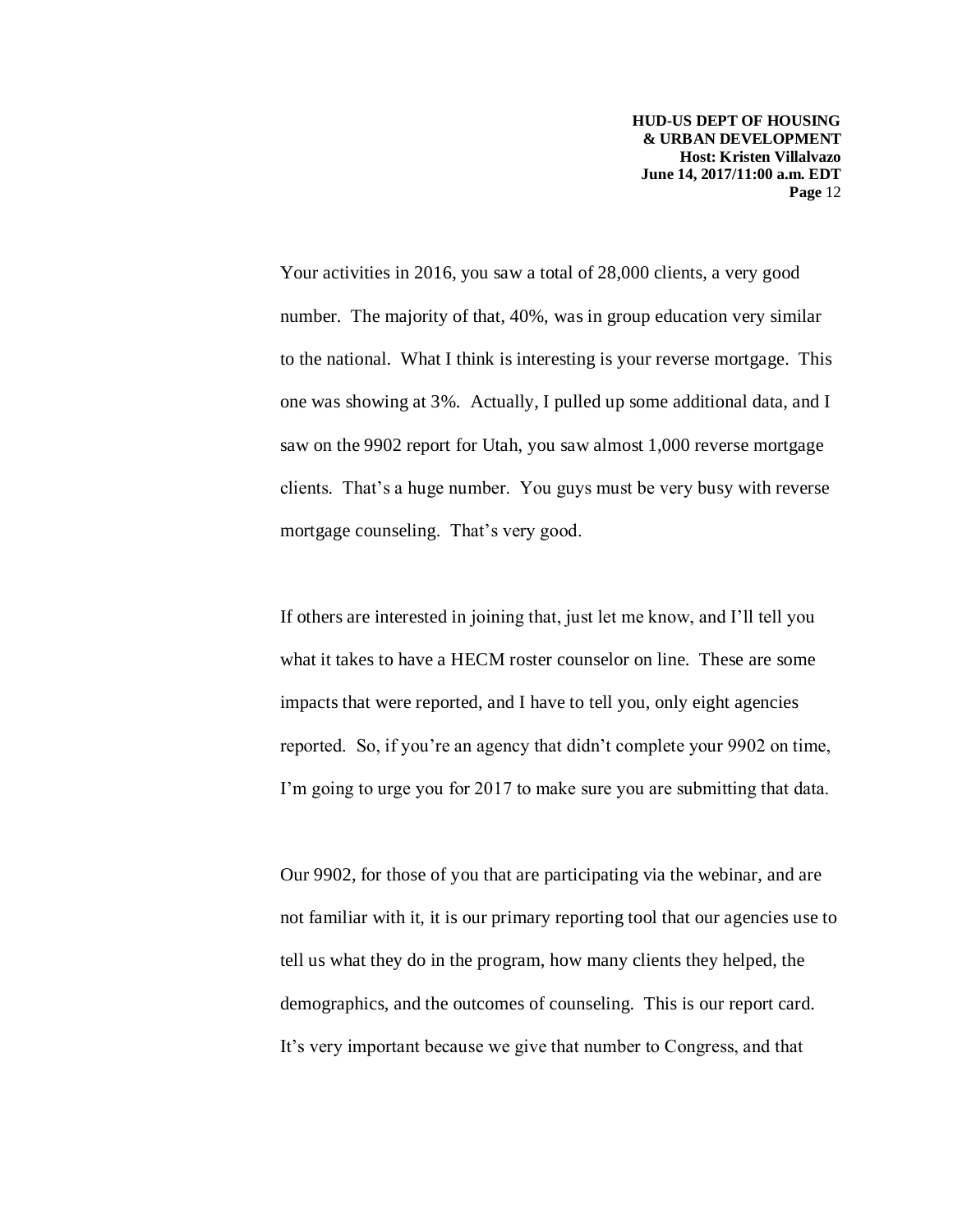helps Congress decide how much money to give us, so it's a very critical report for that.

The other thing that we've been working on, some program initiatives, first of all research. There are studies out there, and I do have another slide that talks about the success of housing counseling, but not a lot of studies did long-term studies. So we are actually embarking on a research study we started about a year ago where we're going to follow families for up to five years. We'll be able, at the end of that five years, to say, not only did housing counseling have a short-term effect, but this is what we saw over the long run. We're going to compare a test group that did not have housing counseling to a group that did have housing counseling.

We distributed the [indiscernible] posters. Did everybody get them? Yes, and Charmaine, she shared with me a great story. She showed me where they have the poster, and it's in English in her lobby that not only serves housing counseling, but a lot of their other program clients. She said people would look at that and then ask about it. What is housing counseling?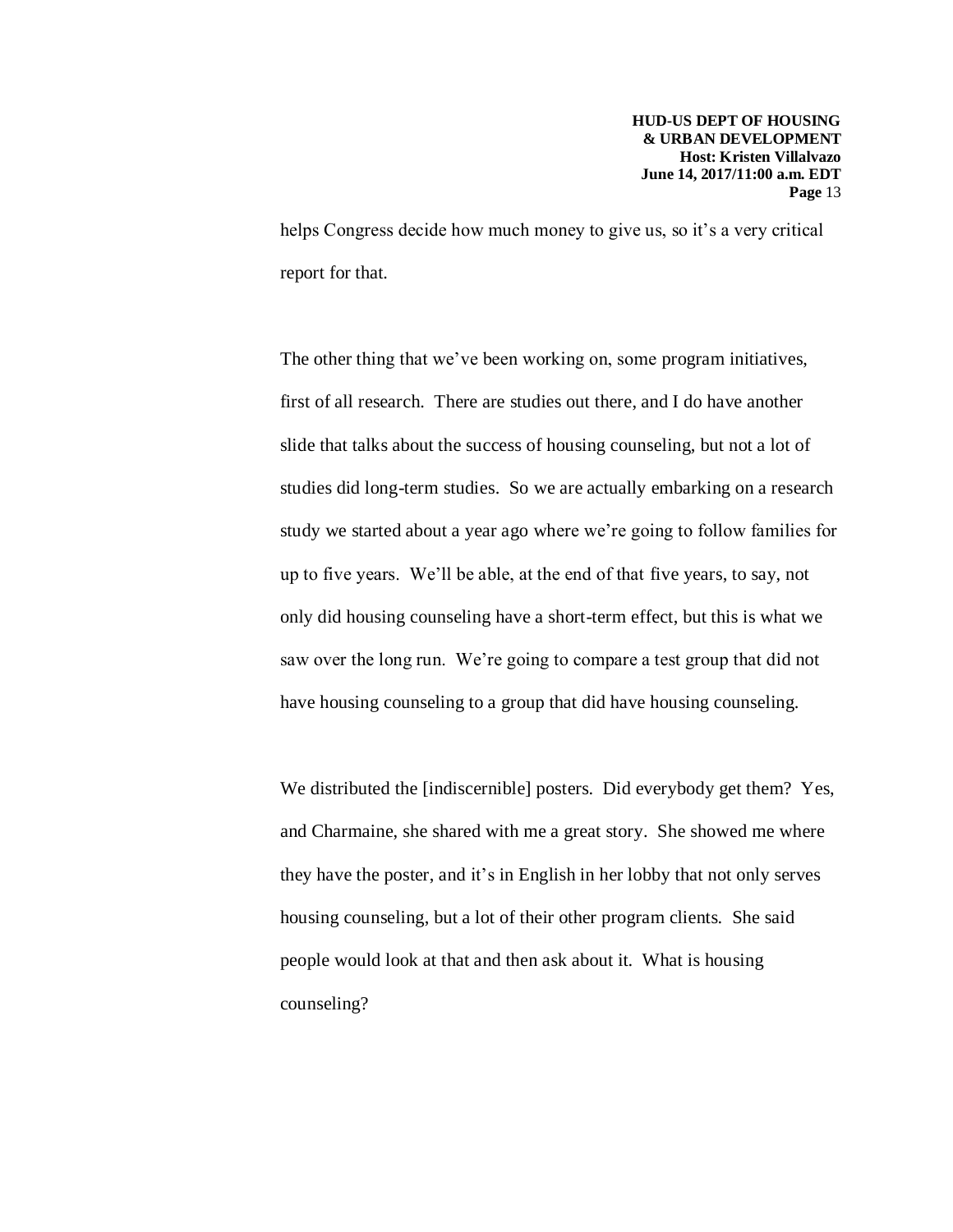So, it's a positive tool to help improve people's comprehension of what is housing counseling. We do have challenges with that term, housing counseling. Hopefully, down the line, maybe in the future we can consider changing your title, something we'll look at in the future.

The other thing we really need to get the realtors and the lenders on board so that they better understand that having an educated client makes their job easier. So, we're working on developing toolkits to help them. I don't know when we're looking at releasing those, but it's something that we are working on to help them better understand.

We're getting some substantial help in that area because we formed the Housing Counseling Federal Advisory Committee. This is something brand new for our program. It's a 12-member committee, and by the way, any time we have a meeting, it's open to the public. We announce a Federal Register notice, and you are welcome to participate by telephone. If you want to go to Washington, D. C., that'd be great. You could actually go there in person as well.

Our committee is composed of 12 members. We have three from the lenders, three from other industry related, three from housing counseling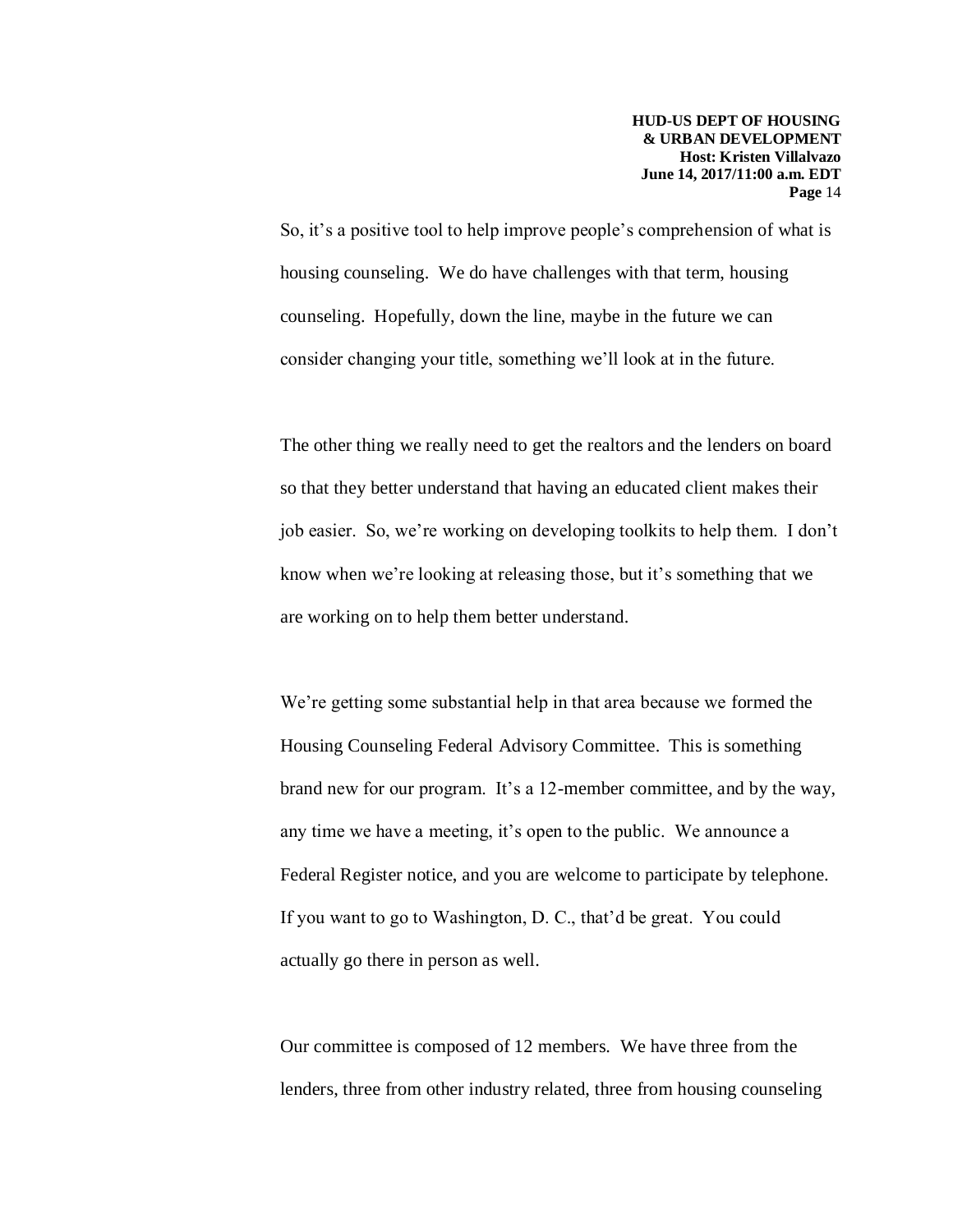groups, and three from clients. Their job is to look at our program and say how can we give our feedback, how we can improve it. We're getting some very good feedback from the other lenders.

This is just several studies that we have posted on our HUD Exchange that already supports housing counseling. How many people have visited our HUD Exchange? Okay, great. These come up under housing counseling. These studies are good references for when you do a grant. They can cite the benefits of housing counseling.

Okay, what we all wanted to hear about, housing counselor certification. Ben, I'm doing a sound check, and can you hear me okay?

Ben Yes, you're coming through perfectly.

Lorraine Great, great, wonderful, thank you. Housing counselor certification, I'm really curious before I start talking about this, how many people in the room have taken a prep class already or done something online? Okay, all right. Great, okay.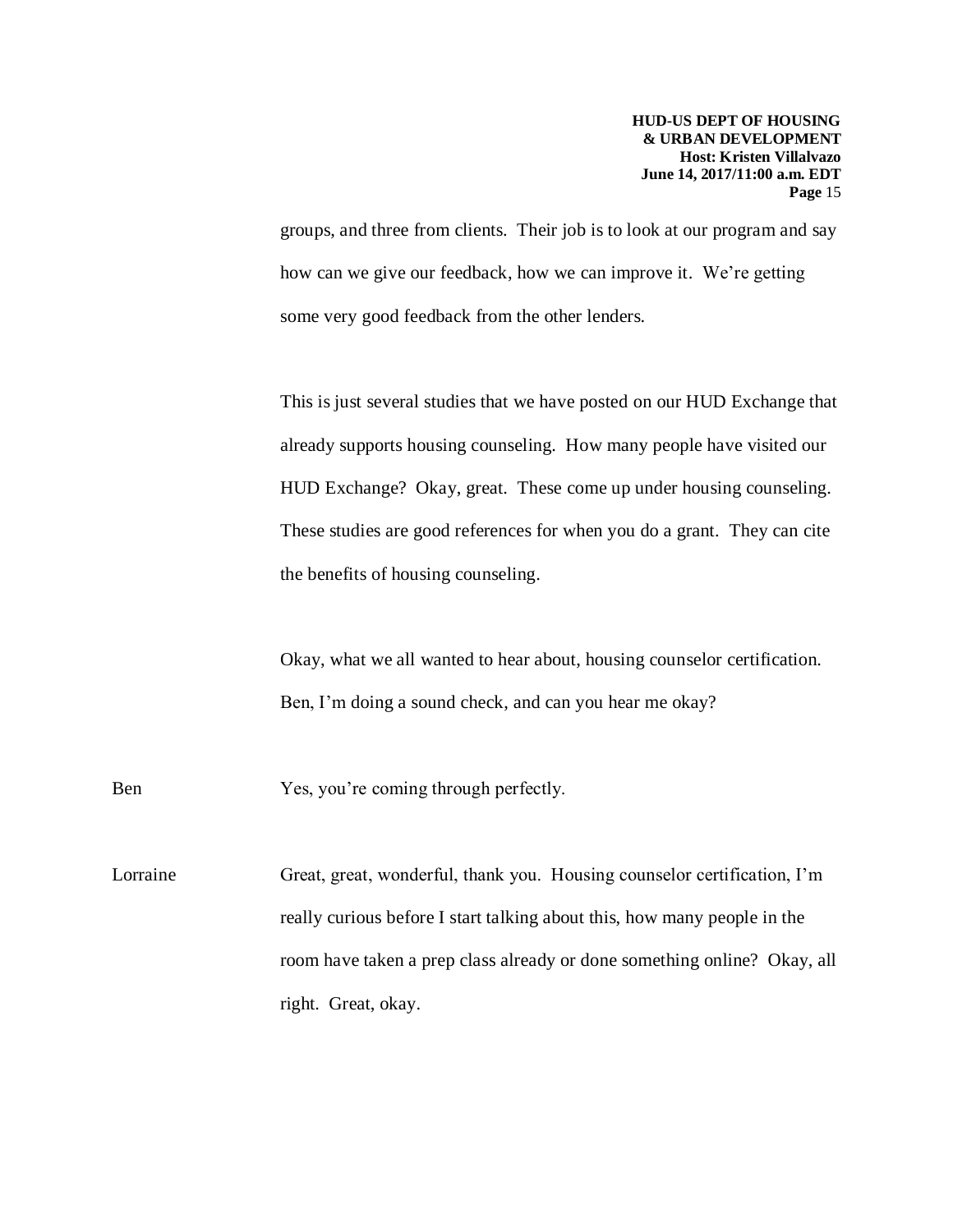How many people plan to take it as soon as the test is open? Okay, all right. That's a good number. Great, well we're excited.

Like I said, we published the Final Rule on December 14, 2016. It took us over three years because our proposed rule came out in September 2013 [ph]. Why it took us so long is because you guys gave us lots of feedback. We had over 200 comments. Some comments were ten pages. Some comments were one paragraph. But it took us a while to evaluate everything and to make changes to the Final Rule.

So, we did make some changes. Especially, we had a one-year certification period, give everybody one year. We were able to change that to three years. Basically, what it boils down to is there are two key provisions on certification that I want to share.

Basically, what that Final Rule says, all housing counseling provided under or required, the word requirement is there, but that's a key, required under or in connection with all HUD programs, not just our Office of Housing Counseling, must be performed by a HUD-certified housing counselor. That's the title we are giving you when you become certified, by August 1, 2020.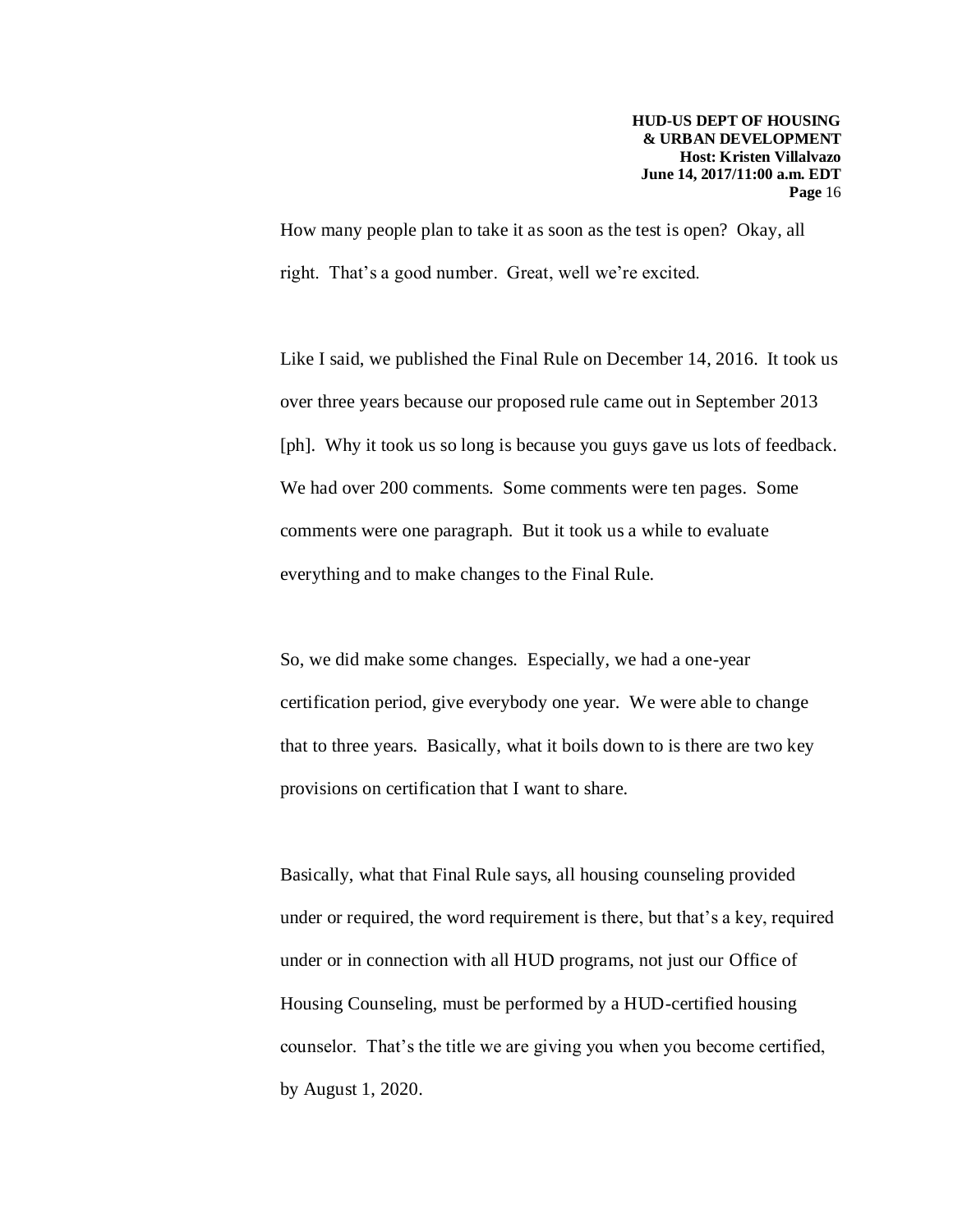We're giving you three years to do it. People like the Housing Authority, you guys might want to wait a little. We hope you don't. I'll have more information for you later on to help you in your decision.

What exactly is a HUD-certified housing counselor? There's actually two parts to the process. First of all, you have to pass the exam. Secondly, you have to work for a HUD housing counseling agency already in our program. We'll talk about these a little bit later, but those are the two keys to that.

Now, we really think certification is a good thing. We are hoping for one thing. You already do a fabulous job with your counseling services. We're hoping that everyone is going to have the same basic knowledge base now. I'll talk in a minute about the six categories you're going to study about.

You're going to have a broader knowledge, especially if you just concentrate your work on one category of counseling. You'll have a broader knowledge of the topics. We're hoping that it's going to create professional recognition. You're going to have a certificate that says I am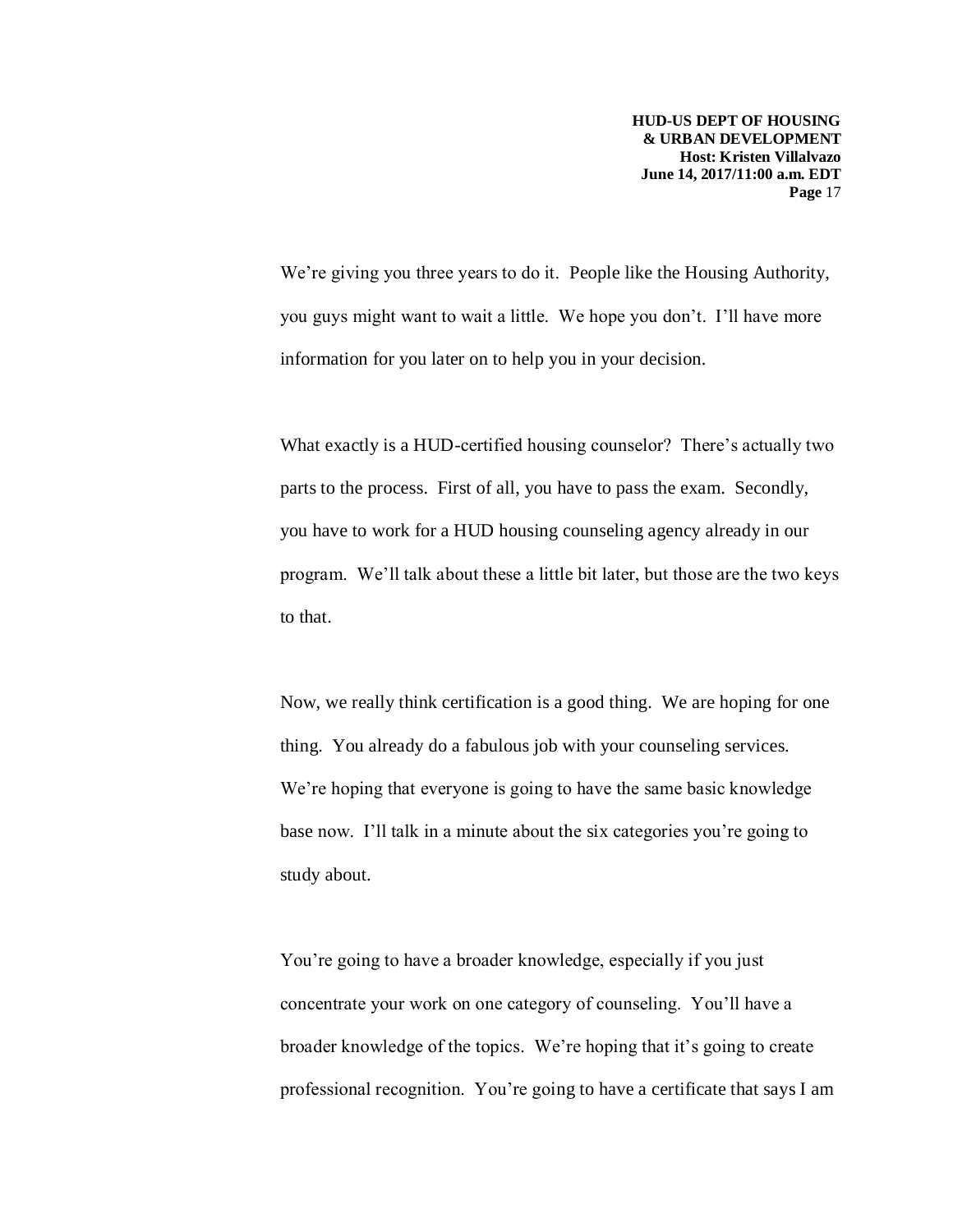a HUD-certified housing counselor. We're hoping that's also going to help elevate the value of the Housing Counseling Program.

We're hoping by having this, it might also help funders besides HUD. You may be able to use this as a leveraging tool. We don't know if this is going to happen or not, but we're certainly hopeful that it is so it will help you stand out. This is a good thing.

Let's talk a little bit more about counselor certification. We have the exam. It's going to be on six topics, which I'll cover next. The really cool thing about this is you only have to pass it one time. You can try as many times as you want to try and pass it. You have to pay the fee each time, but we're not limiting your number of attempts.

You don't have to work for a housing counseling agency at the time you take the exam. Actually the exam is open to anybody. Once you pass that, we will maintain that record indefinitely. So then if you want to become a housing counselor, you can use that as a tool in your resume. Same thing if you pass it now and you leave your agency, a couple of years later, you get back into the field, it's so good because you passed it that one time.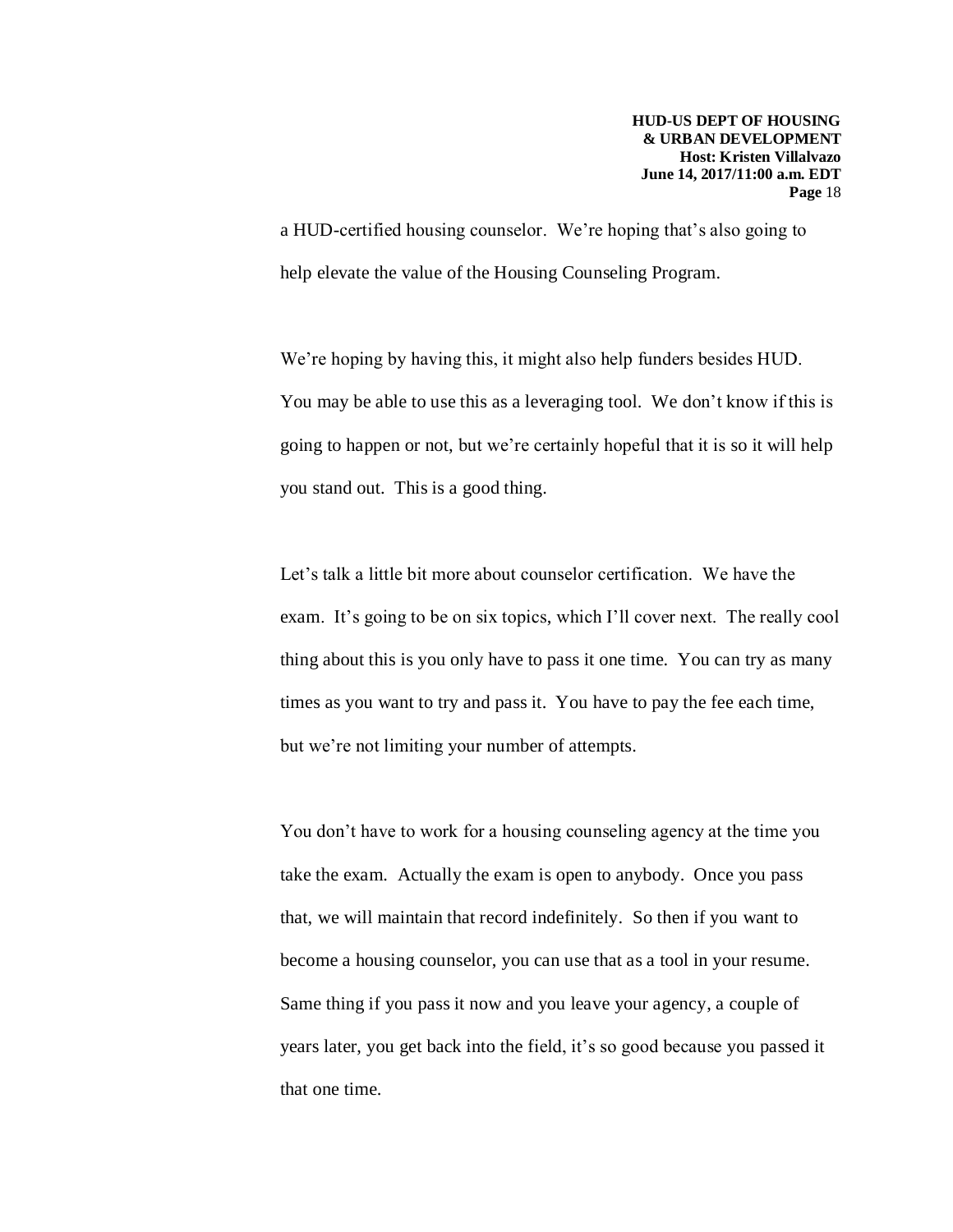As soon as the exam starts, August  $1<sup>st</sup>$ , you can become certified at that time. We're going to have all the systems in place that as soon as you pass it, you will go to another system, and we'll provide extensive training on that system in July for you, and you can become certified. The bottom line is you have three years to do it. We hope you don't wait, though.

These are the six major topics. These were based on congressional legislation. Financial management, property maintenance, responsibilities of homeownership and tenancy, fair housing laws and regulations, we are not trying to train you to become fair housing enforcement officials, but we think it's very important you have a basic understanding of the fair housing law. Housing affordability, how do you determine if a client's income is sufficient for their housing situation? Then, how can they avoid foreclosure or eviction? Those are the six topics.

Let's talk about the training and how you're going to take the exam. Well, we've actually created a separate website hudhousingcounselors.com. How many people have visited that website? Okay, that is your portal to starting the process.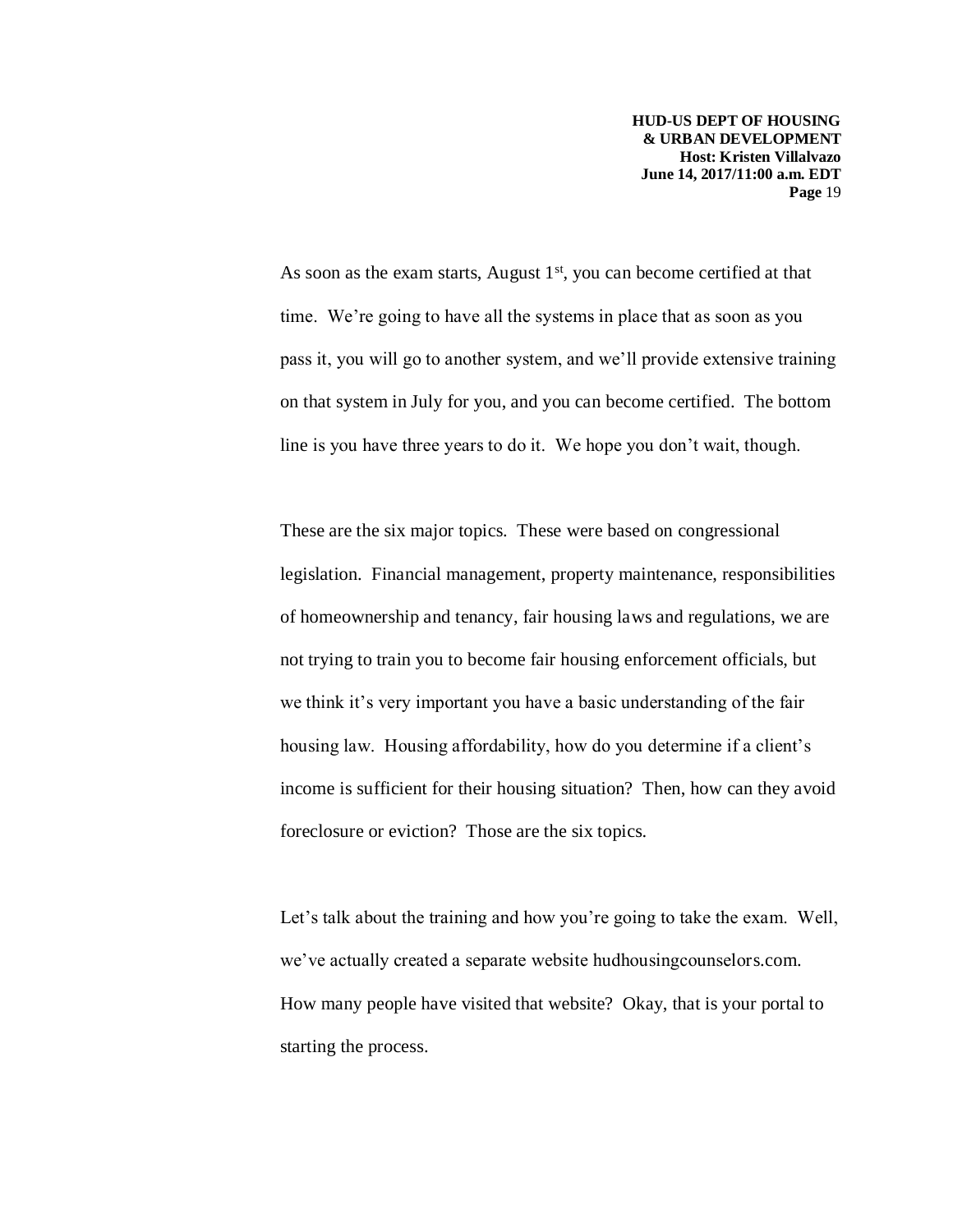We have a free online training. We will be announcing soon the practice exam which will also be free. You can take that as many times as you want. Then, the exam, of course, starts August 1<sup>st</sup>.

What you can do now on this website is you can go in now and register for a user account. Has anybody done that? Okay, good, great. We want you to do that now so there's not a rush. It's the first step because you need that user to register for the exam, so you're getting a jump on it.

When the site changed on June  $1<sup>st</sup>$ , and we opened up the ability to create the user part, we had 1,000 people register in 3 days. We were very excited with that, but we need more. Like Sarah said, that's only a tenth of what we estimate counselors out there, so thank you to those of you that have already done that.

Now, you can take the certification exam one of two ways. You can either take it online using your computer and your camera equipment, or you can take it at a proctoring site. We had a webinar last week, and questions came up about the camera equipment.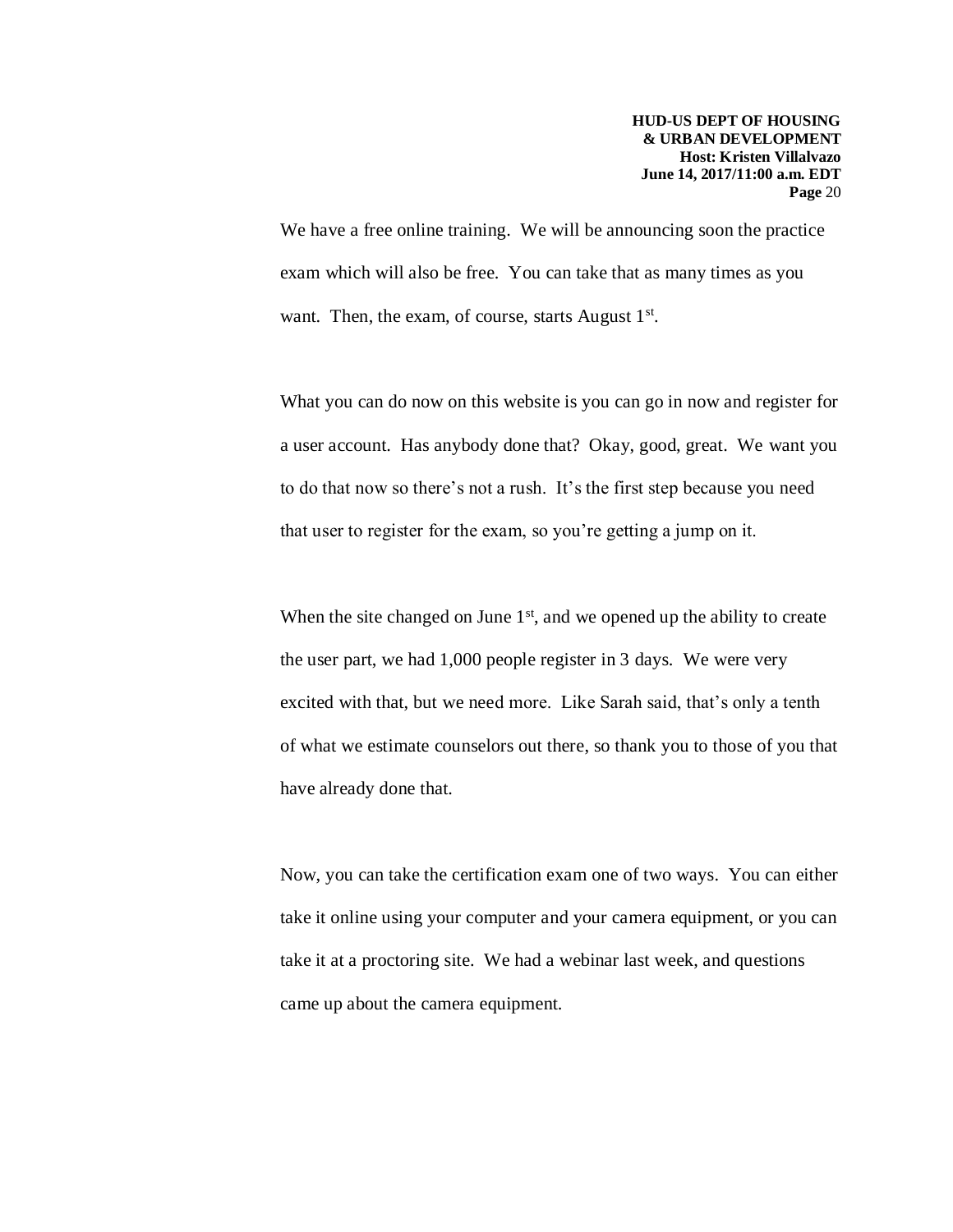The proctoring service will have some specific requirements for the camera. If your camera in your laptop or computer doesn't meet that, you will be responsible for getting your own camera. Now, you can purchase it from the proctoring company. We are not endorsing them. We are just saying this is one option available to you. I think the price is \$45. Maybe if you have multiple employees in your office that might be something to consider doing. The first think you're going to want to do is see if your camera, if you have one already, will meet the requirements so you don't have to buy anything.

Probably the biggest news was the cost. We were so thrilled when that Federal Register notice came out on May  $31<sup>st</sup>$  to announce our price reduction. Just to give you a little history, when we first published the rule in September 2013, we were looking at \$500. That was our estimate. In December, we said it was going to be \$100 and \$140. It's gone down to \$60. Are you guys happy with that amount? Is that a reasonable amount? Yes, okay, good, and \$100 if you go to a proctoring site.

We're verifying that they have a site available in every state. I know they have a couple of them in Utah. They also have one in Hawaii, if you can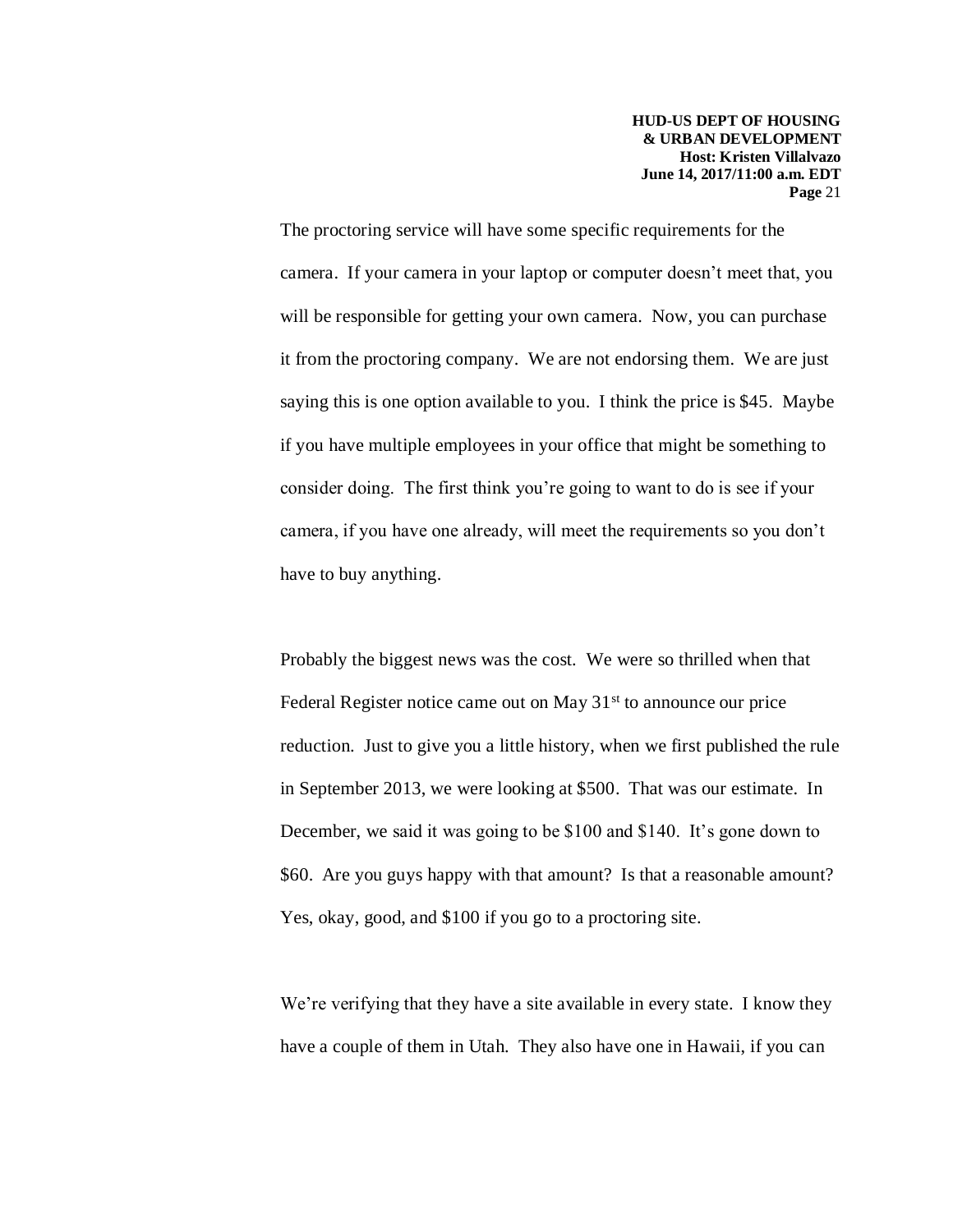convince your executive director that you need to go to Honolulu to take the test, but we were happy to see that and actually Anchorage as well.

You can't register for the test yet. Like I said, it's not going to be open until August 1<sup>st</sup>, but you can take that first step and get your user account created.

Now, what do you need to do now to prepare? People in this room, raise their hand if they've already taken the training. I'm hoping our webinar participants have taken some training as well. Now, HUD housing counselors did an update, and there's a little bit of information I want to share with you that is not on the slides but is in a recent FAQ we published in April. The exam is based on the training material that posted on hudhousingcounselors.com.

We will periodically need to update that training. What you need to know is there is going to be a revision. There is actually a revision history on that site and it outlines every major topic that was changed. If you studied on this about six months ago, or eight months ago, you want to check that revision history and say, they got rid of HANS [ph]. Well HANS went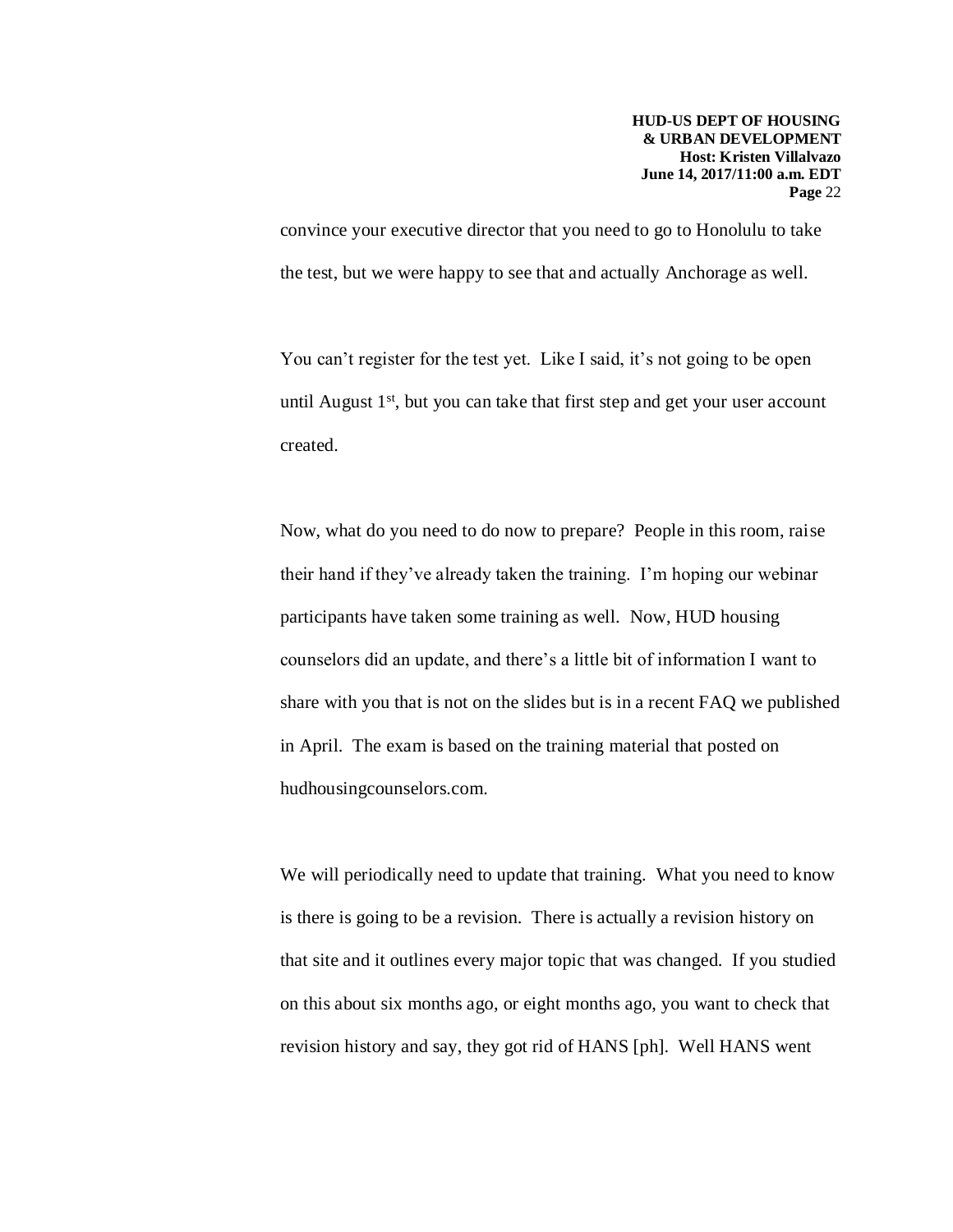away at the end of December. You'll see in there the revision history that was changed.

The industry that we're in, just by the nature, there's constant changes in the mortgage market, so we're going to do our best to keep this updated. We'll let everybody know when there's going to be updates so you know, okay, now, this is the version the exam is based on.

One of the things we did want to clarify, if you're, for example, an intermediary, or a staff, or you're a program manager and you do not provide housing counseling services, you do not need to become certified. Now, this doesn't mean you can't. We welcome you, so you can see what your counselors have to do to take the exam. We do want to clarify, if you do not provide direct housing counseling services, you do not meet oneon-one with clients, or you do not oversee group education, then you don't have to worry about the certification part.

Okay, I think, Ben, at this point, can we open the phone lines for questions about the exam and does anybody have any questions about the exam now, in the room?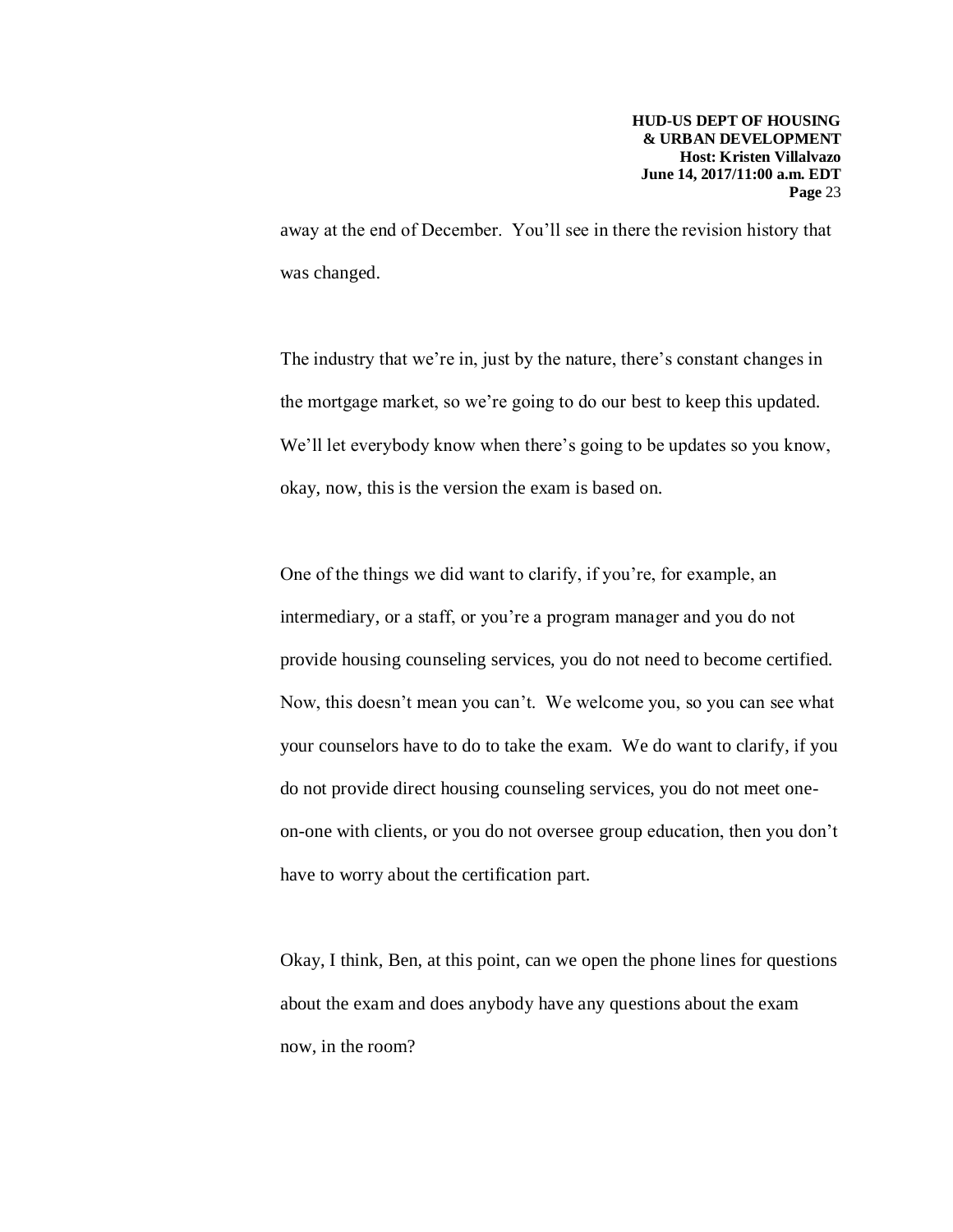- Moderator Thank you. Would you like all lines open simultaneously or the formal question and answer?
- Lorraine Let's do a formal question and answer.
- Moderator Thank you. [Operator instructions].

Lorraine While we're waiting, does anybody have any questions? Okay, we know there's going to be approximately 90 multiple choice questions. It is going to be two hours long.

> One of the questions we have is, "If you miss a question, can you go back to it?" The answer is, yes, you can do that.

Do we have any questions on the phone?

Moderator There are no questions at this time. Please continue.

Lorraine Good, well that's good to know. Yes.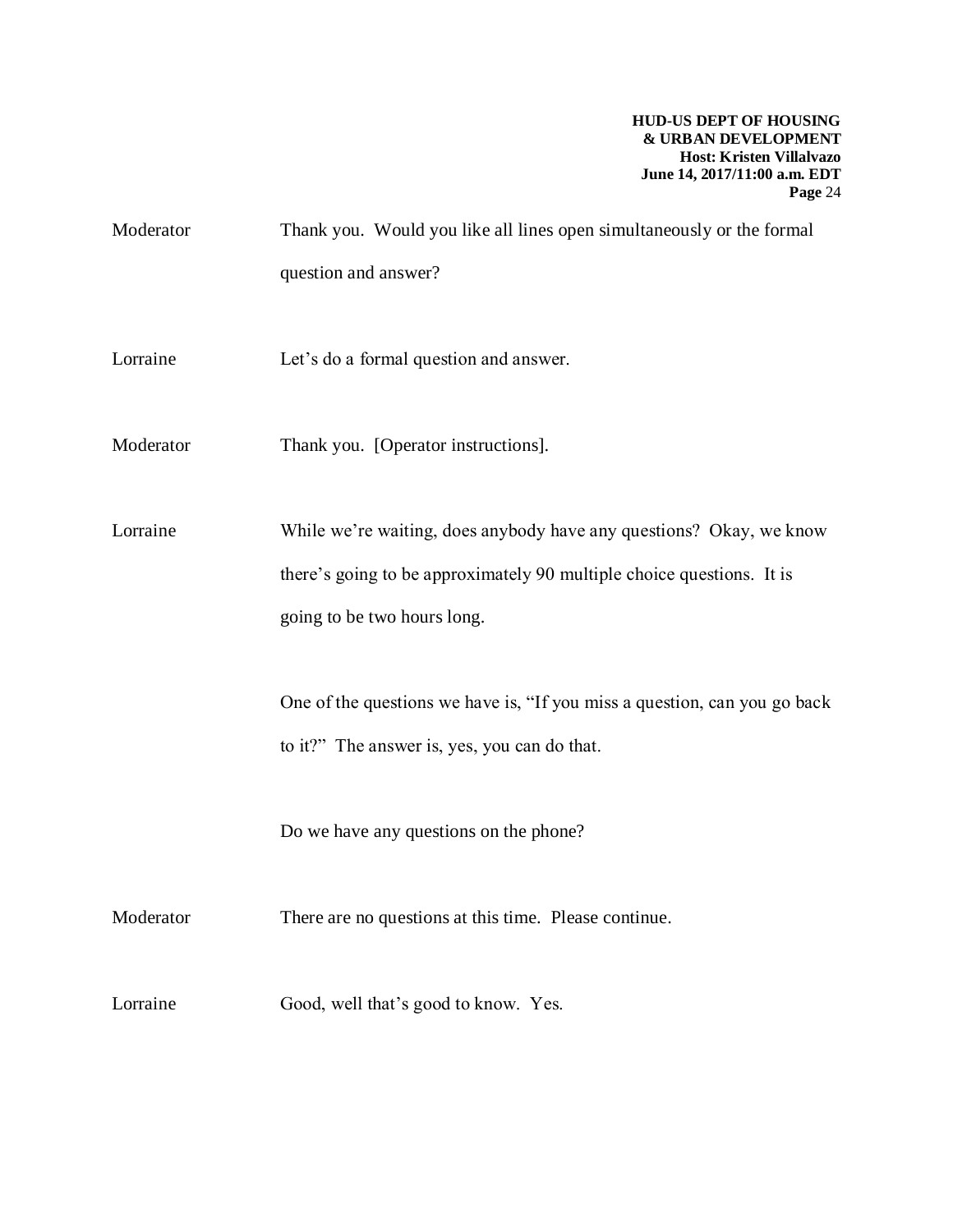W If I obtain certification, and then I stop working at my agency, I have a certificate, so I feel like there's room for abuse or fraud, I guess, where people to go out and say, a real estate agent, for example, may say, I'm a HUD-approved housing counselor even though they're not working for an agency. I know that's [indiscernible], but is there anything to [audio disruption] able to do that.

Lorraine Okay, let me see, and correct me if I'm wrong. For those of you on the phone, we had a question in the room that said, I'm certified for an agency. What happens when you leave the agency, and also what fraud protection do we have in place to make sure that, for example, an industry professional doesn't go around saying, I'm HUD-certified. Those are both very good questions.

> The first question, your certification is tied to the agency that you work for. That agency has to take a step. It's very similar to the HECM certificates now, the HECM [audio disruption]. The agency has to verify your employment. The agency also has to notify us when you no longer work for the agency.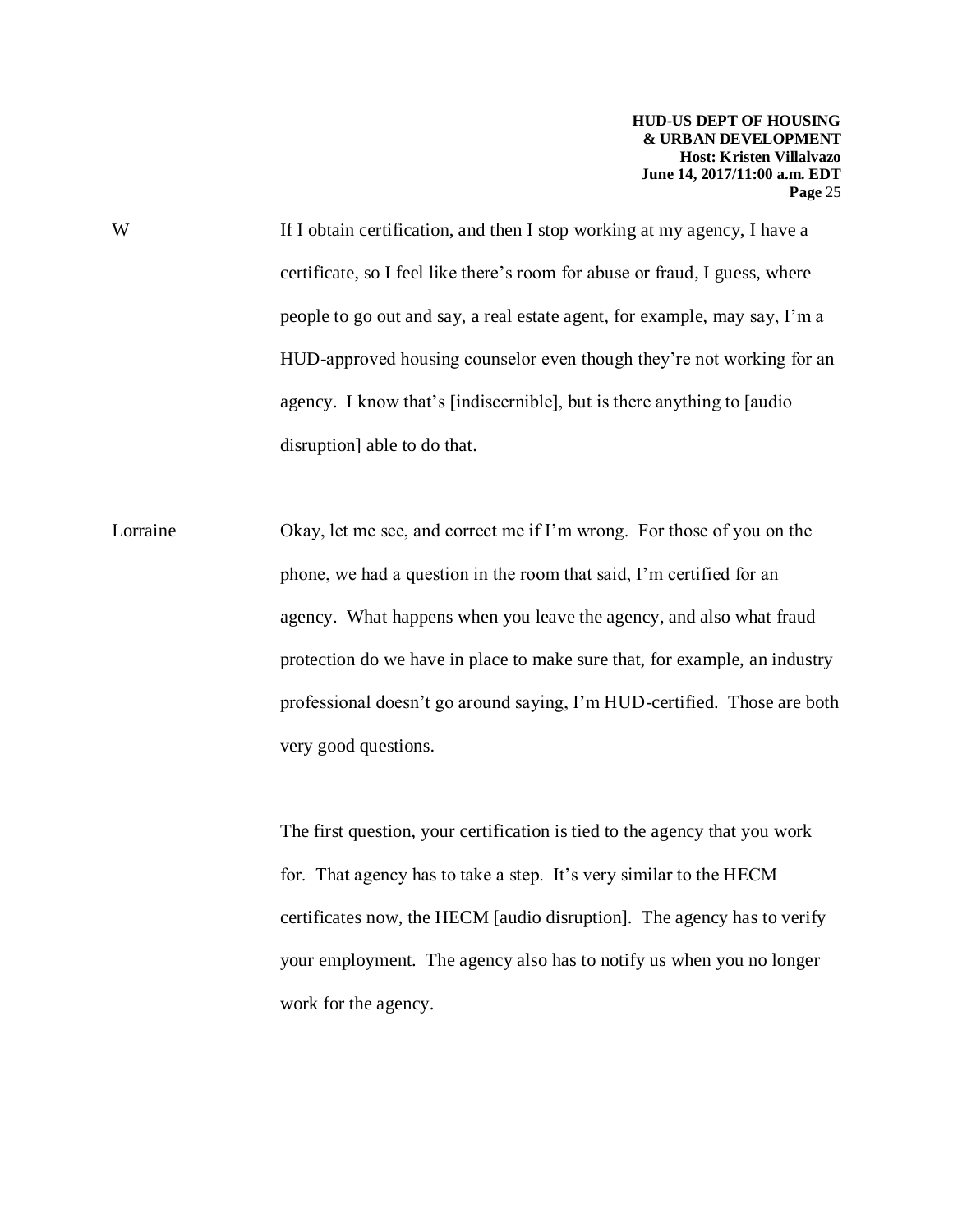Your certification is entirely dependent on that you are employed by a HUD-approved agency. When you leave, you're "certified" right now because you're not tied with an agency that goes away. I told you, we store your pass record indefinitely, so that means when you get hired by a new agency, or a different agency, that agency just has to go back in and verify, yes, now she's working for us. You become certified again.

That is one way we're trying to avoid having people claim they're certified because they're not going to get a certificate unless we have that third-party verification.

We're also going to have some other things in place that we haven't officially announced yet. We had a question during last week's webinar presentation, "Are we going to post everyone that's certified?"

No, we're not going to do that, but we're going to have a way for clients and potential grantors to check and verify that your certification is active. Those are two ways that we're going to try to avoid fraud. That's a very good question. Thank you.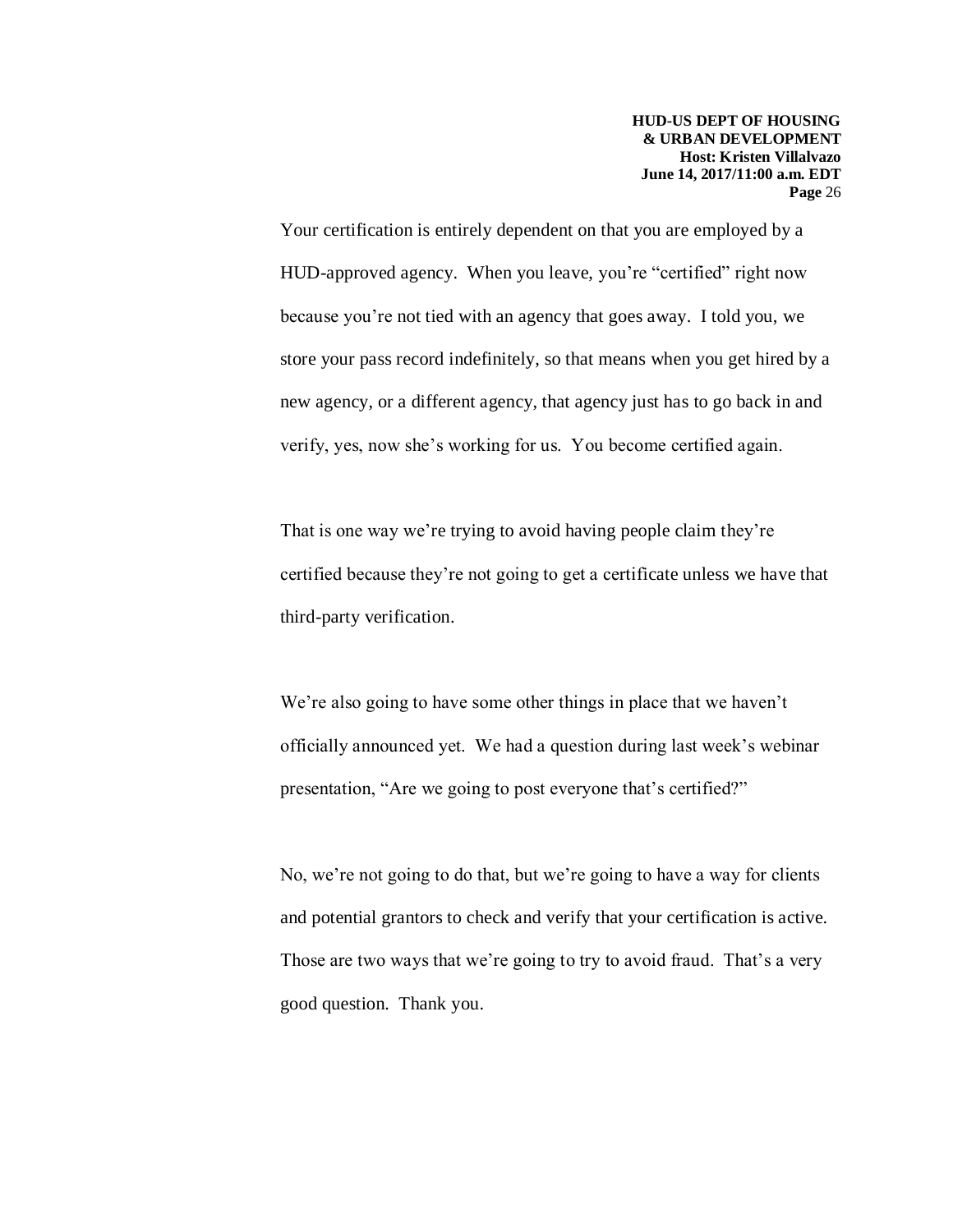Anything else before we move on? Ben, do we have any questions typed in?

Ben Sorry, I was on mute. No, no questions have come in through the webinar at this time.

Lorraine Okay, great. All right. Our visitor from the Housing Authority, this is going to be really important, specifically for you. Now, that doesn't mean the rest of you can dig out your cell phones, and start texting, because what I'm going to say has an impact on you as well and who you interact with in your community.

> Let's talk for a minute about the HUD program. Again, this is worth repeating what we said at the beginning, these key provisions. All housing counseling by August 2020 must be performed by a HUD-certified counselor which is someone that's passed the exam, employed by a HUDapproved agency.

The key word here, if I had a highlight marker, would be housing counseling. Remember how we defined what housing counseling was at the beginning? Those are the activities that are covered under this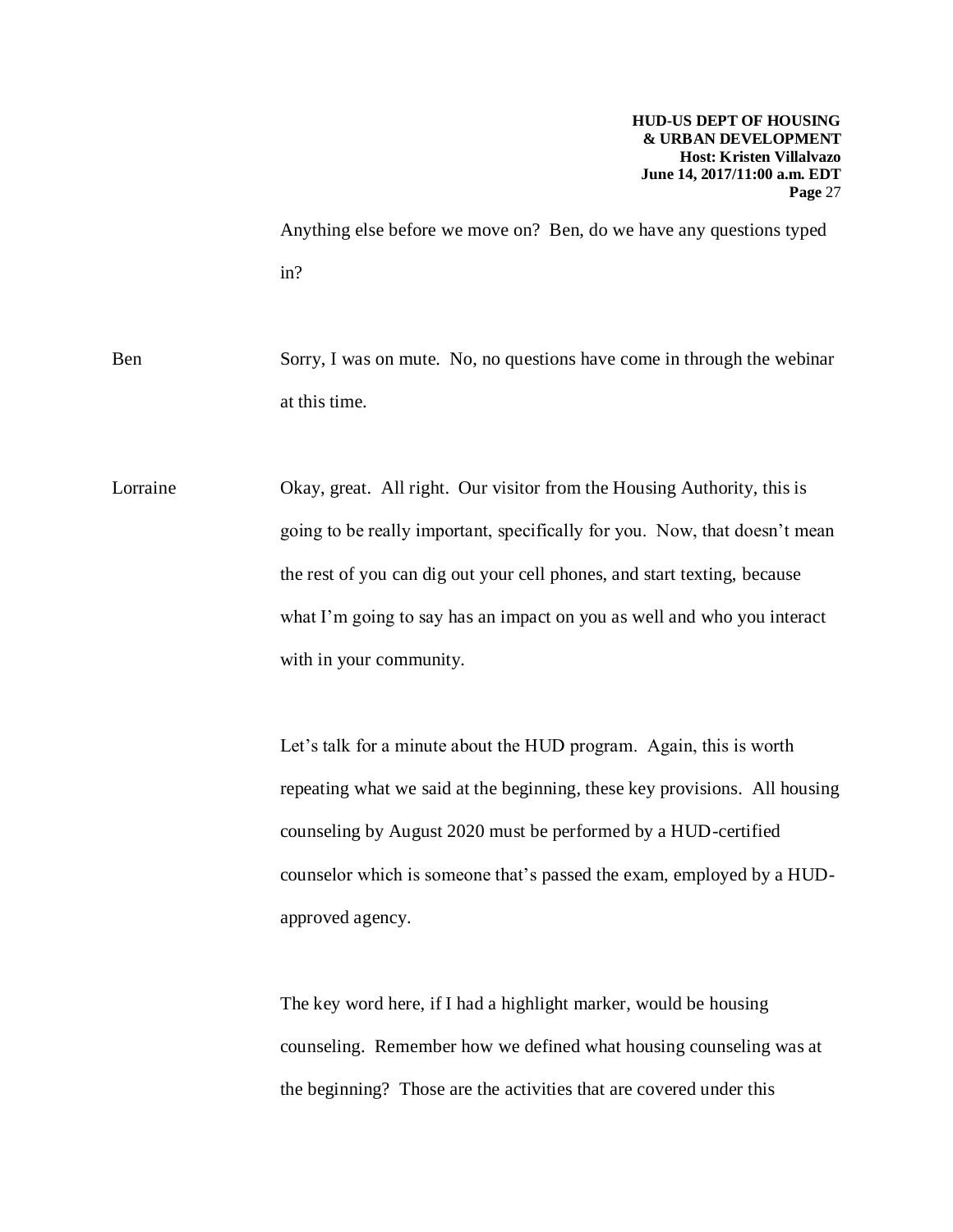program. We think in all fairness that we're talking about what is not considered housing counseling to help you distinguish between the two.

We tried to work on different programs that we would not consider housing counseling. Services that just provide housing information, or placement, or referral services, for example, utility assistance is not necessarily housing counseling. You're just trying to determine their income level, if they meet that, in order for their utility assistance.

Routine administrative activities, determination, intake case management, without housing counseling, is not considered housing counseling. If you're dealing with housing issues that are part of a larger case management process, we don't necessarily include that to be housing counseling either.

We've used the alphabet soup of HUD acronyms here, HOPA stands for Housing Opportunities for Persons with AIDS. That's a very comprehensive program that does not fall within this. Emergency Shelter Grants is another one, and Continuum of Care. Those are three programs, for example, that do not necessarily we consider housing counseling.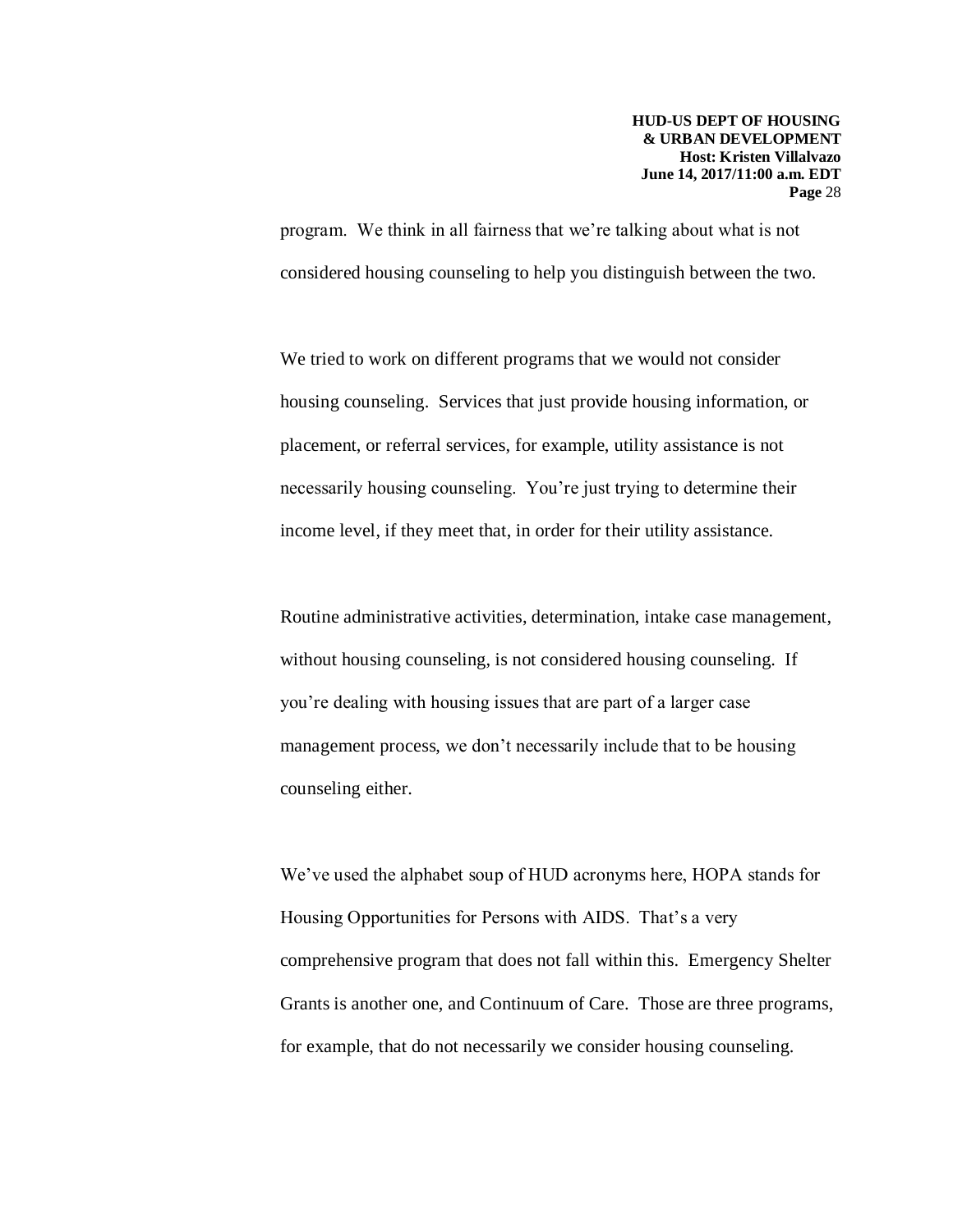If you're just providing fair housing advocacy, or advice, or testing, outside of housing counseling, you don't do any housing counseling activities, you're just the fair housing, we probably [indiscernible] depending on the funding that they get from fair housing, that's not considered housing counseling either and then, if you just offer group education.

I'm going to talk just a little bit about what we consider group education. We do actually have agencies, especially in the Community Development Block Grant Programs and the Community Planning and Development Programs, sometimes they'll just do group education. They won't do housing counseling. Group education is where you provide online like we're doing group education right now. We're doing it through a webinar. We're doing it through a conference call. We can also have it online where someone's sitting in front of a computer.

That's not counseling. Why? Well, I'm not going to go to Jeff, and say, oh Jeff, in this group setting, how much money do you make a year? Let's see if we can figure out your budget.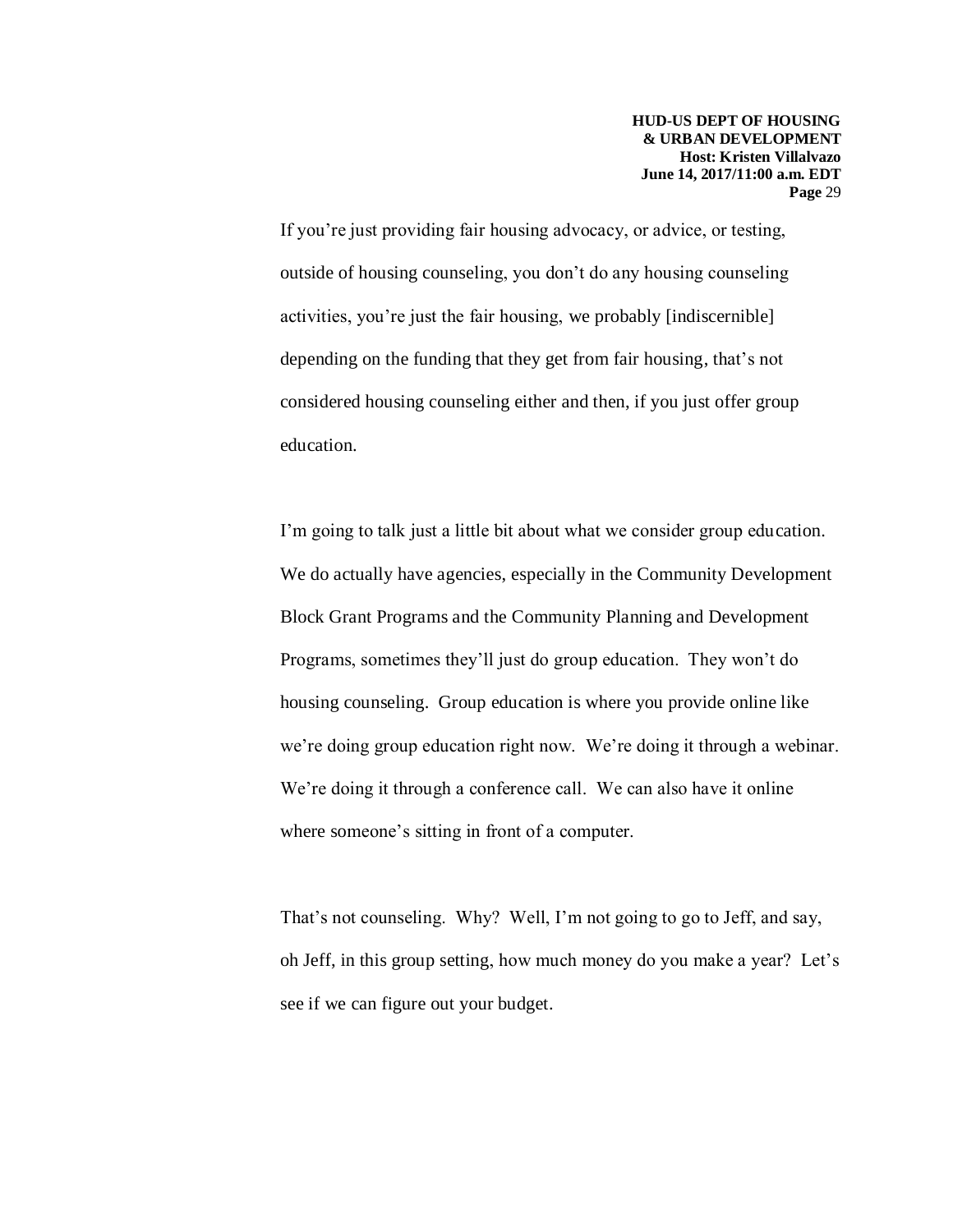The major difference between housing counseling and group education is that housing counseling, as those of you know who provide the service, is they're customized to the individual. HUD-approved housing counseling agencies, if you're in our program, and you offer group education, you also have to offer one-on-one housing counseling on the same topic, and a HUD-certified counselor must oversee group education.

We had a lot of questions, "What does oversee mean?" That doesn't mean you have to physically sit in the class, but you have to basically approve the curriculum. When you're sending your clients to an online class how many people send their clients to NeighborWorks or Framework or eHome America, rather? Yes, okay. When this becomes effective in 2020, you're going to have to review that curriculum and make sure you're in agreement with it.

What are some organizations that can possibly be affected by this Final Rule? State and local governments that provide down payment assistance, public housing authorities are definitely another entity that may be covered by this. State housing finance agencies that offer housing counseling outside of our program, many housing development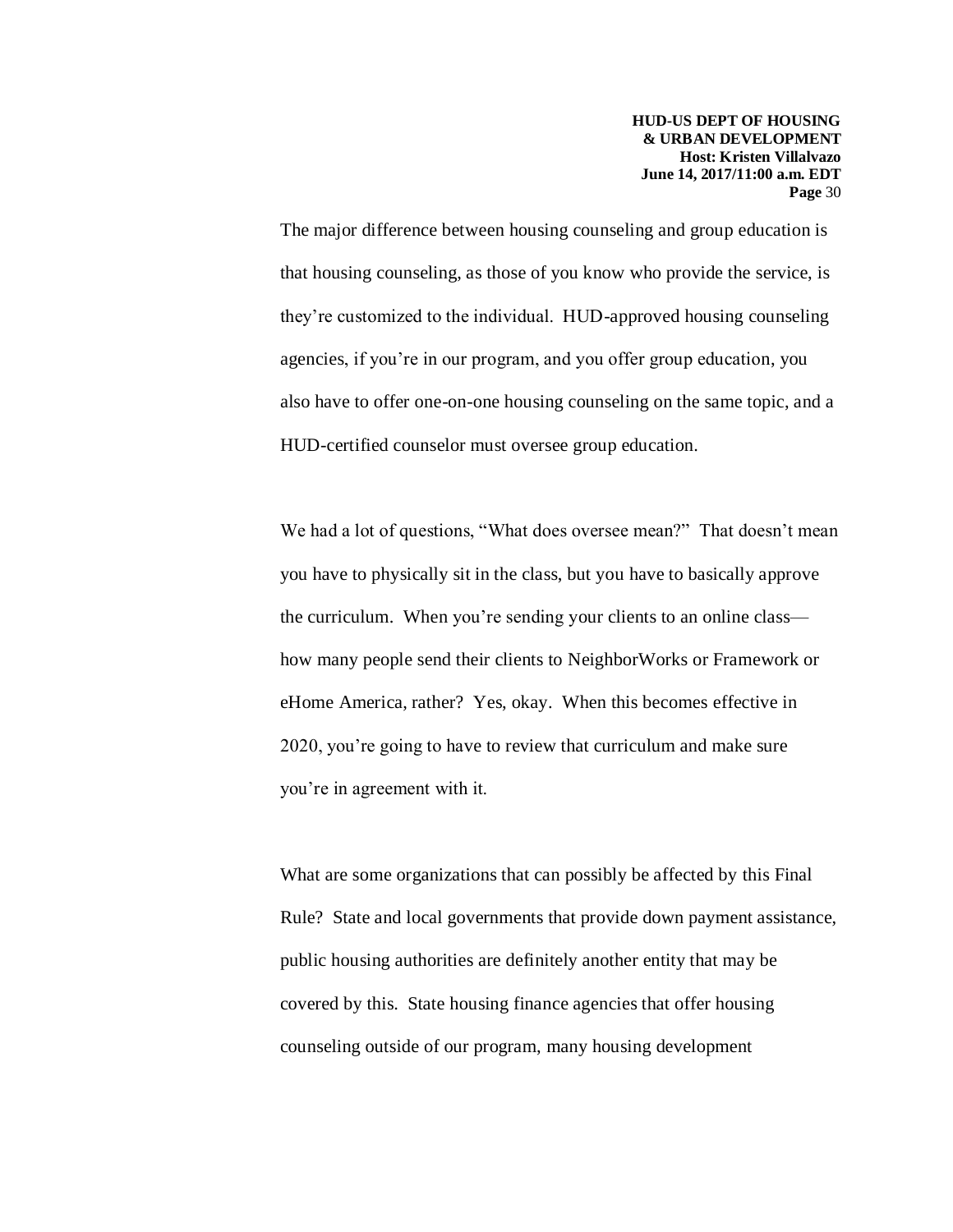organizations may be affected, especially those that provide down payment assistance, or possibly other non-profits or governments.

The bottom line is, if you're delivering housing counseling services yourself, such as counseling as part of either the Community Development Block Grant program, sorry it was easier to put the acronym instead of spelling everything out, Public and Indian Housing programs, or the HUD programs, they'll also be covered by this Final Rule. That's why we carefully defined what housing counseling is.

Some examples that we provide like down payment assistance, purchasing units developed with home [ph] funds, those might be covered if the clients are required to go to housing counseling. CDBG programs do pay for housing counseling. The Family Self-Sufficiency that might also be covered. We can talk a little bit more about that after the housing counseling. We do have very extensive Frequently Asked Questions for other HUD programs. That's something you can check.

If you're listening on the webinar, and you're going, this might affect me. What are my options? Well, we've determined that there's four options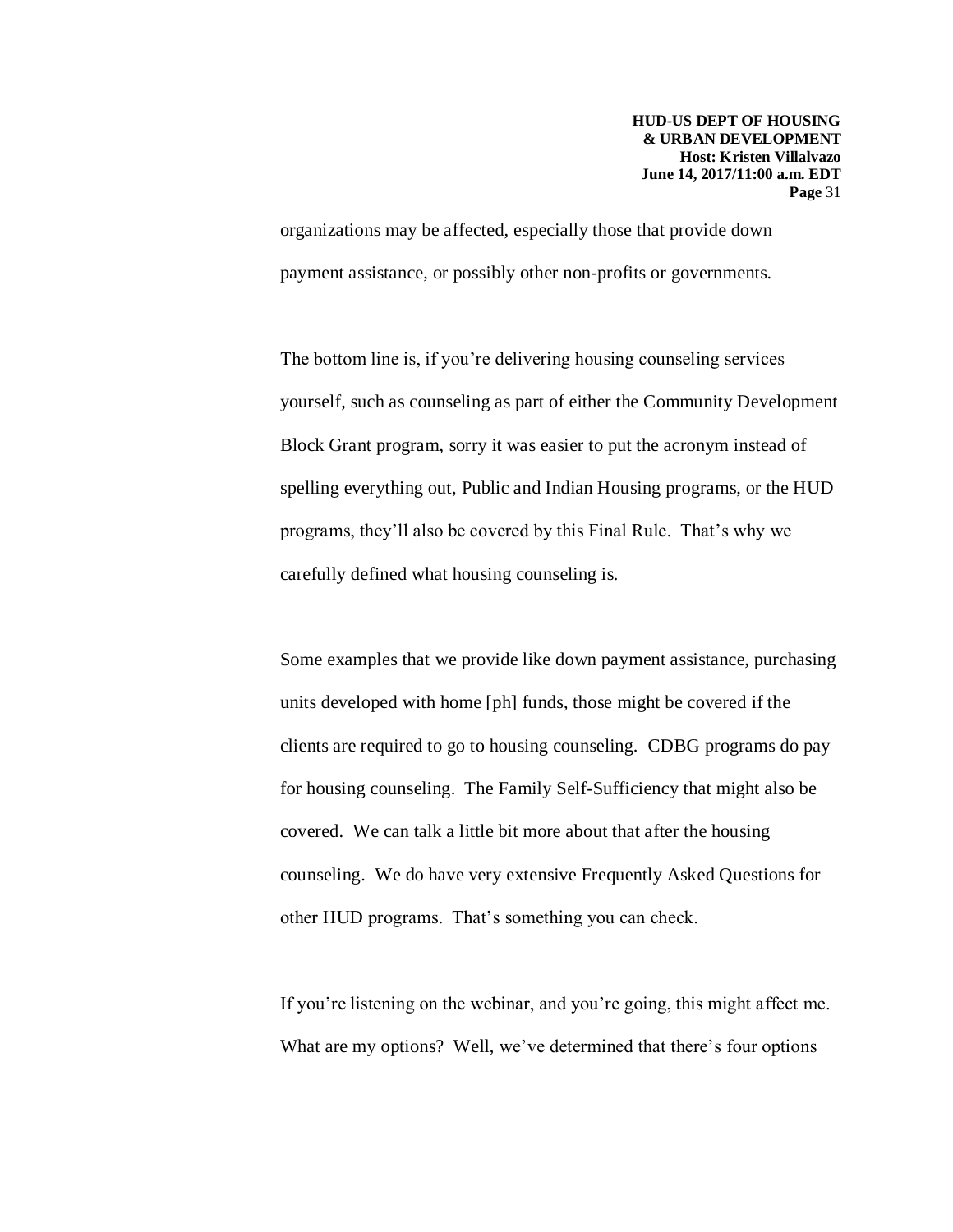available for you. This is where you folks come into play here that are already in the program.

The first option is, let's just join HUD's Housing Counseling Program. We'll be more than happy to welcome you with open arms into our program. We have a lot of technical support to help you in how to apply if you decide to go that route, and I'll talk a little bit more about our resources.

Or, you can partner with these guys that are already in our program. That's why it's important for those of you that are already participating to understand there may be other agencies coming to you with needs, and saying, we really don't want to join the program, but how can we work together. You'll have an understanding for the basis of that request.

Other options are to modify your program so that housing counseling isn't a component, or just stop your program altogether. That's worst case. I most definitely hope you don't choose that as an option.

If you say, I do think I want to join the program, how do I learn more? I'm not going to go through this how to become HUD-approved because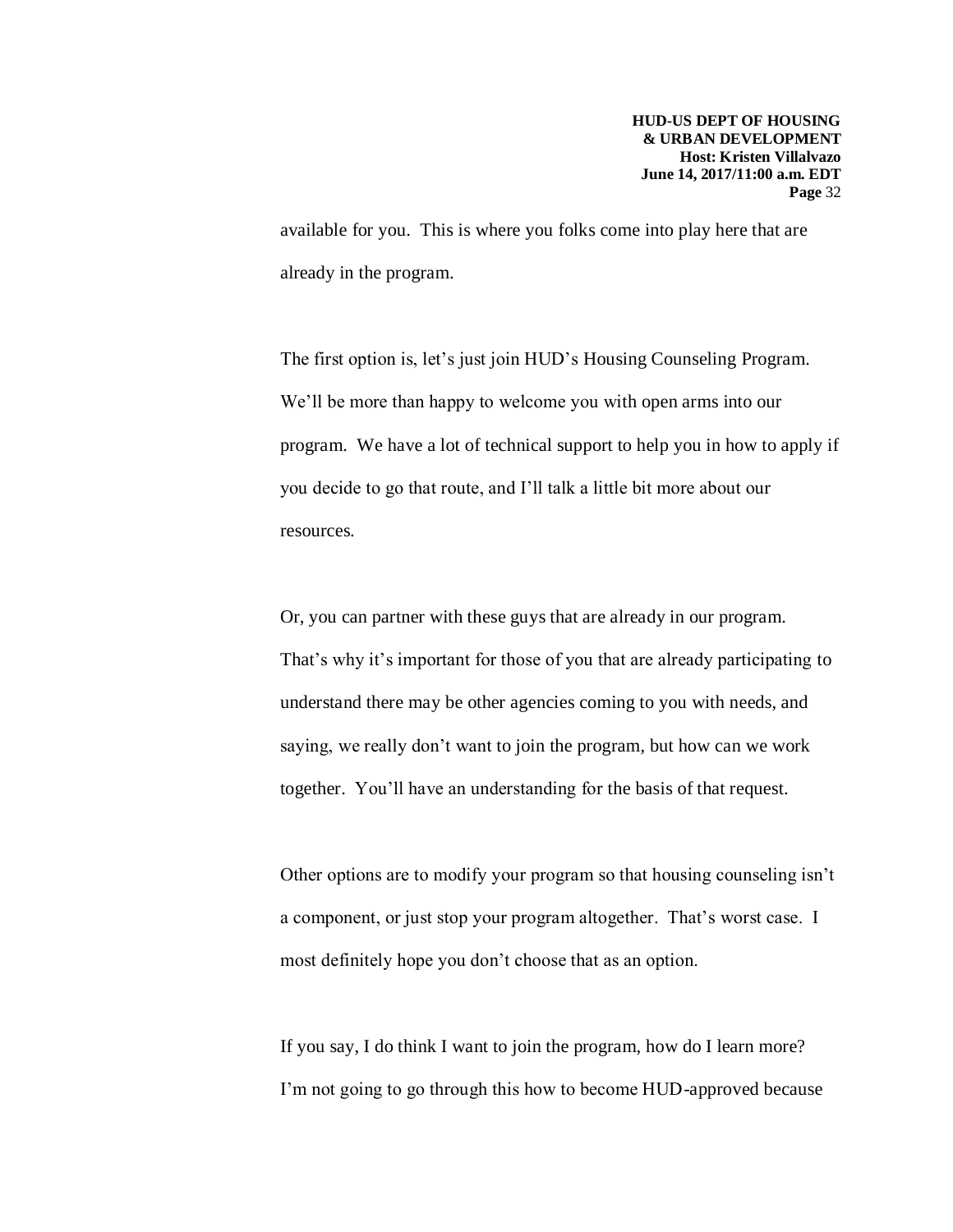we have a couple of online resources. As a matter of fact, Ben just gave a wonderful webinar yesterday on how to become a HUD-approved agency, he, and another staff member.

Ben, how long was that training, about an hour to an hour and a half?

Ben Yes, it took about an hour and 15 minutes, and it will be posted on the HUD Exchange website pretty soon.

Lorraine Great, thank you. There it is, an hour and 15 minutes of everything you wanted to know to become HUD-approved. We also, I've given you the references here where you can find more information. One of the neat things that we have developed to help you is a housing counseling eligibility tool. That's also on the HUD Exchange.

> Kelly, if you have any agencies that express interest in joining our program, this is a great place to start. It's on this webpage on the application process right there, and what it does is it takes about 30 minutes, and it provides information as to what exactly our program requirements are and asks you if you meet those requirements.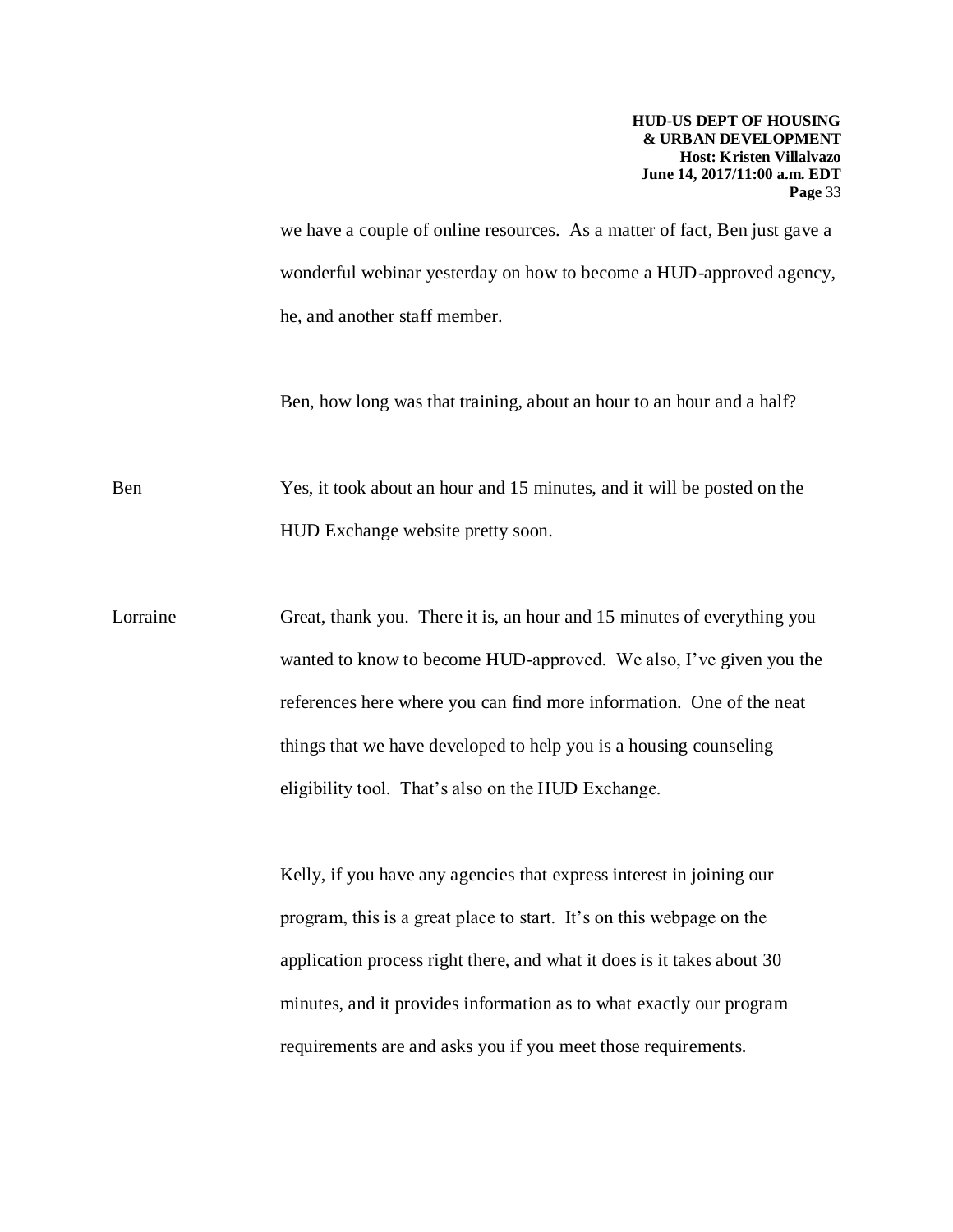It's a great training tool for you to decide. At the end, you get a report and it says, well, you're not ready yet. This is why; this is what you need to work on. Or it says, yes, you're ready to go. If that tool says you're ready to go, we still have to do a formal review process, but it's a good place to start.

Okay, any questions about HUD approval process? We have one agency here that's not in our program. I don't know, for those on the line. If you have any questions, can you type them in? Then, we'll get to that at the end of the presentation.

There's a couple of other things that I'd like to talk specifically to agencies that are in our program now. Like I said, we published the Final Rule in December, January, well we published it December 14th. Some things became effective January  $13<sup>th</sup>$  so I want to take a couple of minutes and talk about.

The first one has to do with homeownership counseling. The Final Rule created a new term for our program, homeownership counseling. I'll talk about what that means in a minute, but it basically requires that if you're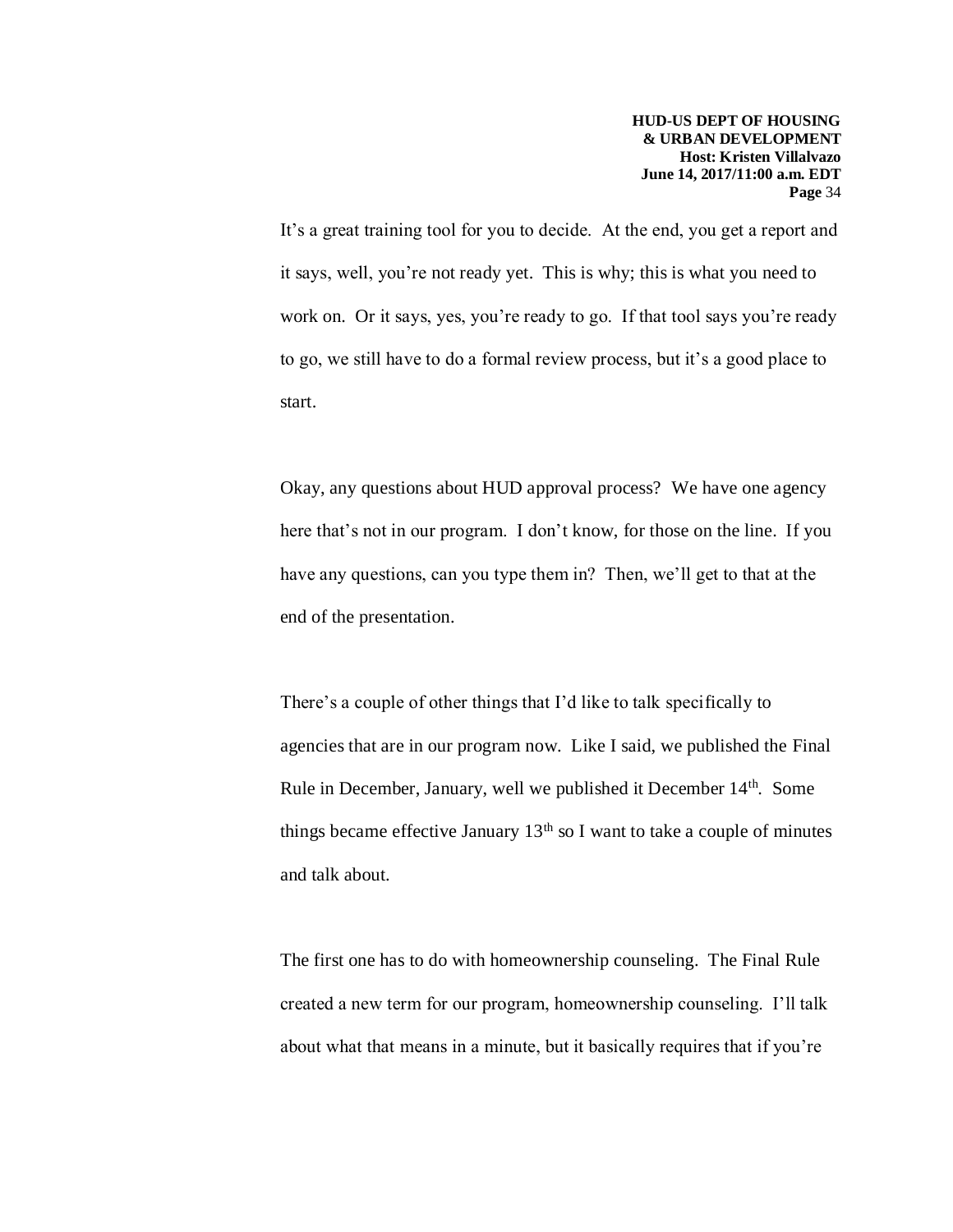going to offer homeownership counseling, you have to cover all of the entire homeownership process.

We also made it mandatory if you're dealing with a client that's interested in buying a home, they have to get those home inspection materials. There are two, and again they're on the HUD Exchange. The first one, who knows what they are? I'm going to ask you guys. What are the two materials you have to provide your client?

W For your protection, get a home inspection and ten important questions to ask your home inspector.

Lorraine Yes, yes, for those of you on the telephone, if you didn't hear that, the first one is for your protection, get a home inspection. It talks about the importance of the home inspection. It is available on our HUD [indiscernible] forms in both Spanish and English.

> The second one is ten important questions to ask your home inspector. That one, for a long time, was only available in English. I'm very happy to say we've finally convinced the espanol.hud.gov folks to put it in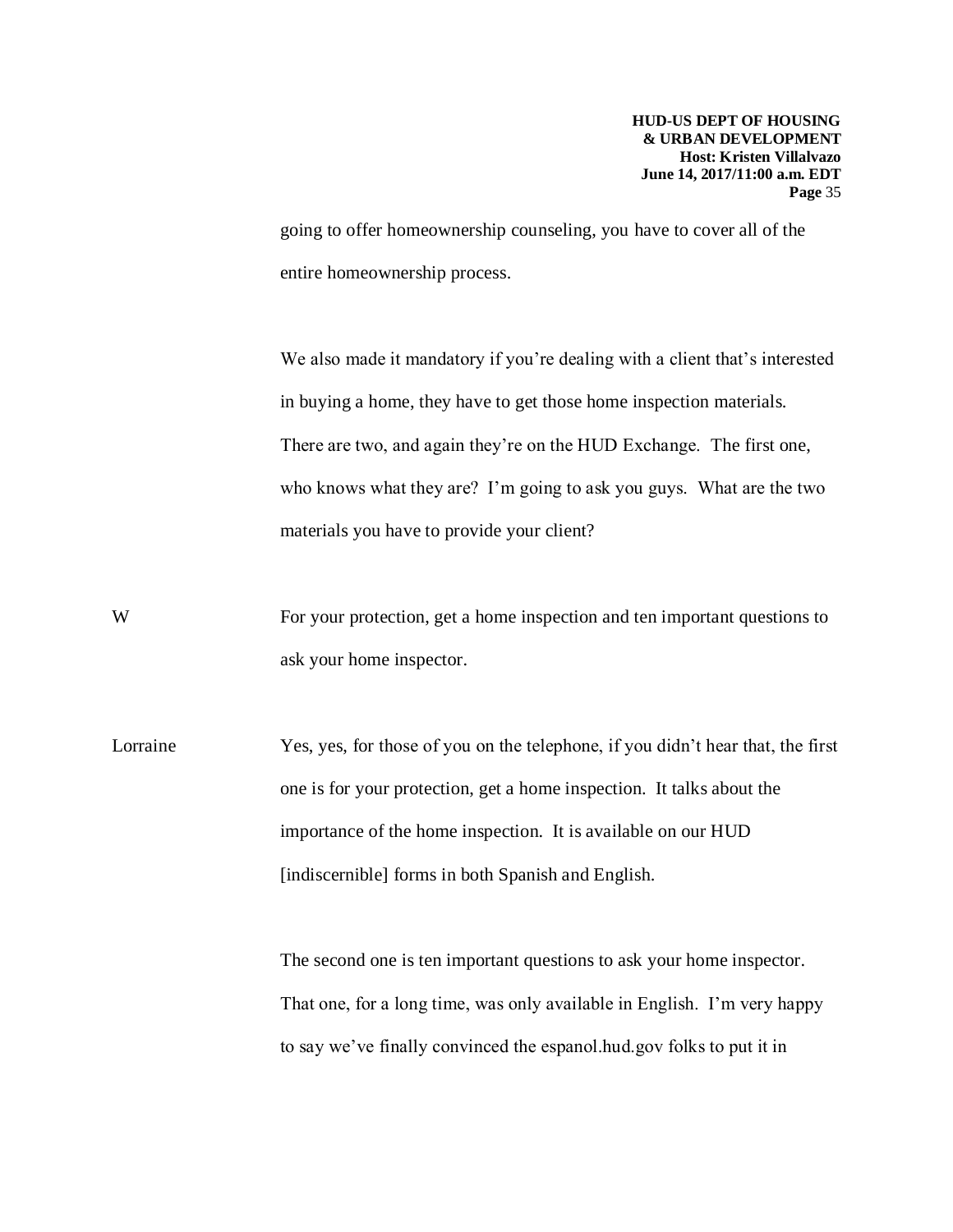Spanish, too. If you have a Spanish client, you can find that version as well on Espanol on hud.gov.

Okay, those are two changes. We also had some changes to our grants. We added the term material violation to that which has to do with your grants, and then we also have basically reinforced the election law violation. If you were convicted of an election law violation, then the agency can't get any grant money.

Let's talk a couple minutes, what is this new term homeownership counseling? It's counseling that covers the whole lifecycle of the homeownership process including the decision to buy a home, the selection and purchase of a home, issues that can arise during or affecting the period of homeownership such as, should I refinance, house purchase, a deed [ph] followup, foreclosure, or other types of financial, and then lastly, how do I sell my home, or what are other ways I'm going to lose my home such as through a deed in lieu or short sale, so this is the whole lifecycle.

What the Final Rule is saying is if you're offering homeownership counseling, you have to cover all four of these topics. Now, I went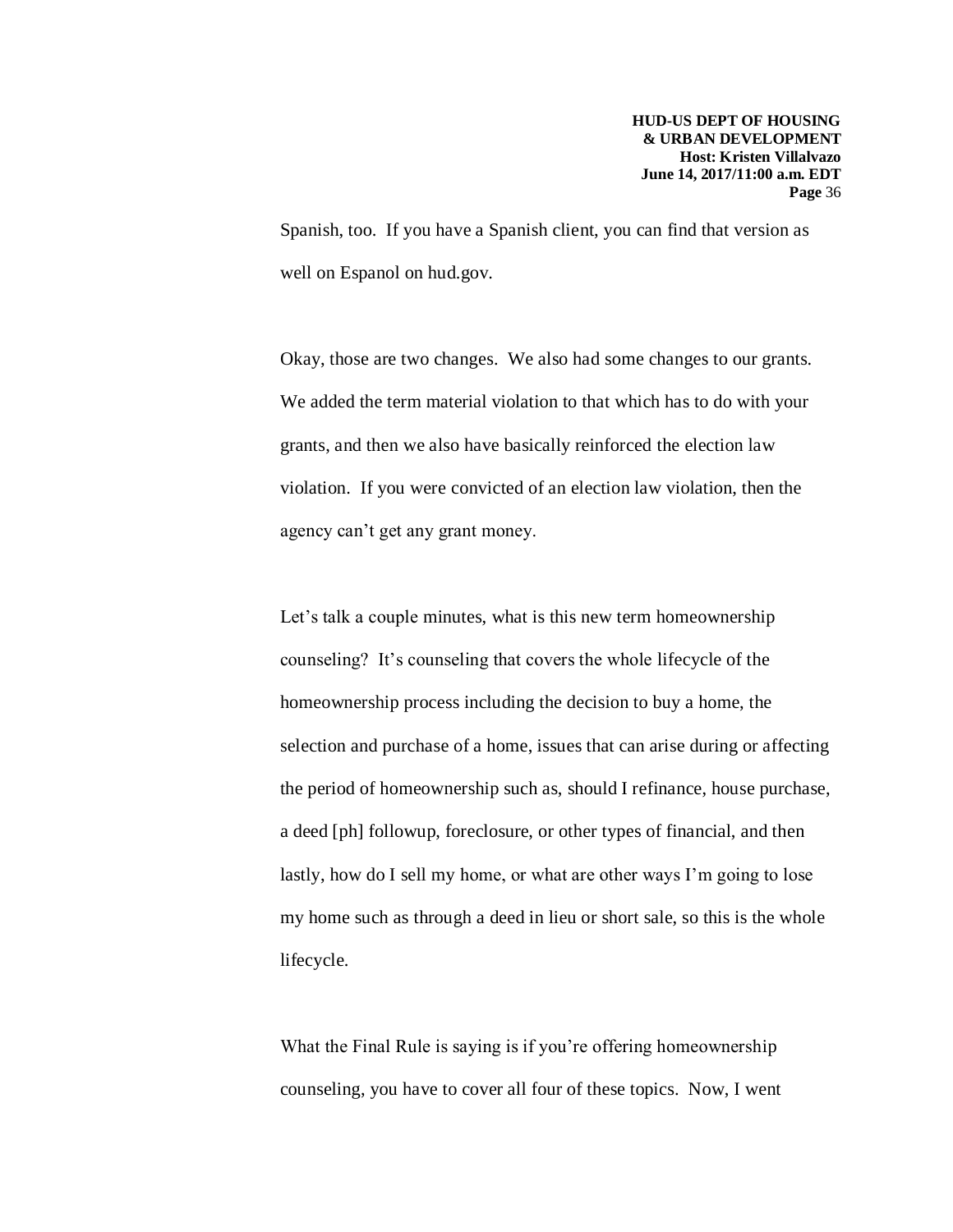through in February, and we went through an exercise at the RCAC training, and we basically established that everybody pretty much covers all these topics for pre-purchase counseling and some in homebuyer education.

That's great, but these can also apply to post-purchase, mortgage default, and reverse mortgage counseling. You're probably thinking, how do I meet this requirement? This is the formal language. How do you address the entire process of homeownership?

Ben, I'm on slide 37. I skipped through the other slides fairly quickly.

Ben Thank you.

Lorraine Yes, I apologize, I should have been doing that more frequently. Now, on 38, what are we expecting you to do? Well, it's the agency that has to have in their toolkit, how they're going to address all these topics.

> You have some choices you make. Some of the agencies already do this. If you have a client that is going to pre-purchase, you may send them to homebuyer education first. That's perfectly fine. You can do that.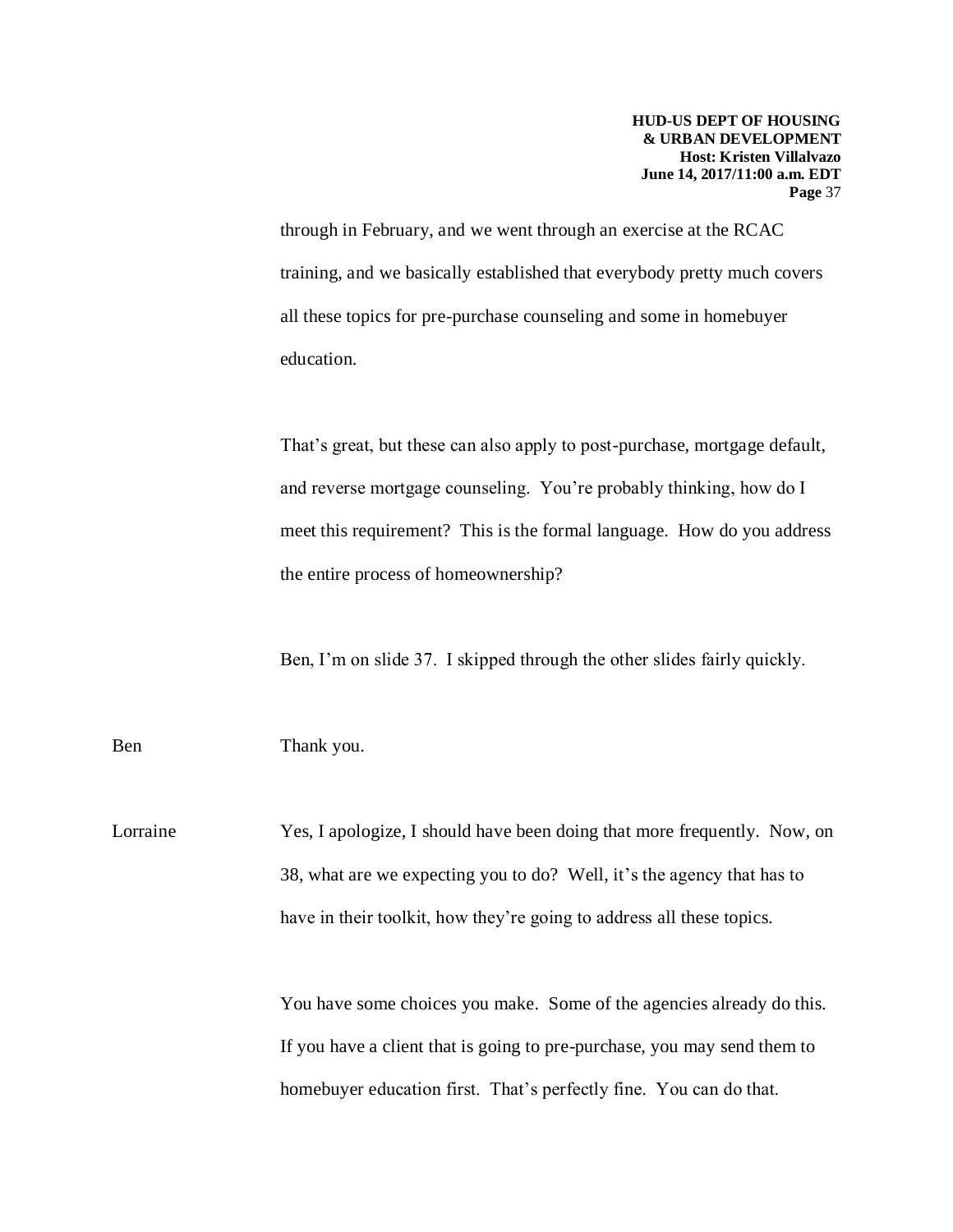It's going to be up to the counselor to decide what topics are relevant. If you're dealing with a client with foreclosure, and they're trying to save their home, I don't think they're going to be interested in learning how to buy a new home. What do you think? No, no, so you don't have to cover that during this counseling session.

What we're asking agencies to do is to revise their work plan a little bit, tweak that, and tell us how you are going to address all these topics. Now, Charmaine, you've tweaked yours. Was it hard? No, it wasn't hard at all, a couple of paragraphs she added to her work plan. When we come out and do performance reviews, we're going to ask for your updated work plan, and to have that done at that time.

Okay, we're almost in the home stretch before we take a break, just some resources, and other information. This is our main web page, the HUD Exchange info about housing counseling. We have a whole page dedicated to certification, but there's a lot of other neat information on there.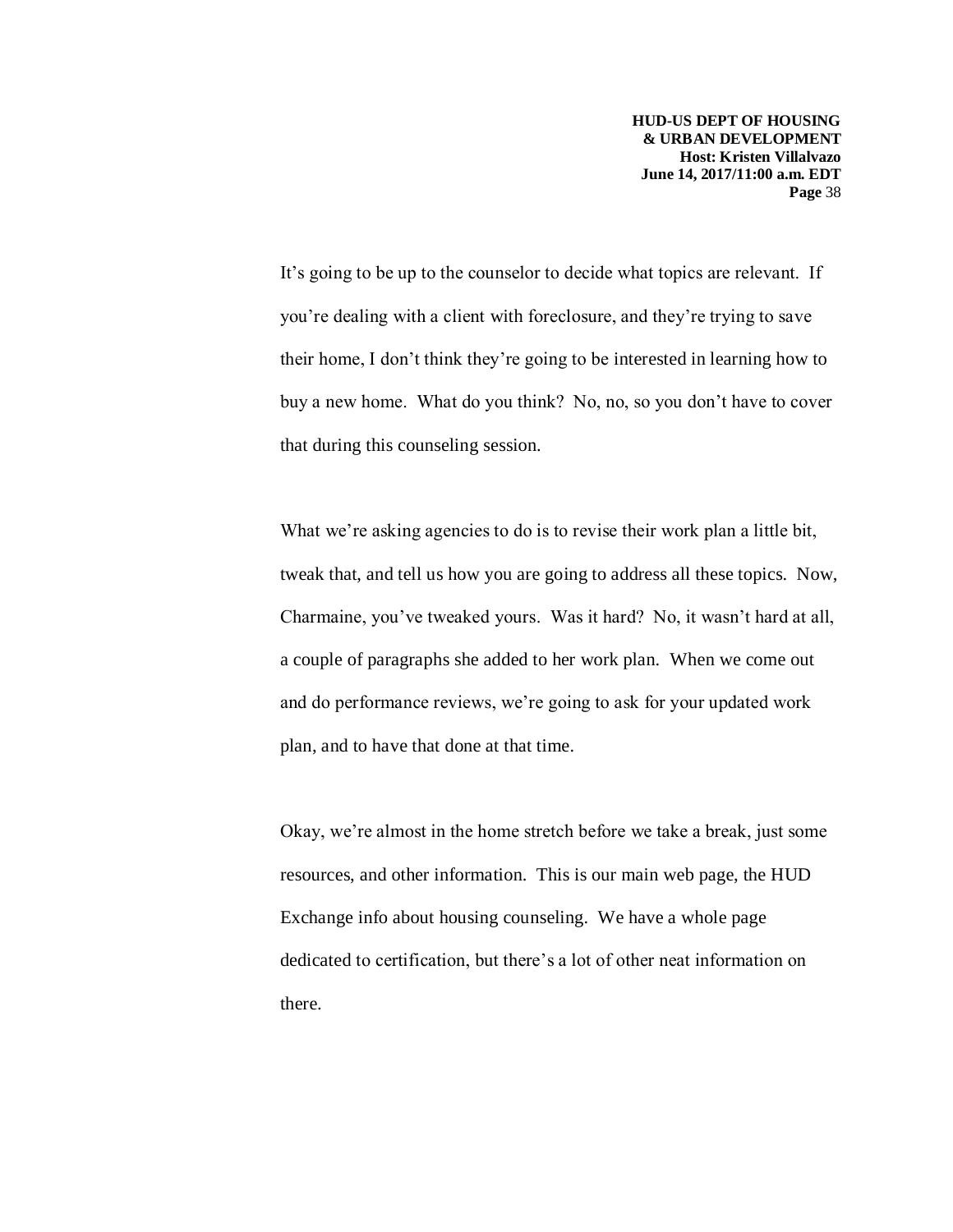You can subscribe to Listserv messages. You'll get all kinds of notices. You'll also get our Bridge newsletter, and by the way, I also work on the Bridge team if you're interested in submitting a story. I think August is going to be on rural, so we're looking for information, and we're going to definitely talk more about helping rural during the second part of today's discussion.

There's a lot of toolkits on there to help you. We recently added an introduction to housing counseling training. That will be good if you're new to the program. There's a lot of information, a lot of toolkits available.

Now, for certification, we have lots and lots of frequently asked questions, not only for certification but a bunch of topics that are also available on the HUD Exchange. The certification FAQs, because they're separate, if you'd like to, they're also incorporated in the main bank, but I find it easier to download the PDF file for those FAQs. And they're easy to search because even though it's 58 pages, for example, you can find family self-sufficiency. We have several FAQs related to family selfsufficiency on there.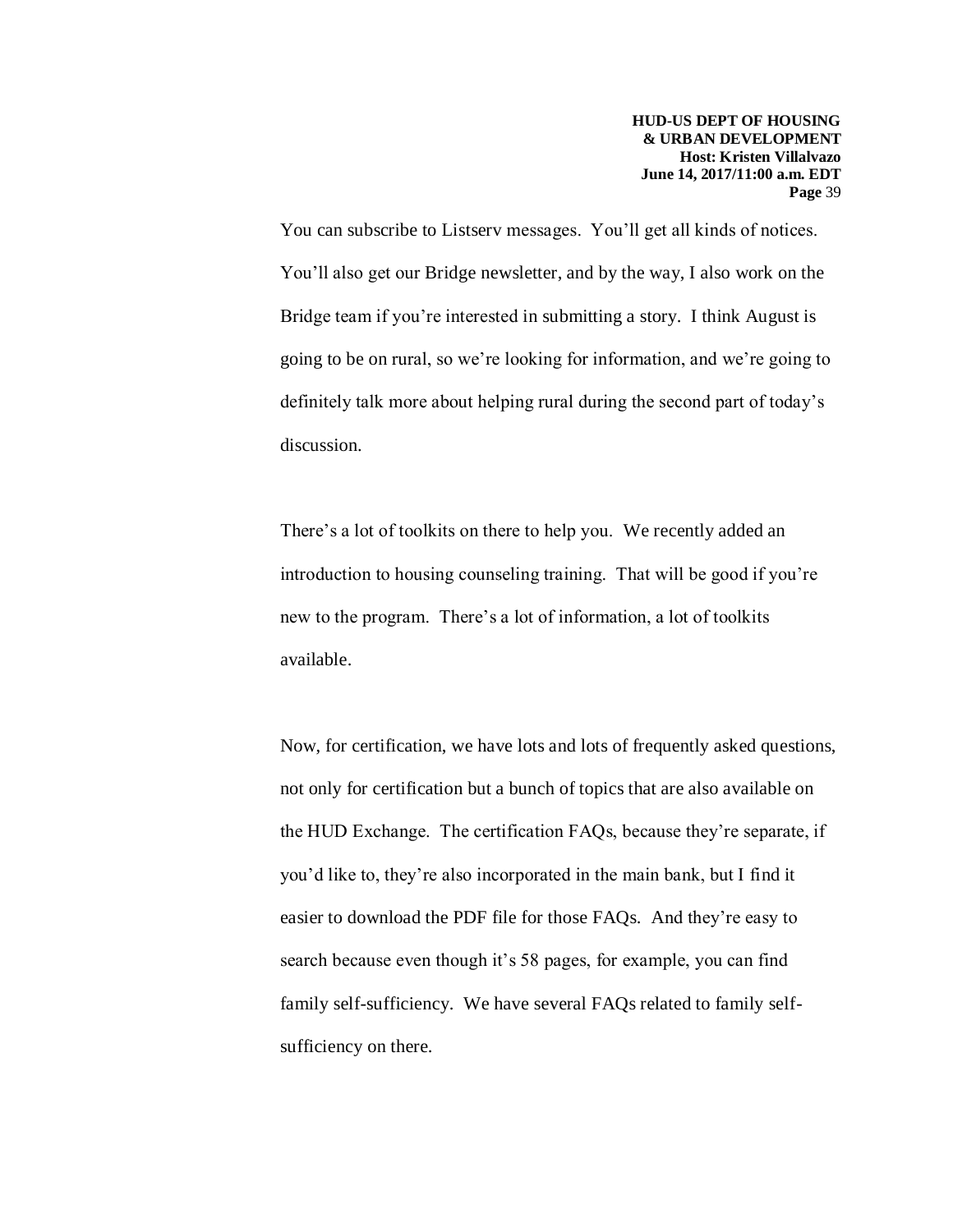Then, of course, you can always send us an email at housing.counseling@hud.gov, and we do our best to answer those questions within 48 hours, and we have a fairly good track record of doing that.

Okay, before we take a break, are there any additional questions about what we talked about?

Ben Would you like to open up the lines for the attendees on the webinar?

Lorraine Yes.

Moderator Thank you. [Operator instructions].

Ben We did have one question come into the queue through the webinar interface. The question is regarding that lifecycle of the homeownership process. I think I went through the slides pretty fast, so they're asking for clarification. The question is, "When you say you have to offer the entire lifecycle, do you mean in the session to the client, or do you mean that your agency must have those types of sessions available?"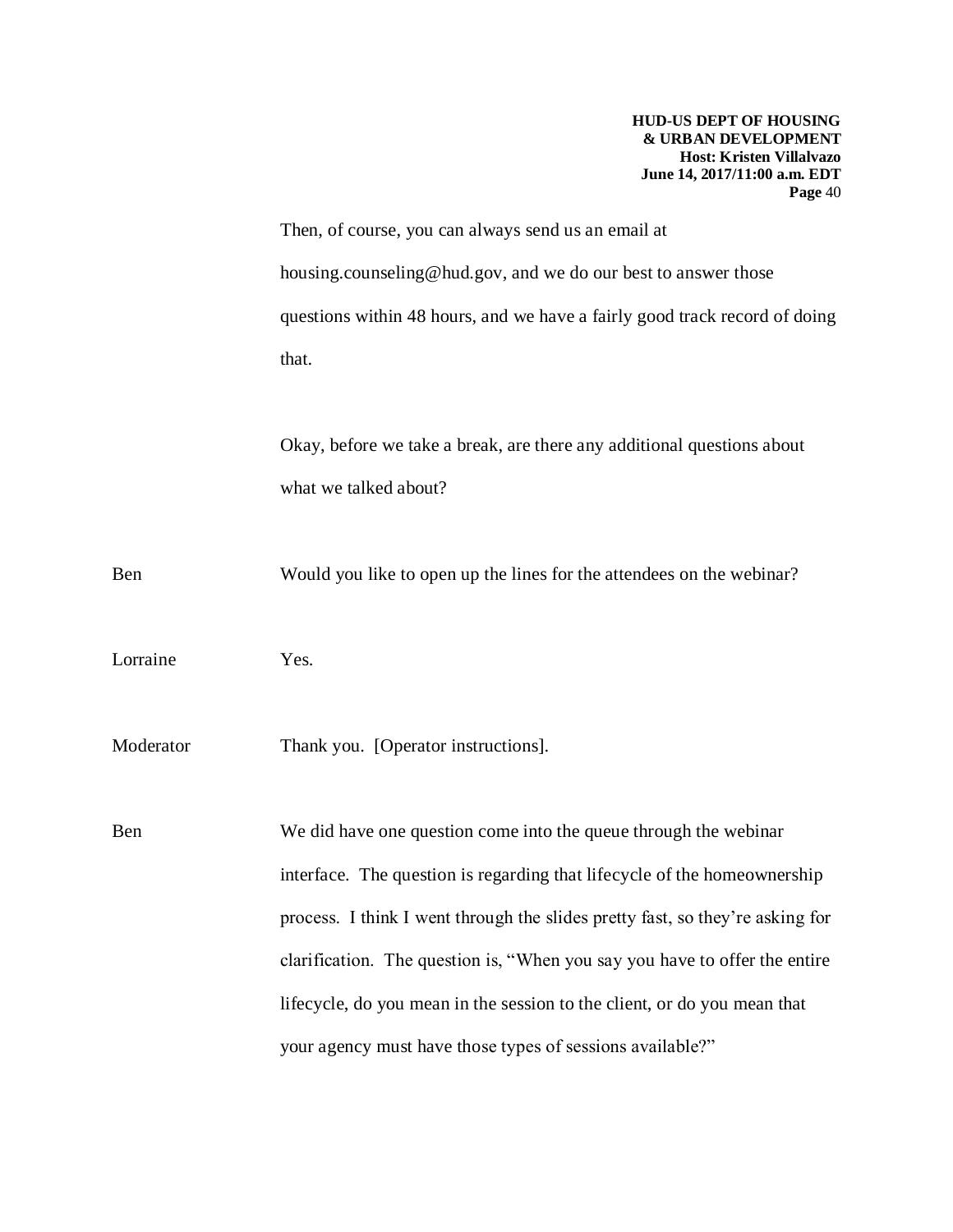Lorraine That's a very good question. Yes, I did go through this very quickly. We are not saying you have to offer all four types of counseling. This affects pre-purchase, mortgage default, HECM, and let me go back, I forgot one, house purchase and [indiscernible] thank you.

> We're not saying you have to cover all those. We're just saying, let's say you offer mortgage default counseling only. You have to have some strategy in your work plan how you are going to be able to provide that information if needed for a client.

> For example, I had just said a mortgage default client probably isn't interested in purchasing a house. Let's just say that mortgage default client, let's take it a step further, and say you end up with a particular client who's going through a short sale, and they know they want to buy a new house down the line. They may ask you, okay, I'm doing this short sale now, how is this going to protect my future home purchase?

> You need to be able to tell them things like, well, it's going to impact your credit, you're probably going to have to wait three to five years depending on your loan, so you're sharing that information with them on prepurchase, but it's only relevant. You don't have to share that information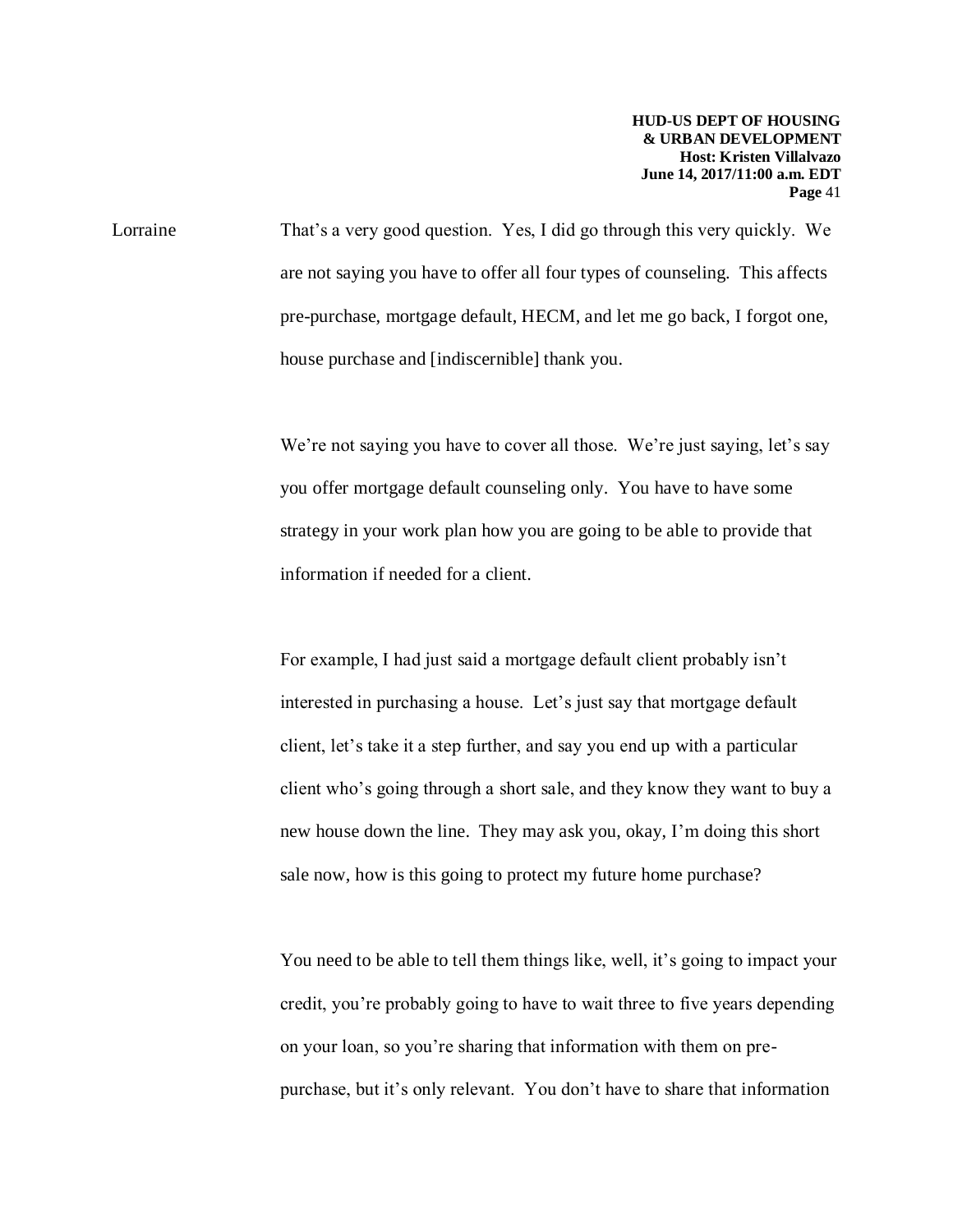with all your mortgage default clients. You just have to share that information with those that are interested, those that it's relevant to their situation. I hope that clarifies that question. That was a very good question.

Moderator No one queued up over the phone lines.

Lorraine Okay, great. All right, so now, how long—do you want to do a ten-minute break?

Kelly Sure.

Lorraine Okay, we're going to do a ten-minute break, and then we're going to launch a roundtable discussion after that ten minutes. Ben, I think we're going to put you on mute.

Ben Lorraine, before you do that, there was a follow-up to that question.

Lorraine Oh, okay.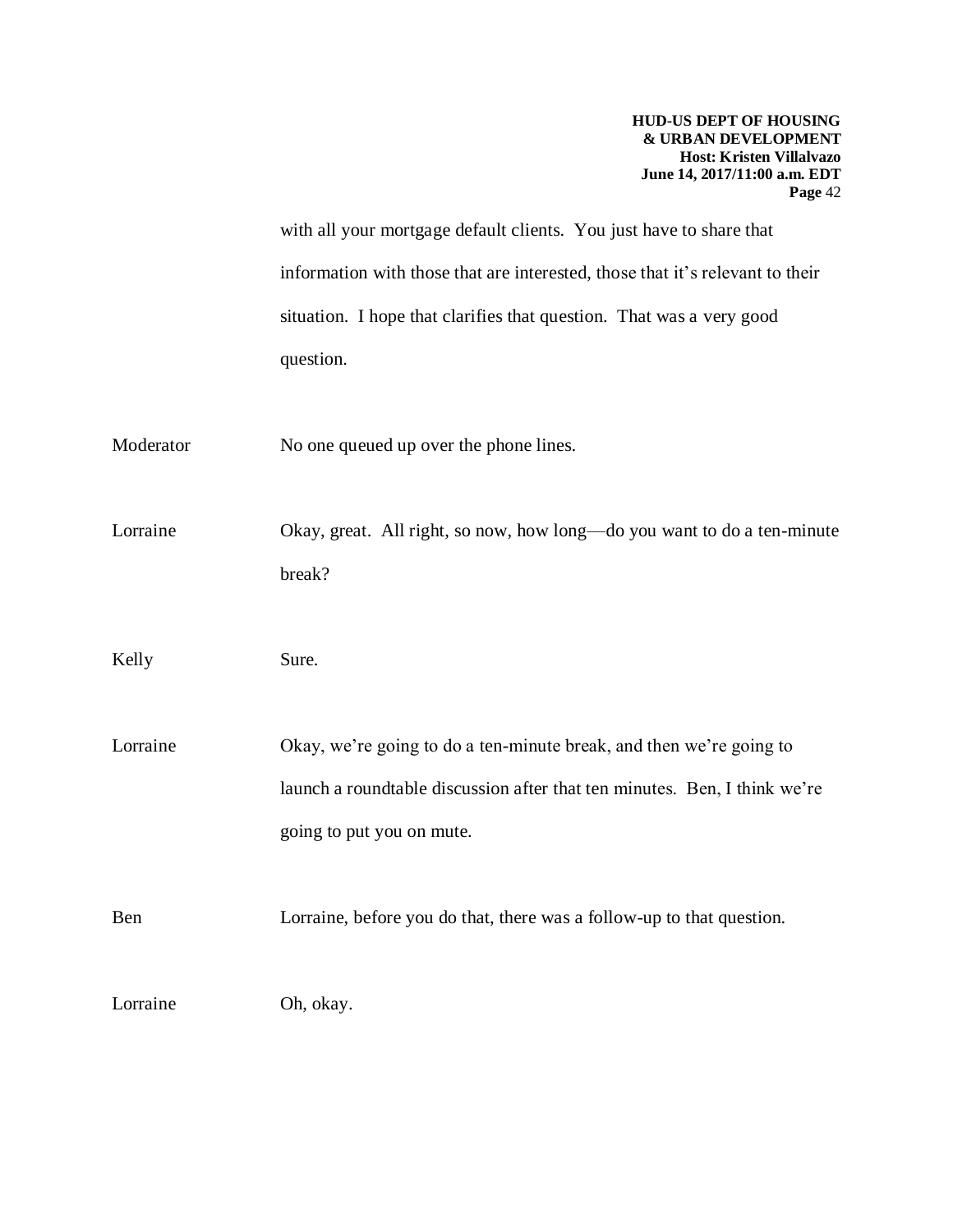Ben "How soon do the housing counseling plans need to be updated to show the suite of homeownership counseling lifecycle, the four types? Can strategy include that they would be approached to another HUD-approved agency? They would be sent to another HUD-approved agency if they do not offer something such as reverse mortgage?"

Lorraine That's a really good question. Let's say you're dealing with a post purchase client who is interested in a reverse mortgage. If that agency does not provide reverse mortgage counseling, then by all means you can refer them to another agency.

> But, and this is a big but, you have to understand that that is an option for your client, that reverse mortgage. So you have to have a little baseline information and knowledge about that HECM to be able to make the appropriate referral, not saying you yourself as an agency has to offer reverse mortgage counseling, but you have to understand this is an option for them. You need to say in your work plan, yes, for clients that are interested in reverse mortgage, we're going to refer them to the HUD referral online, for example, where they can look and choose agencies.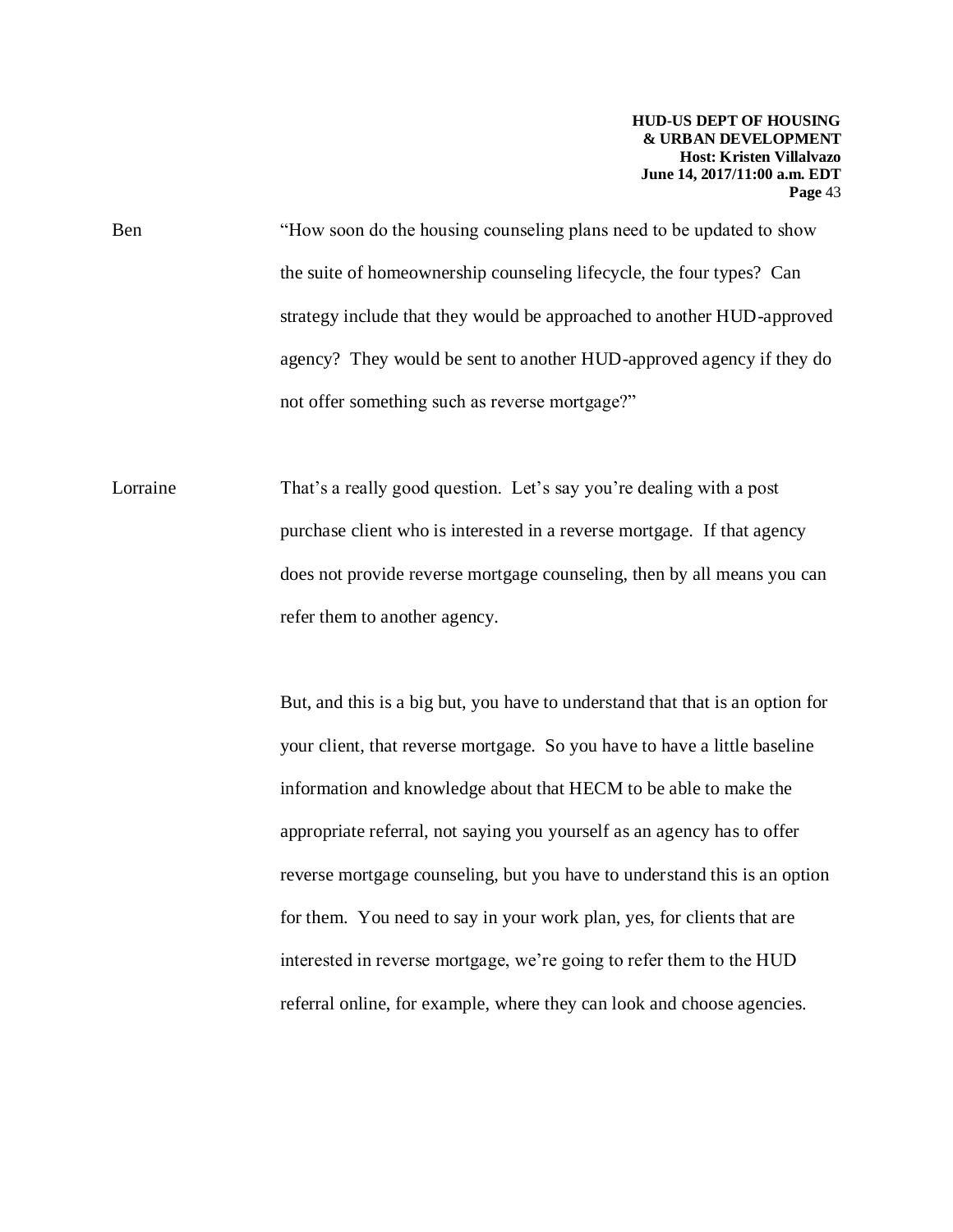We have people update their work plans, agencies update them now, but it's not a requirement. We will be asking for updated and for you to update it at a time of a performance review in the near future. We are definitely going to have more training on this topic.

Yes?

M I have a new question if it's okay.

Lorraine Okay, yes, I think we have one question. Go ahead.

M On the slide about options for affected agencies who may have to make that decision about how they're going to comply with the rule.

Lorraine Yes.

M [Indiscernible] partner with a HUD-approved housing counseling agency providing services. Now, from our side of this, does HUD have any existing trainings in place, or will they be providing trainings for us as HUD housing counseling agencies about how we might structure those types of agreements properly?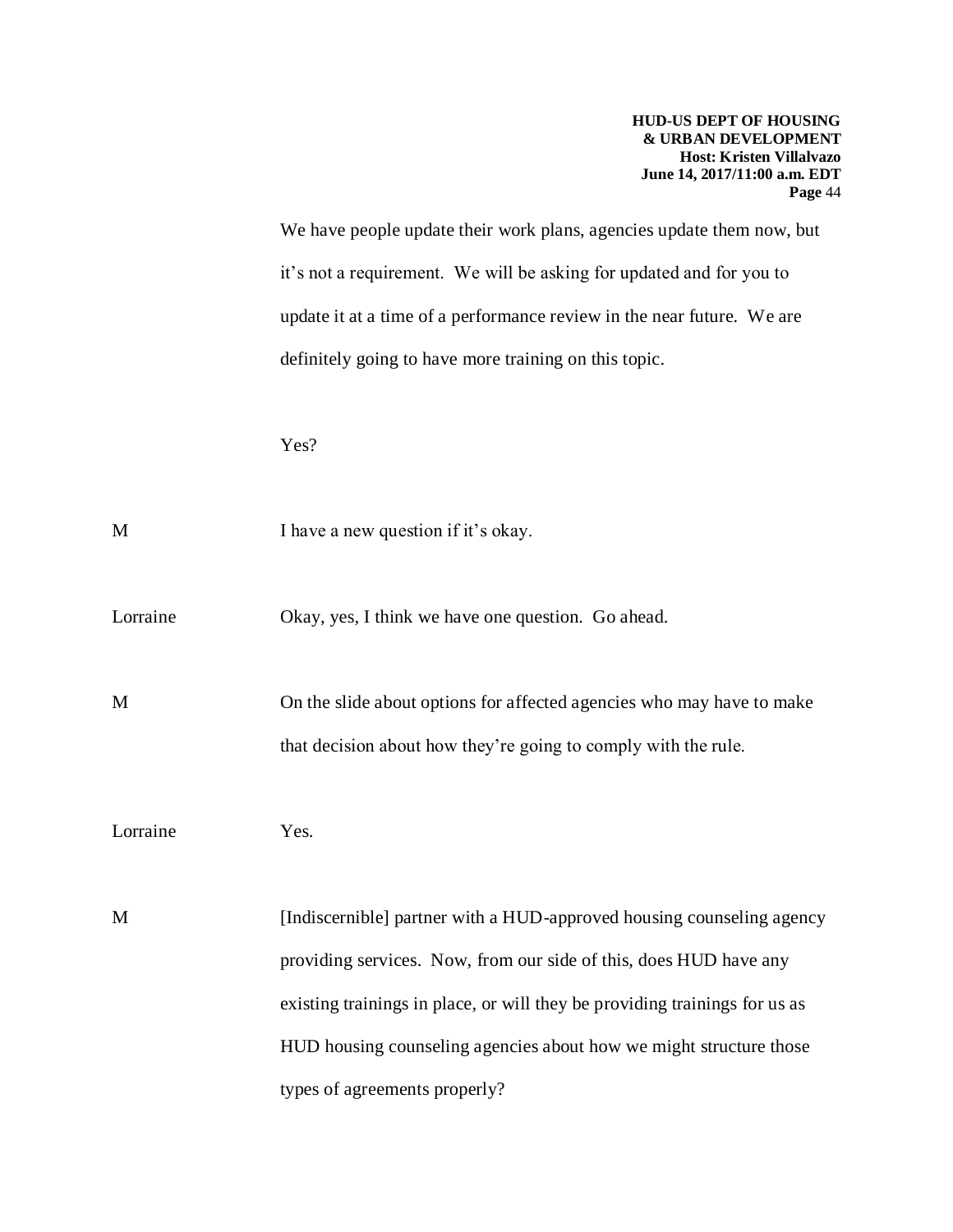Now, this probably has been delayed because these agencies they have three years before they're going to have to decide what they're going to do. Is that something that's coming up, especially if we've never had any sort of formal partnership agreements with [indiscernible]? Are we going to get some direction or training on that?

Lorraine That's a very good question. To repeat the question, what was added, slide 31 talked about the option for the other types like Housing Authority and community development organizations and city municipalities can partner with housing counseling agencies currently in the program. The question was, do we have any guidance or any training that's going to be provided in the future on how to structure agreements like that and how to make arrangements.

> This is a great suggestion. I'm going to write that down because we did not have any plans, but it really sounds like a good idea. We do have model lender agreements in our toolkit now, but it may not necessarily apply to that type of an arrangement. I'm going to put that on our to-do list, so an excellent suggestion. Thank you. Great. I'm going to write that down so I don't forget.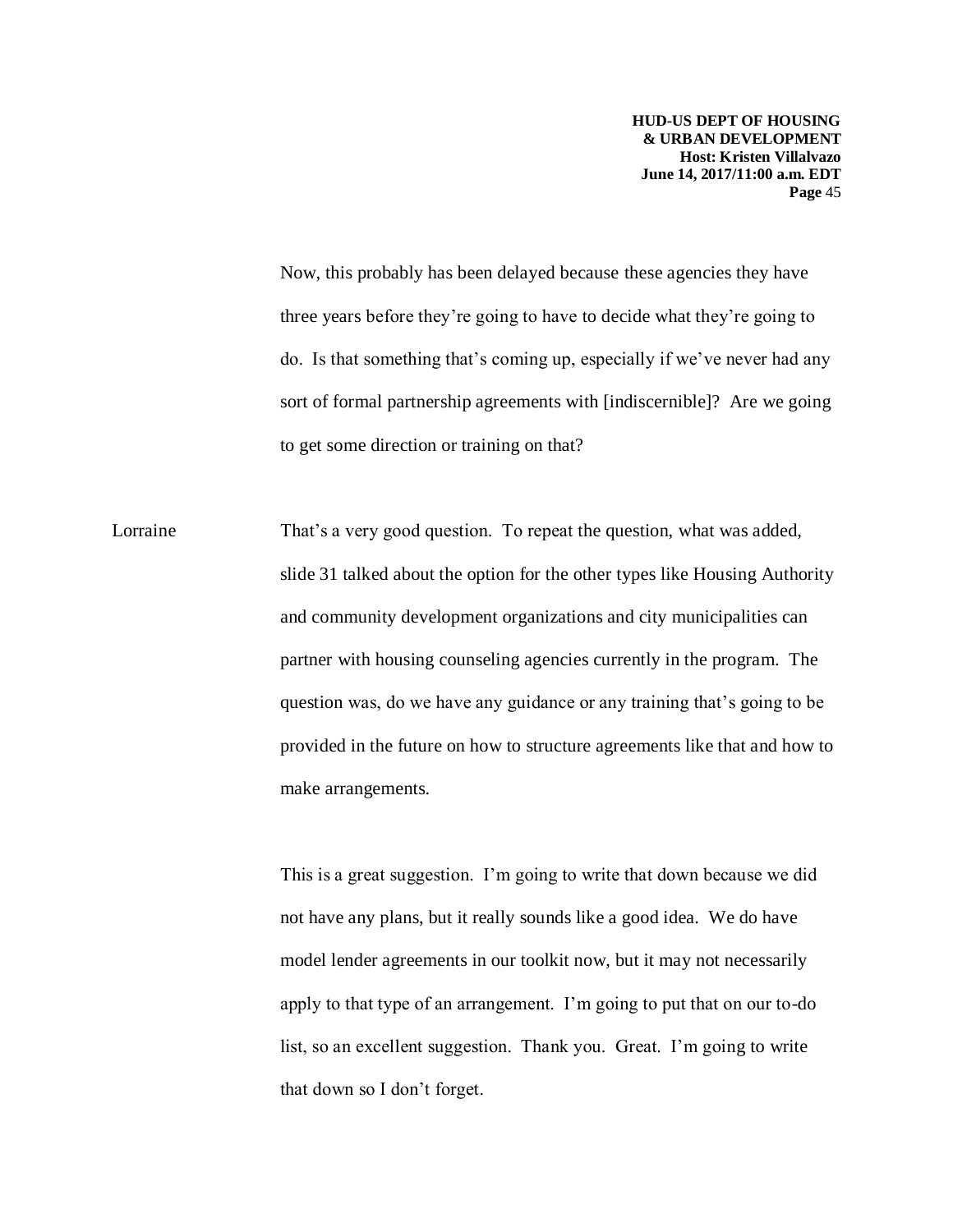|           | Okay, with that, let's take a ten-minute break, and Ben, we're going to put  |
|-----------|------------------------------------------------------------------------------|
|           | you on mute.                                                                 |
|           |                                                                              |
| Ben       | Sounds good.                                                                 |
|           |                                                                              |
| [Break]   |                                                                              |
|           |                                                                              |
| Lorraine  | Ben, are you still there?                                                    |
|           |                                                                              |
| Ben       | Yes I am.                                                                    |
|           |                                                                              |
| Lorraine  | Alright, how many people do we have on the call?                             |
|           |                                                                              |
| Ben       | Operator, can you give that information?                                     |
|           |                                                                              |
| Moderator | Yes, we have 16 lines connected.                                             |
|           |                                                                              |
| Lorraine  | Sixteen lines, that's great. So, I would really like if we could to open the |
|           | lines. I don't know—we're going to now launch into a roundtable              |
|           | discussion, which is really more for your benefit to hear what's going on    |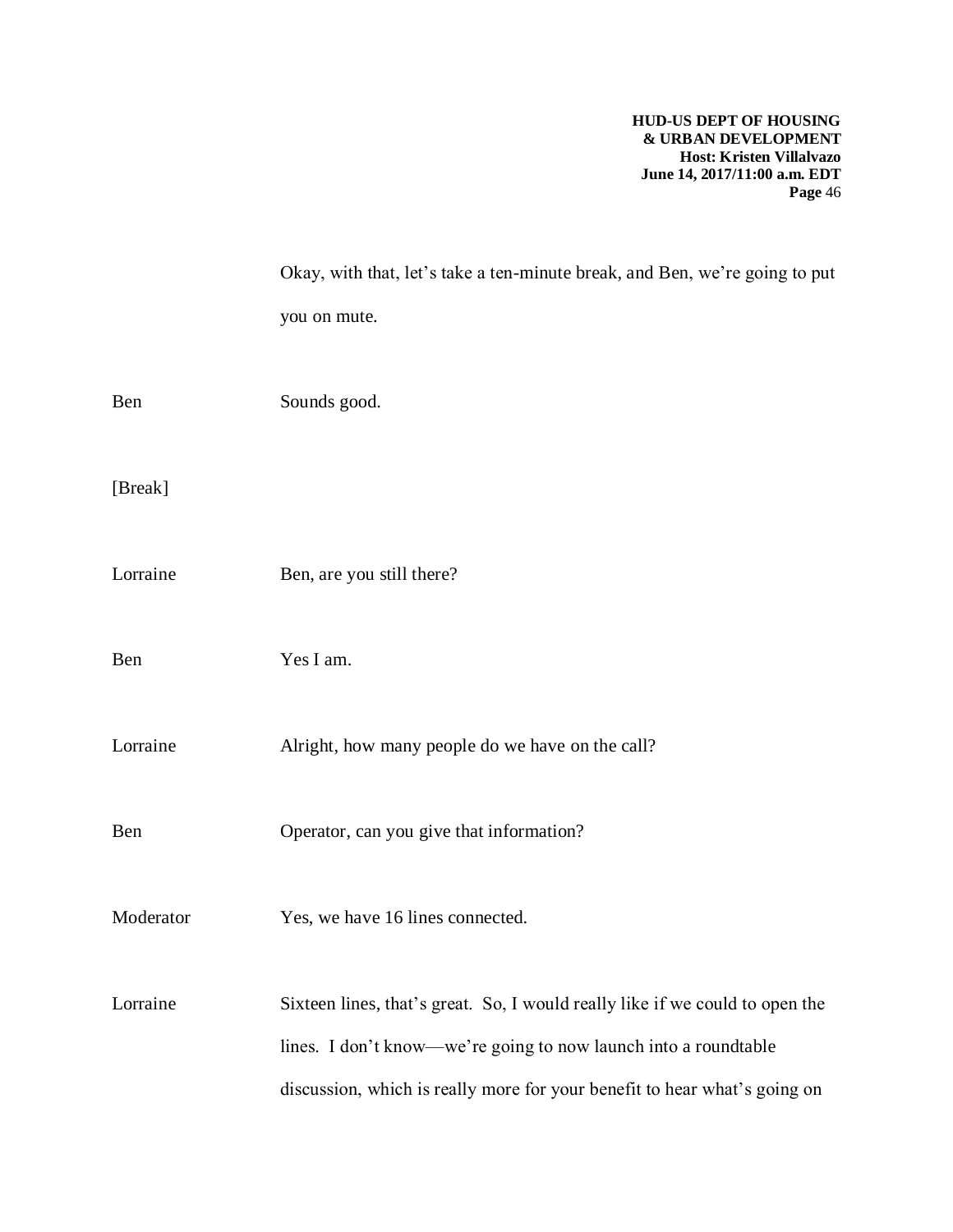and to give you the opportunity to provide feedback to us. So, I don't know if we'll be able to hear what everybody in the room says. I'll try to repeat it unless its gets too distracting.

But would it be possible, operator, if we could have those on the telephone introduce themselves and tell us who's listening in and their agency and where they're located at?

Moderator Certainly, and before I open up the lines, ladies and gentlemen, just please keep in mind if you have your mute button, if you're not speaking that'll ensure the best audio quality and keep all background noise to a minimum. All the lines are now open.

Lorraine Okay, let's start with those who are located in the northern part of the state. Can do identify yourself? Those of you that are Salt Lake and Provo or Logan.

Ellie I am with you with US Housing and Financial Counseling and I'm in Logan.

Lorraine Okay great. What's your name?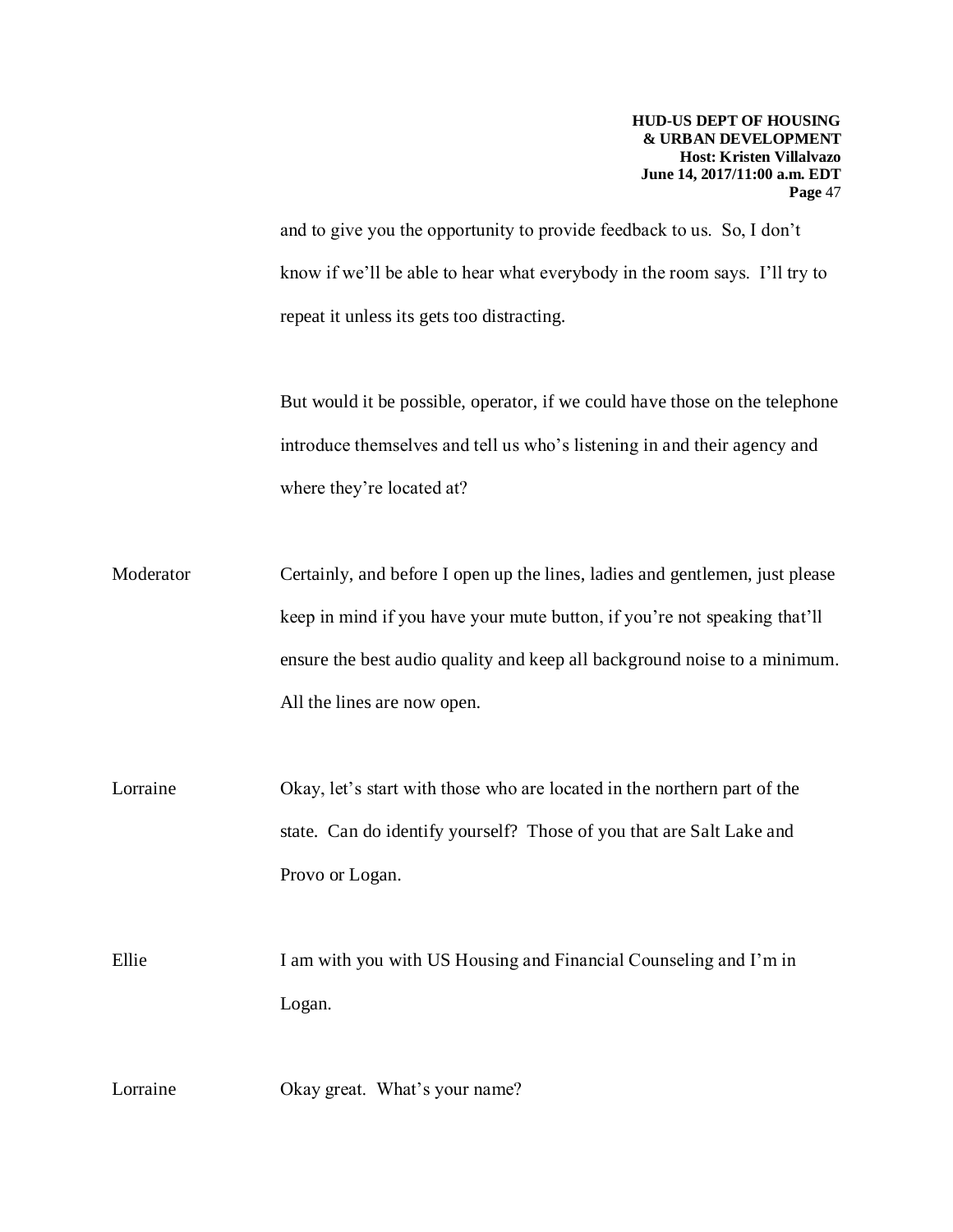| Ellie        | Ellie Hansen.                                                                                           |
|--------------|---------------------------------------------------------------------------------------------------------|
| Lorraine     | Ellie, alright.                                                                                         |
| Joe          | This is Joe with Community Action in Provo.                                                             |
| Lorraine     | Hi, Joe. How are you doing?                                                                             |
| Joe          | Good.                                                                                                   |
| Lorraine     | Alright.                                                                                                |
| <b>Stacy</b> | I'm Stacy Abbott. I'm with Utah State University, the [indiscernible]<br>Extension in Salt Lake County. |
| Lorraine     | Alright, Stacy. Thank you.                                                                              |
| Diane        | Diane Stobie [ph], with the Housing Authority of Utah County.                                           |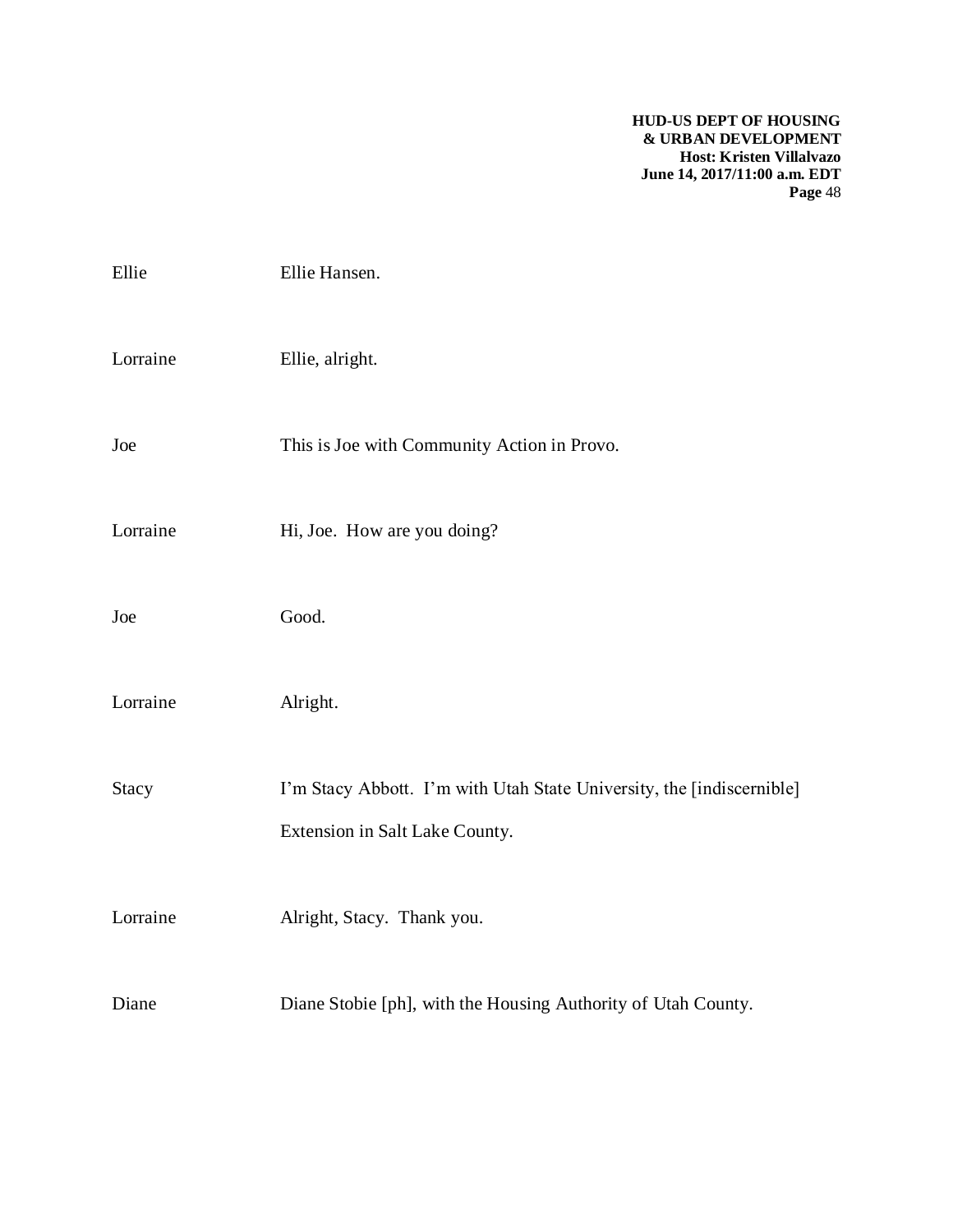| Ryan     | I'm Ryan Seedall, and I'm with the Utah State University Housing and     |
|----------|--------------------------------------------------------------------------|
|          | Financial Counseling Program.                                            |
|          |                                                                          |
| Lorraine | Great.                                                                   |
|          |                                                                          |
| Lucas    | Lucas with BRAG in Logan.                                                |
|          |                                                                          |
| Lorraine | I'm sorry, I didn't get the name.                                        |
|          |                                                                          |
| Lucas    | Lucas Martin with Bear River Association of Governments in Logan.        |
| Lorraine | Great. Okay, who else? Even if you're from out of state you can say your |
|          | name and your agency.                                                    |
|          |                                                                          |
| Trish    | Hi, this is Trish Gavis [ph]. I'm with the NOTC [ph].                    |
|          |                                                                          |
| Lorraine | Thank you very much for joining us, Trish.                               |
|          |                                                                          |
| Trish    | Thank you, it's very informative. I appreciate the information.          |
|          |                                                                          |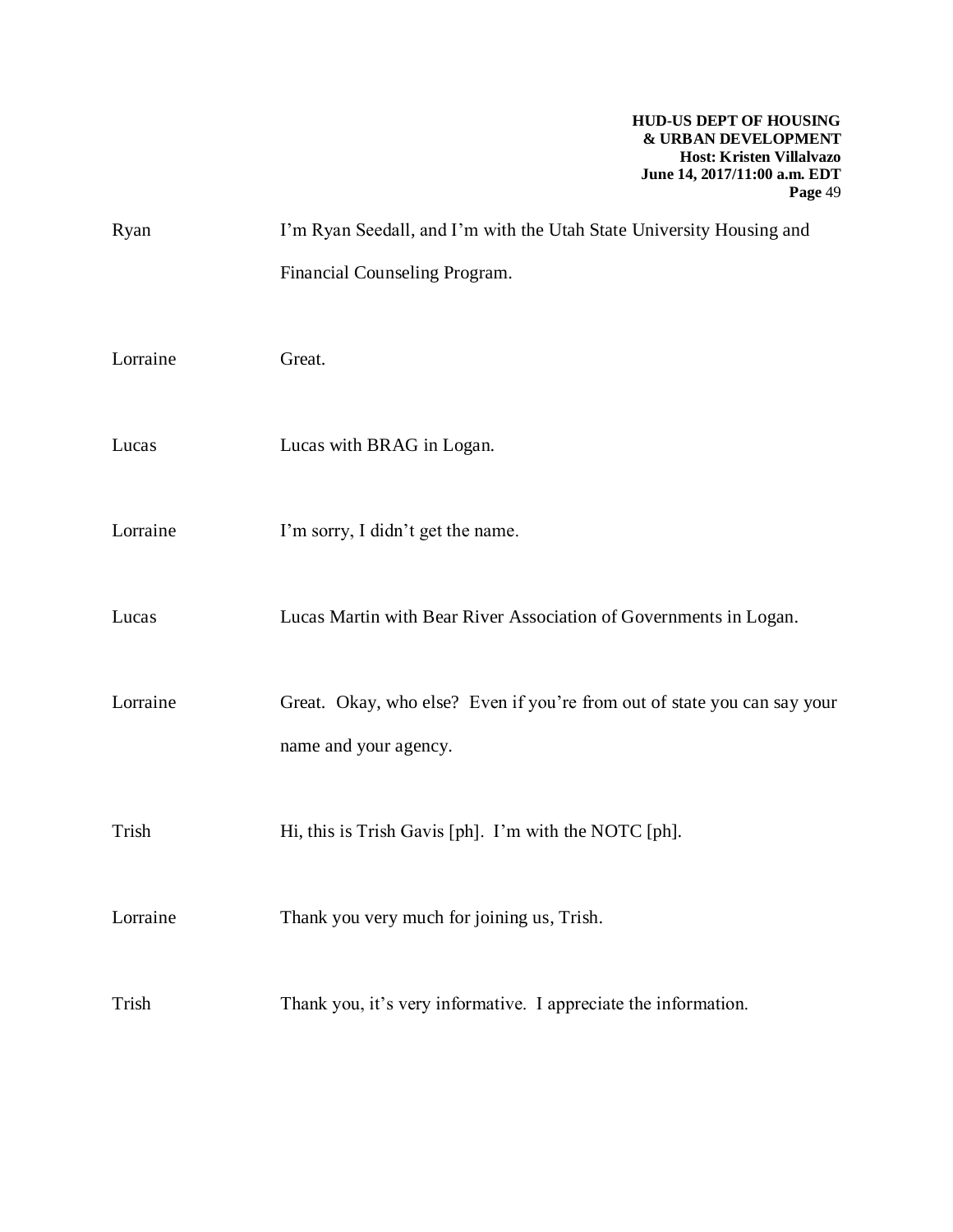| Lorraine | Now, do you have any branches or agencies in Utah associated with the                                                                                                                                                                                                                                                                                                                                                                                       |
|----------|-------------------------------------------------------------------------------------------------------------------------------------------------------------------------------------------------------------------------------------------------------------------------------------------------------------------------------------------------------------------------------------------------------------------------------------------------------------|
|          | intermediary?                                                                                                                                                                                                                                                                                                                                                                                                                                               |
| Trish    | No, we don't.                                                                                                                                                                                                                                                                                                                                                                                                                                               |
| Lorraine | Okay, was just curious. Thank you, Trish.                                                                                                                                                                                                                                                                                                                                                                                                                   |
| Trish    | Thank you.                                                                                                                                                                                                                                                                                                                                                                                                                                                  |
| Lorraine | Anybody else?                                                                                                                                                                                                                                                                                                                                                                                                                                               |
| Leslie   | Leslie and Kim from Tooele County Housing Authority.                                                                                                                                                                                                                                                                                                                                                                                                        |
| Lorraine | Great. We had a discussion about the Family Self-Sufficiency Program.<br>Good information. If you have any additional questions just let me know.<br>I'll stay on a couple of minutes after the webinar is over, if you have any<br>specific questions about becoming HUD approved or what you're<br>thinking. Especially all, and that applies to anyone on the phone that is<br>not currently in our program, if you have any additional questions we can |
|          | have a discussion after that.                                                                                                                                                                                                                                                                                                                                                                                                                               |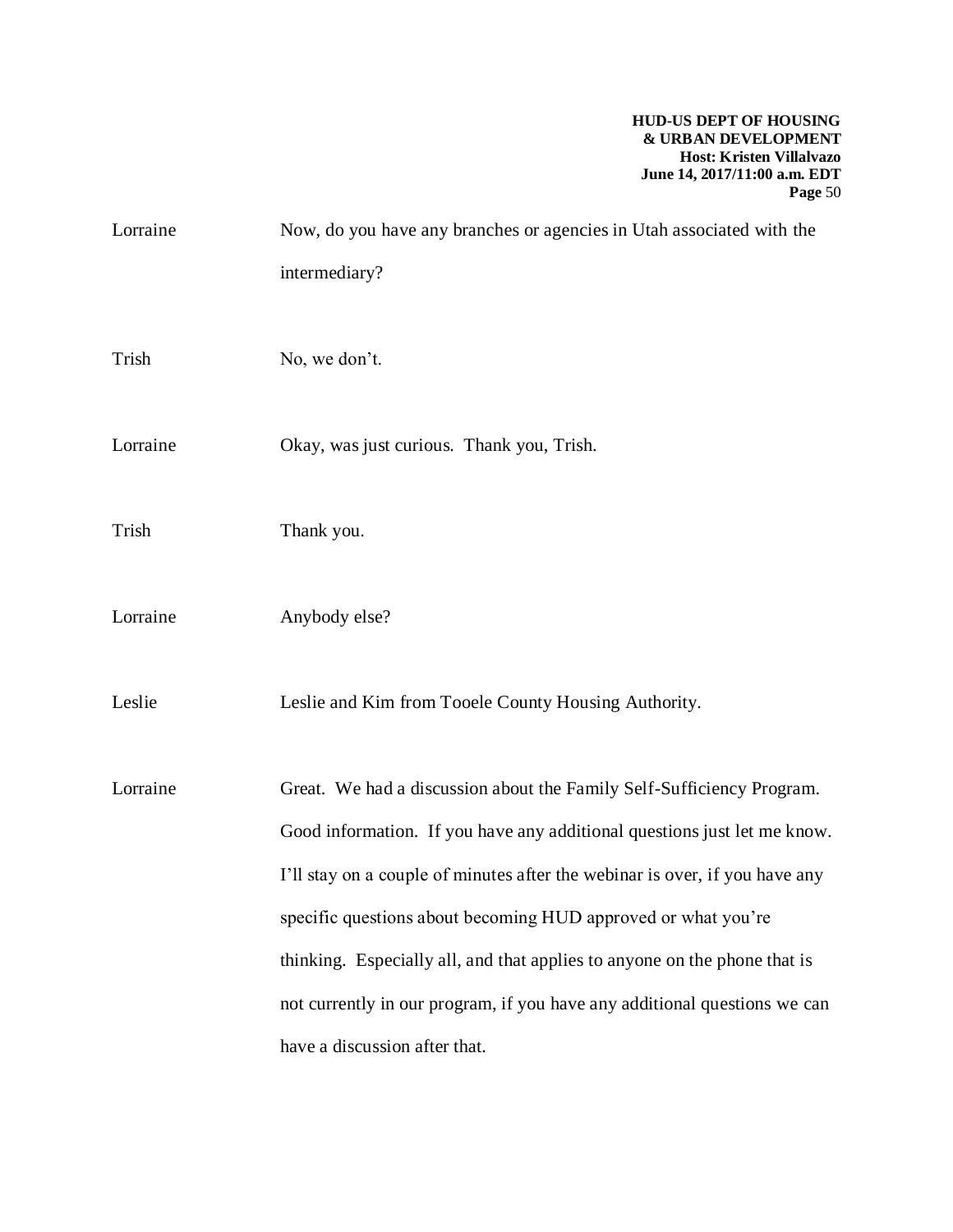Okay, did we have anybody from Nevada? We had one person registered from Financial Guidance Center. Financial Guidance Center actually has a branch in St. George. Okay, anybody else?

Cindy Cindy Warren from Roosevelt City Housing.

Lorraine Alright, thanks for joining us, Leslie. Anybody else? We're going to try to go around the room again and introduce ourselves. Just speak loud and we'll see if they hear you.

Justin Justin with Neighborhood Housing Solutions in Logan, Utah.

Lorraine Did you hear that?

M Yes.

Lorraine Alright, great.

Susanne Susanne with Neighborhood Housing Solutions in Logan.

Lorraine Alright.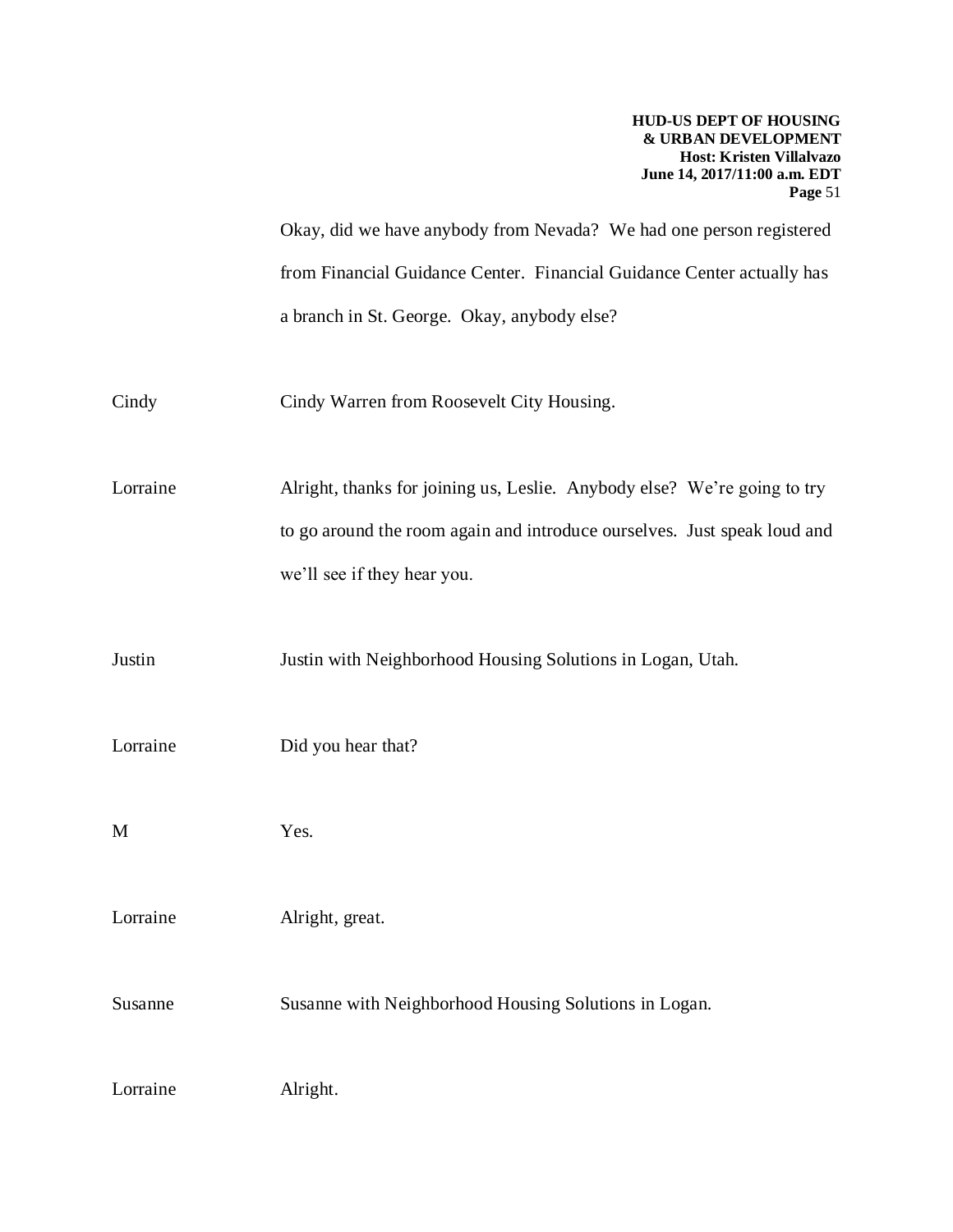| Debbie    | I'm Debbie Hansen [ph], with Community Development [indiscernible] |
|-----------|--------------------------------------------------------------------|
|           | Utah, Salt Lake.                                                   |
| [Off-Mic] |                                                                    |
|           |                                                                    |
| Lorraine  | Okay.                                                              |
|           |                                                                    |
| Ashley    | Ashley Webber, [indiscernible].                                    |
| Claudia   | Claudia [indiscernible].                                           |
|           |                                                                    |
| Lorraine  | Okay.                                                              |
|           |                                                                    |
| [Off-Mic] |                                                                    |
|           |                                                                    |
| Lorraine  | Okay.                                                              |
|           |                                                                    |
| Jeff      | Jeff Stole [ph], US Department of Housing and Urban Development in |
|           | Salt Lake City.                                                    |
| Leslie    | Leslie Jones [ph], [indiscernible].                                |
|           |                                                                    |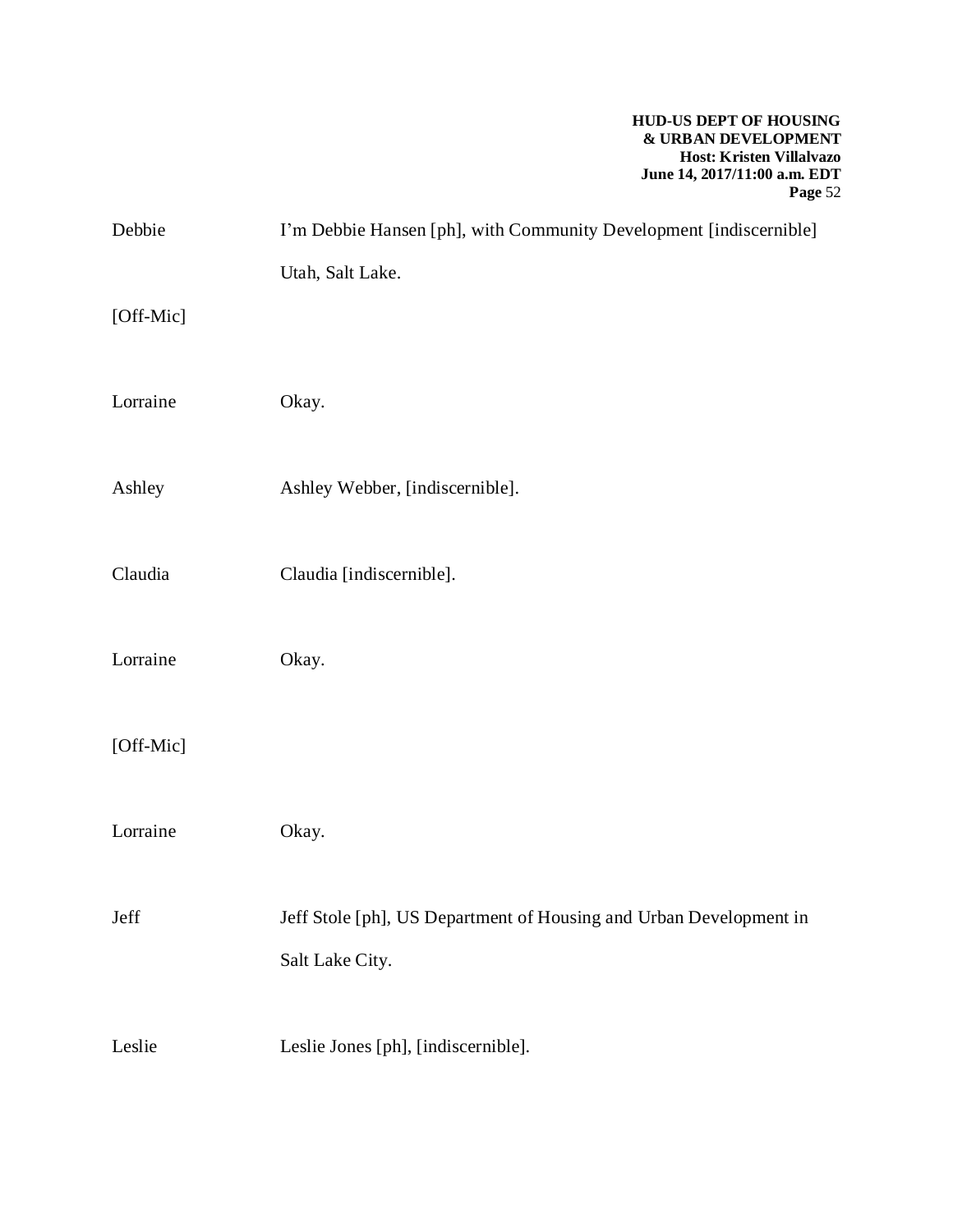Kelly Kelly Jorgensen at Salt Lake City Head Office.

Lorraine And of course, Lorraine Griscavage- Frisbee. Okay, so what we're going do in this second part is—and Ben, we're on slide 46, excuse me 45, and I'm not going to advance the screen until we change.

> But the purpose of roundtable discussion is to give you guys an opportunity to network with each other, first of all, and I understand that the Utah agencies did have a coalition a couple of years ago to address the foreclosure crisis, but I don't know if you've had any opportunities or considering to do that. So, this might give you an opportunity to hear what everyone is providing and also to understand the market what's going on. Are you seeing any trends? And then I'm going to change it a little bit and talk a little bit of how we and the Office of Housing Counseling can help you.

> And so, the first thing is the market conditions. We did have a discussion here in the room while we were waiting for the phone issues to get resolved. So, I'm going to ask those of you that are on the phone if you could share with us what you're seeing in trends of services. Are you seeing a decrease in mortgage default and an increase in pre-purchase? Or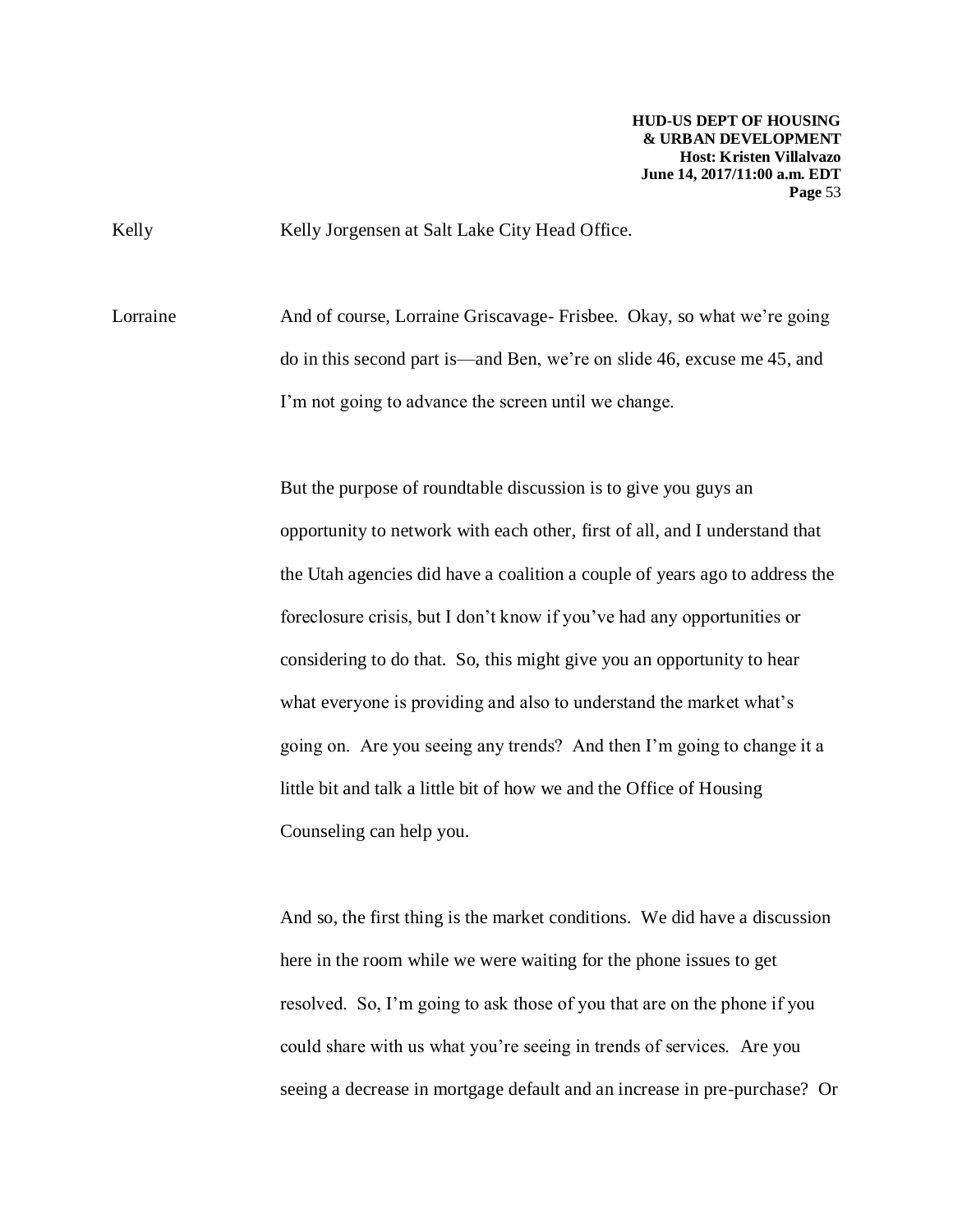are you having clients that had a loan modification, their five years is up, are they coming back?

So, let's open that up to the phone people first. Who would like to share with us? And operator, we can just leave all the phone lines open.

Moderator The phone lines are open.

Lorraine Okay, great. Who would like to share with us how your services are doing? I can't pick on you because I can't see you.

[Off-Mic]

Lorraine Okay, very important point. So, what are your primary services that you are getting requests for? And some of you of course do not currently participate in our program. So, that might not be a fair question.

> Okay, I'm going to open it up to the folks in the room then. Can you share with us any trends you're seeing?

W Foreclosure in general is definitely down.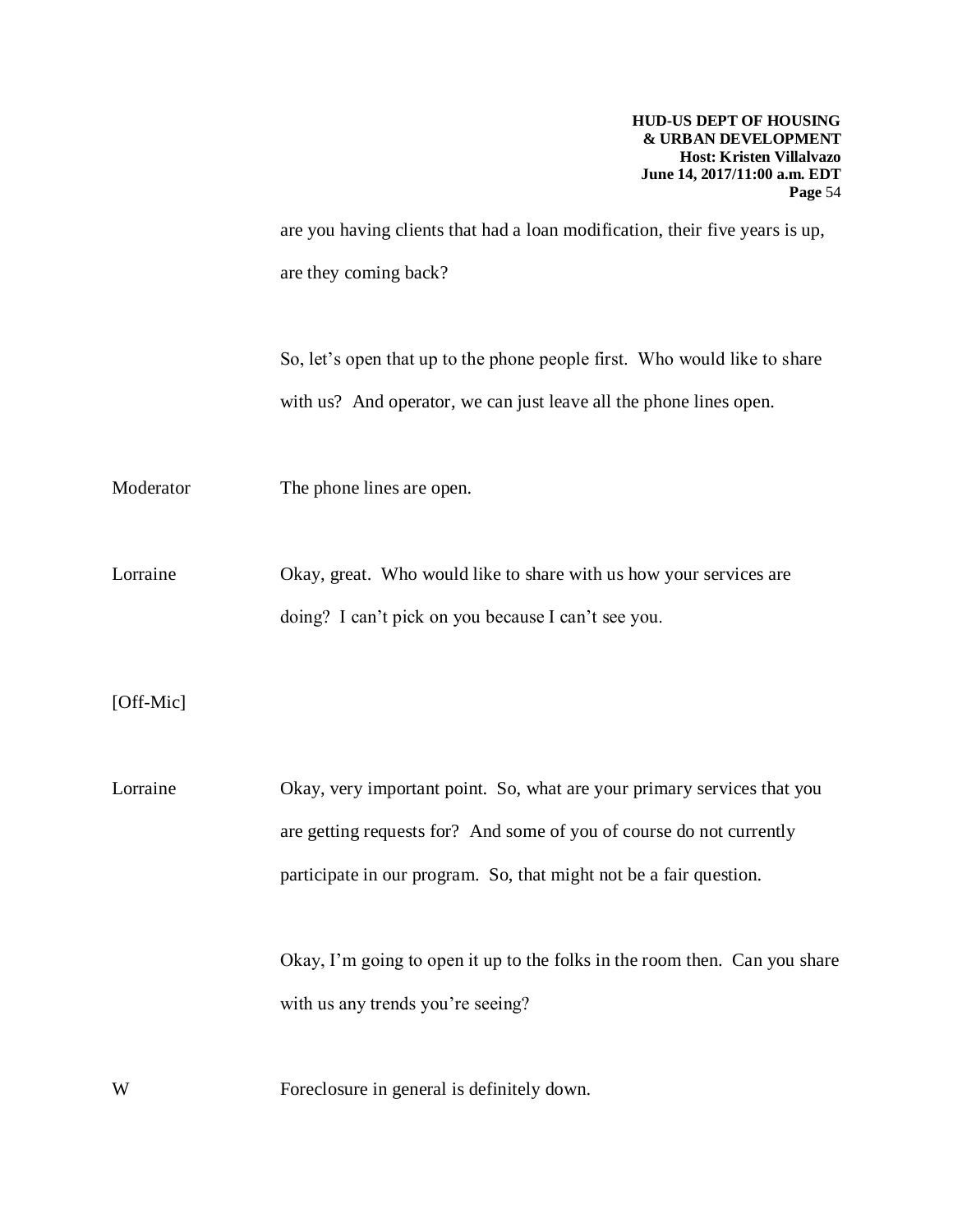Lorraine Okay.

We are starting to see people coming back at the end of their five-year term [indiscernible] that are concerned about the increase in their interest rate. Although, I talked to someone the other day whose permanent rate will be 3.675% and he was concerned about his mortgage payment going up and his on a fixed income and getting into his senior years. So his ability to change his income, to keep up with the mortgage, the change isn't great [ph], but I told him there was basically nothing that could be done in his case really unless he wanted to sell his home because his interest rate was going to go 3% and then 3.675% and stay there, which is better than [indiscernible] going forward.

Lorraine If he refinanced it.

W So, it seems like, I'm working on some of that. I've seen some people redefault, but very few [overlapping voices]. We're really only seeing probably four or five people a month on foreclosure.

Lorraine Okay, any other?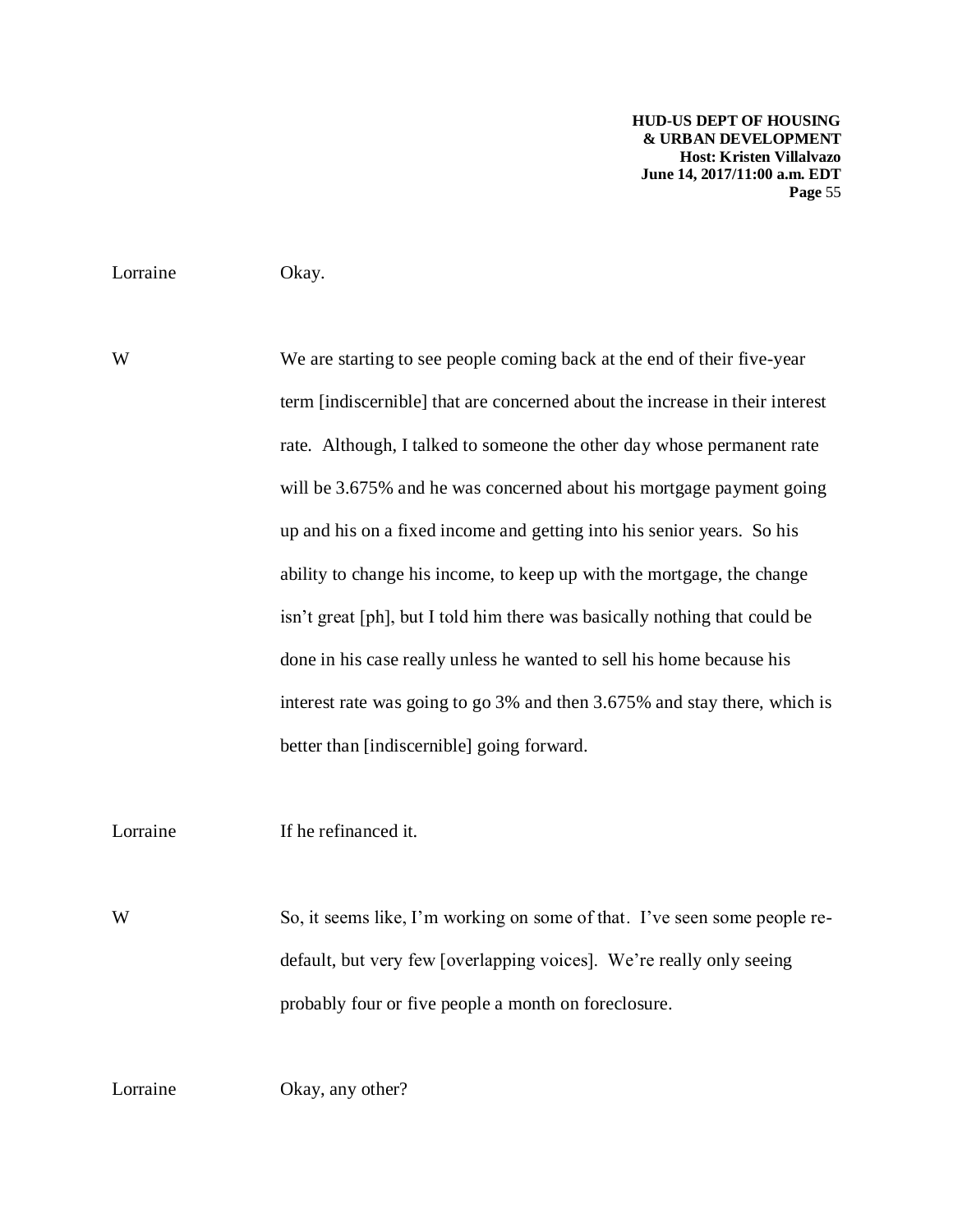M We're up in Logan, seeing the same trends, we deal probably all smaller numbers than you do here in Salt Lake. I'm down to about probably one or two foreclosures, probably a month now. So we are seeing just a small uptick, it's not anything drastically crazy, but we are seeing an uptick, I think, a little bit in pre-purchase. And it's going to continue.

> I think our housing stock—this is probably similar for all of Utah, but maybe [indiscernible] especially with the geographic people aren't looking—they don't have as broad of an area to look in. So, they don't really want to commute to the train outside [indiscernible] Valley. So people are struggling to find options and trying to find the best home buying decision for them. Or people are wanting to enter and just can't find the right opportunity.

Lorraine And yes, you look you're getting ready to make a comment.

[Off-Mic]

Lorraine Okay, that's good to know. So, how about the pre-purchase plans? We had a little bit of an intermission discussion that the housing inventory, the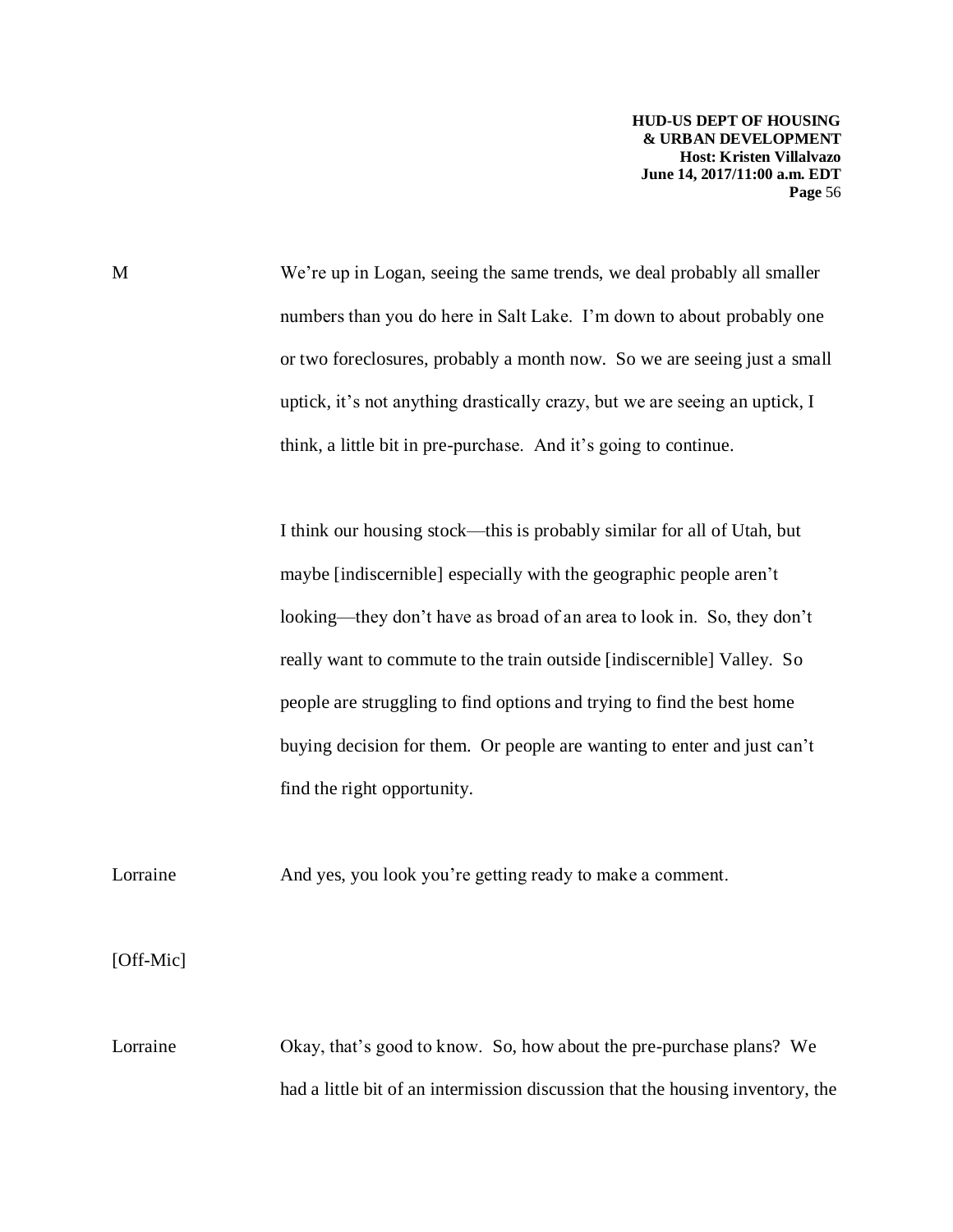housing stock prices are going up. And I don't know if anybody on the telephone currently provides down payment assistance. If you do, is that becoming an issue with your clients?

We're seeing the purchase price limit. We're getting some different interpretations of that from the different municipalities.

Lorraine That's interesting.

W So, the numbers are old, the number that HUD gives is a year old by the time it comes out and is not appropriate for the market that we're in and it makes the challenge extremely difficult. Salt Lake City sticks exactly with the HUD number and they are the highest priced city.

> So, for someone to actually be able to buy a home, and we have a lot of people that are below 80% of [indiscernible] median income and could qualify for down payment assistance, or are highly qualified candidates for mortgage, but they do not find a home under the \$241,000 mark that's not a one bedroom condo or something. And in Salt Lake it's getting kind of crazy.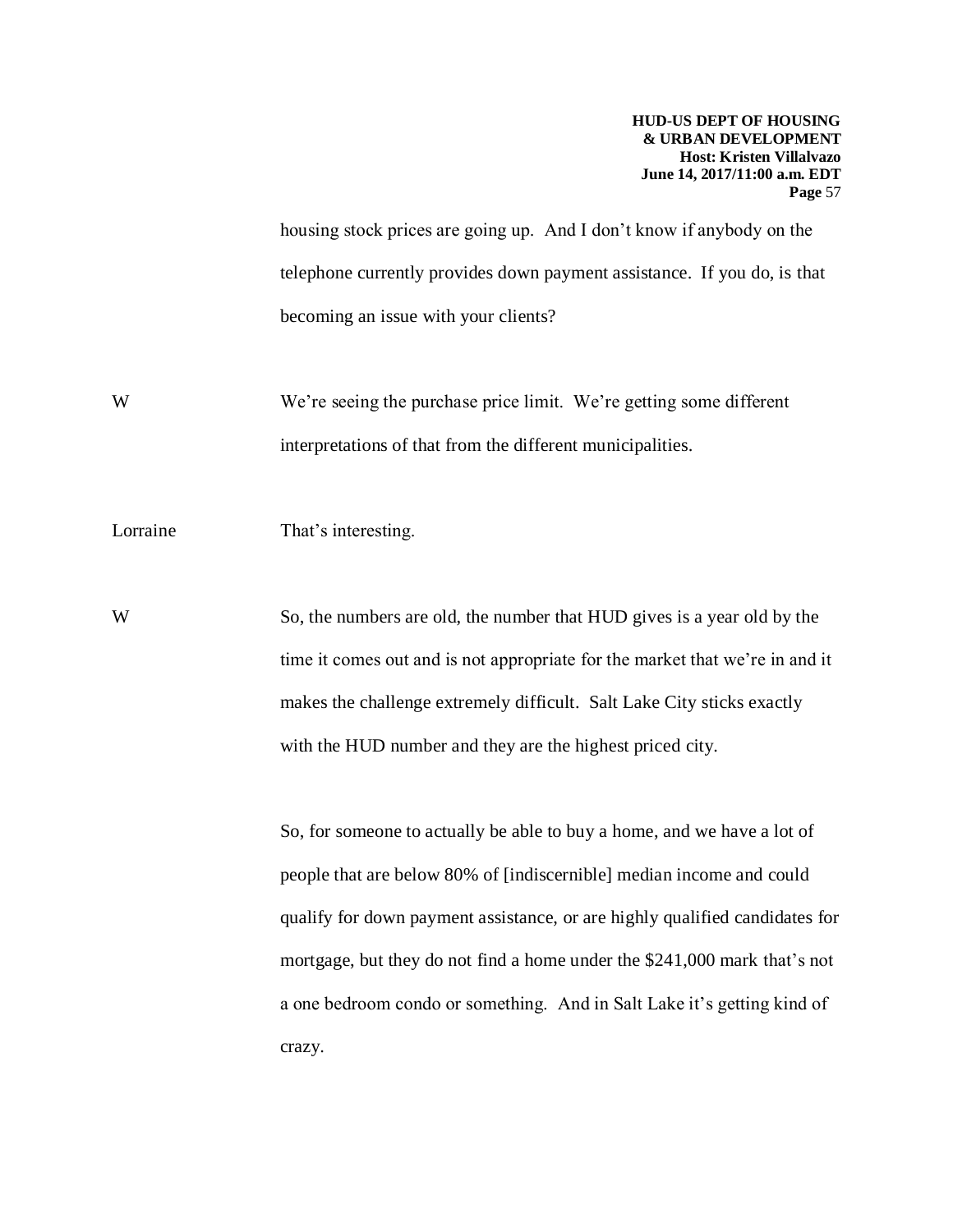There are a few areas where there's a few things out there, but it's really difficult to find anything in the city. Some areas have gone with an updated number and they've done the math to get that affordability number. So, that makes it a little easier, but those are lower priced areas, too. So, it doesn't affect those people as much as—so that's one thing.

The numbers are too old. They're not keeping up with the market trends. So, that's really hard for people to actually utilize what's out there and help them become a homeowner [indiscernible].

Kelly What number would be a good number for the limit, do you think?

Well, so Salt Lake County is up to like 295 versus Salt Lake City is 241, so they're basing up it off a quarterly, the last quarter's median price and then going from there with basically sticking with whatever HUD says. So, I think that [indiscernible].

Kelly Closer to 300 though.

W Yes.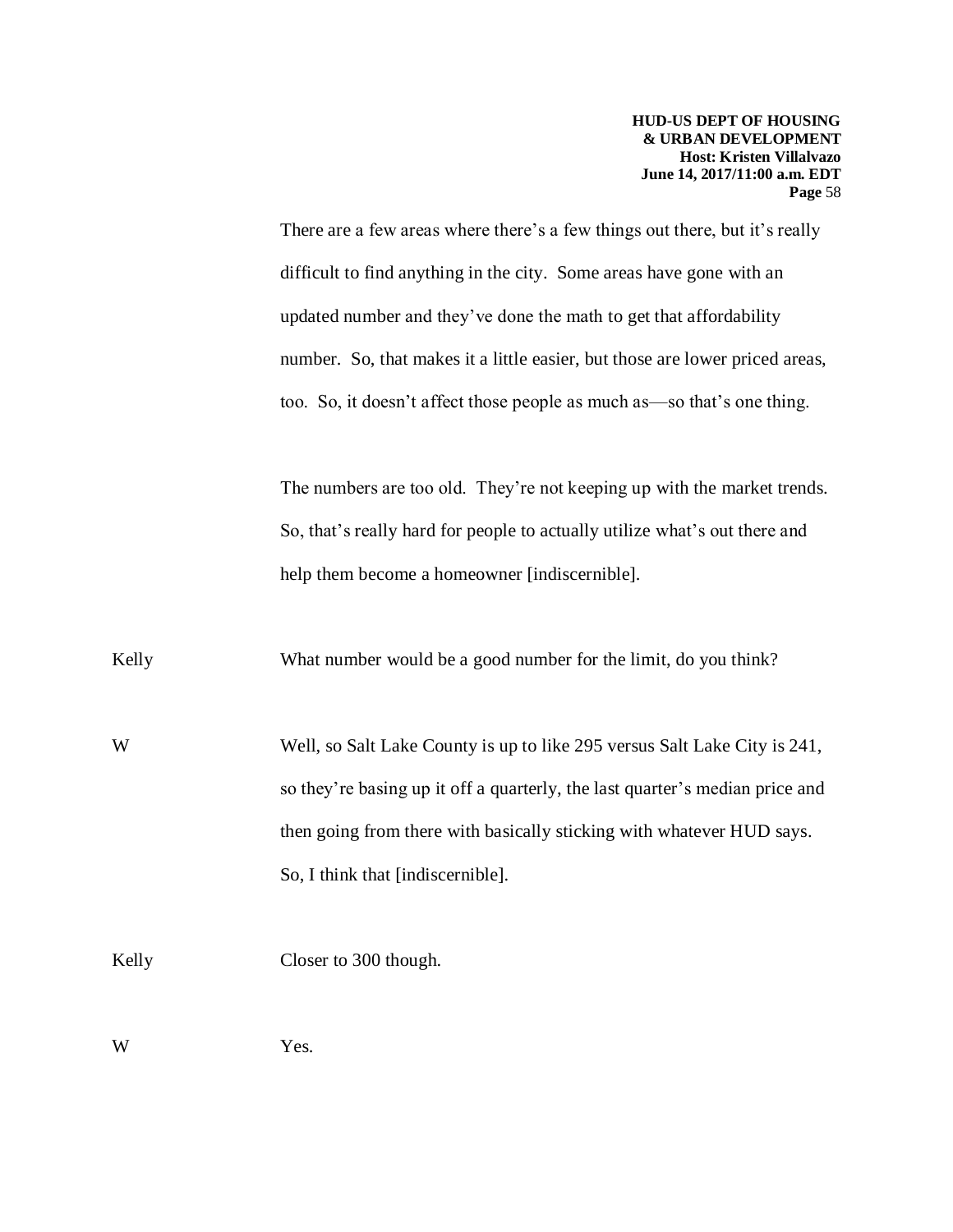Lorraine Interesting. That's a really high number.

W It's high. It's not affordable for [overlapping voices], but it's on the median home price. If that's what it's based off of, then the median home price is much higher than—

Lorraine This may not be a fair question for an underwriter. It used to be, they could appeal the mortgage limit in between the yearly adjustment. I don't know, I think the program support division used to do that, but I don't know since I'm not in program support anymore if they still do it.

[Off-Mic]

Lorraine Yes, [indiscernible] home ownership.

[Off-Mic]

Lorraine Yes, that might be something, after this call Kelly and I will do some brainstorming to see if there is anything. But the request has to come if, and this is a big if, if they still allow those midyear adjustments, they have to come from an external source. But that doesn't mean it isn't something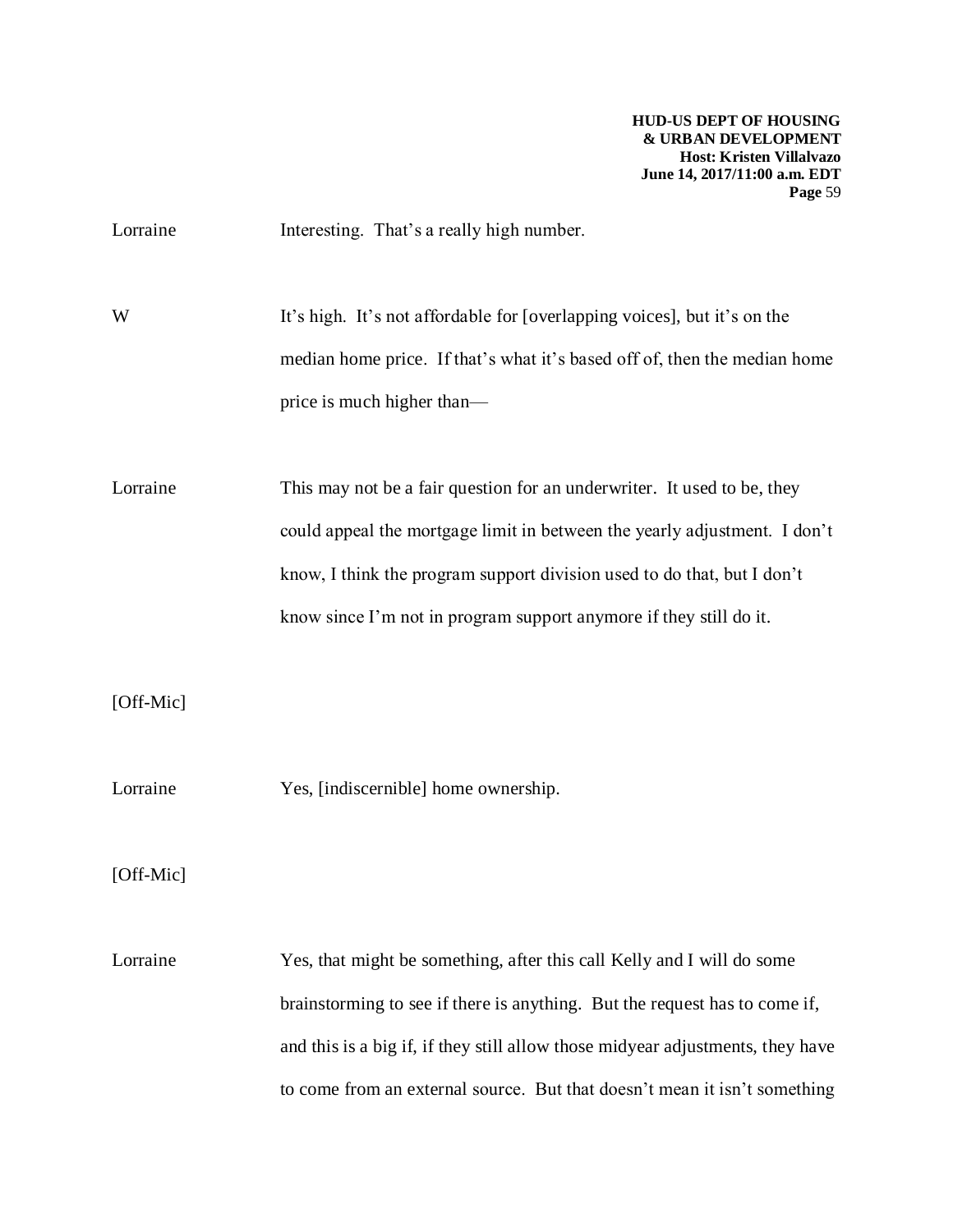that you guys can do. You can perhaps get together with the local real estate and lender, possibly associations and say if we have the data we can submit it and then everybody benefits from that, by having an increased FHA mortgage limit. So, not only does it help the loan for homebuyers but it helps sales in general. We can talk about that as a possibility maybe.

Okay well, thank you. Any other comments? Any comments from the folks from the phone?

I think the majority of you sounds like you don't provide housing counseling services now, but after we go through these discussion topics, we'll talk about what you do provide, especially the Housing Authority individuals that are on the phone and the reverse government representative.

One of the other things that, it sounds like there is not a problem, but I always add it as a discussion topic and it has to do with reverse mortgage or HECM clients. Are you having a greater demand? Yes. Okay. Are you the only agency in the Salt Lake City area?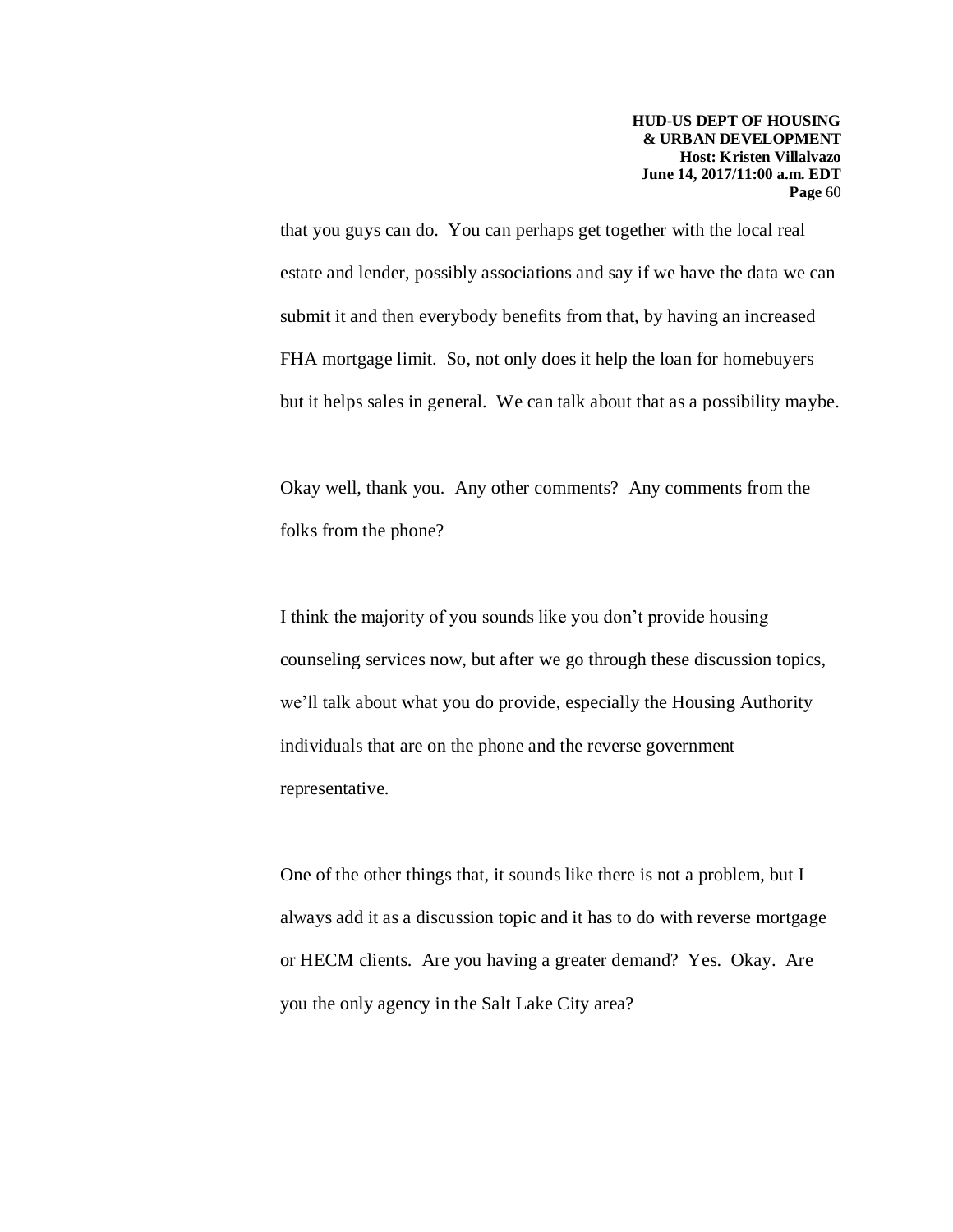M We're up in Logan, the [indiscernible] is out there as well in Logan. We both, I know, do a fair amount of home loan counseling. I don't know if—I don't think anybody is here from AAA Fair Credits, I think they just barely got someone certified and they're going to start that up again. The rest of us have been picking up their demands and they will do a lot in Salt Lake area.

We stopped doing it a while back. The requirements got a little cumbersome, honestly, and then the person that was doing it was into [indiscernible]. We haven't had replace that. But I feel like this obligation, like I should do it, but then like this thing that's in the back of my mind like I should be helping with that as the largest housing counseling provider in the state, and the county and in Salt Lake County where most of the demand is probably because the population size. But we don't offer it; I have guilt about it, but it all goes to one of those things of is it worth it, I don't know.

Lorraine Well, I can share what I've heard from other agencies. And as we said the HECM requirements are not going to change. That was done under separate federal code, federal regulations and that was not affected by the certification rule, except for the fact come August 2020 the HECM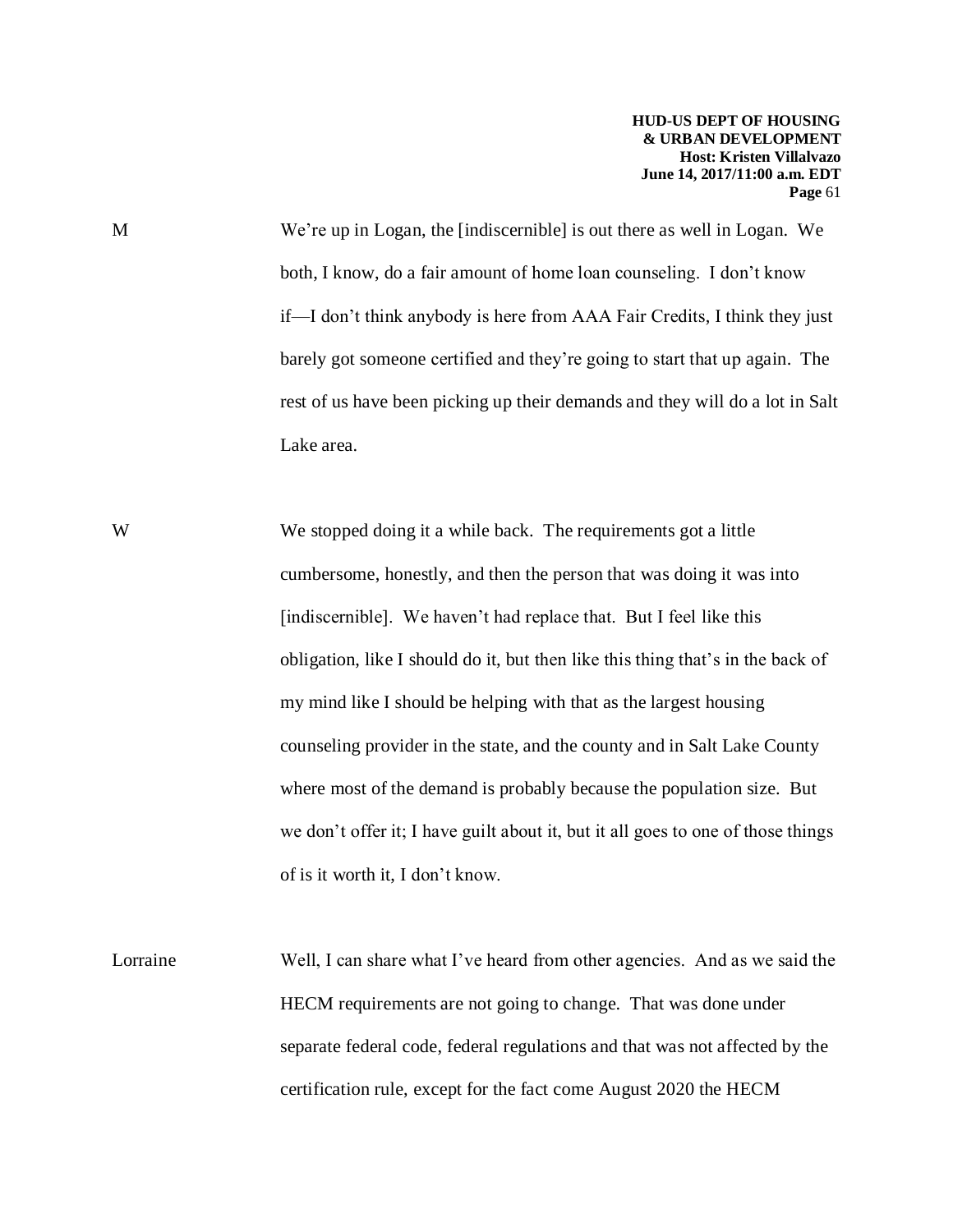counselors have to both be certified and still be on the HECM roster. Has anybody taken the HECM exam within the last year? No. Okay.

M I'm taking it in the summer.

Lorraine Okay, and that's one thing they have to recertify every three years. We would appreciate any feedback that you can give us on getting HECM training, if you have issues or you're considering that having a counselor. On the plus side, can I ask what you charge?

M We do \$150.

Lorraine One-fifty, okay, and that seems to be the norm. We do not have a set HECM fee now; you just need to be able to justify it. But, it is a potential source of income when it comes to providing especially if you have a large volume. So, if there is greater demand [indiscernible], certainly don't want to take from the business, but if you feel that there's not enough HECM counselors then it's something for other agencies to think about it, maybe be becoming HECM certified in the Utah area.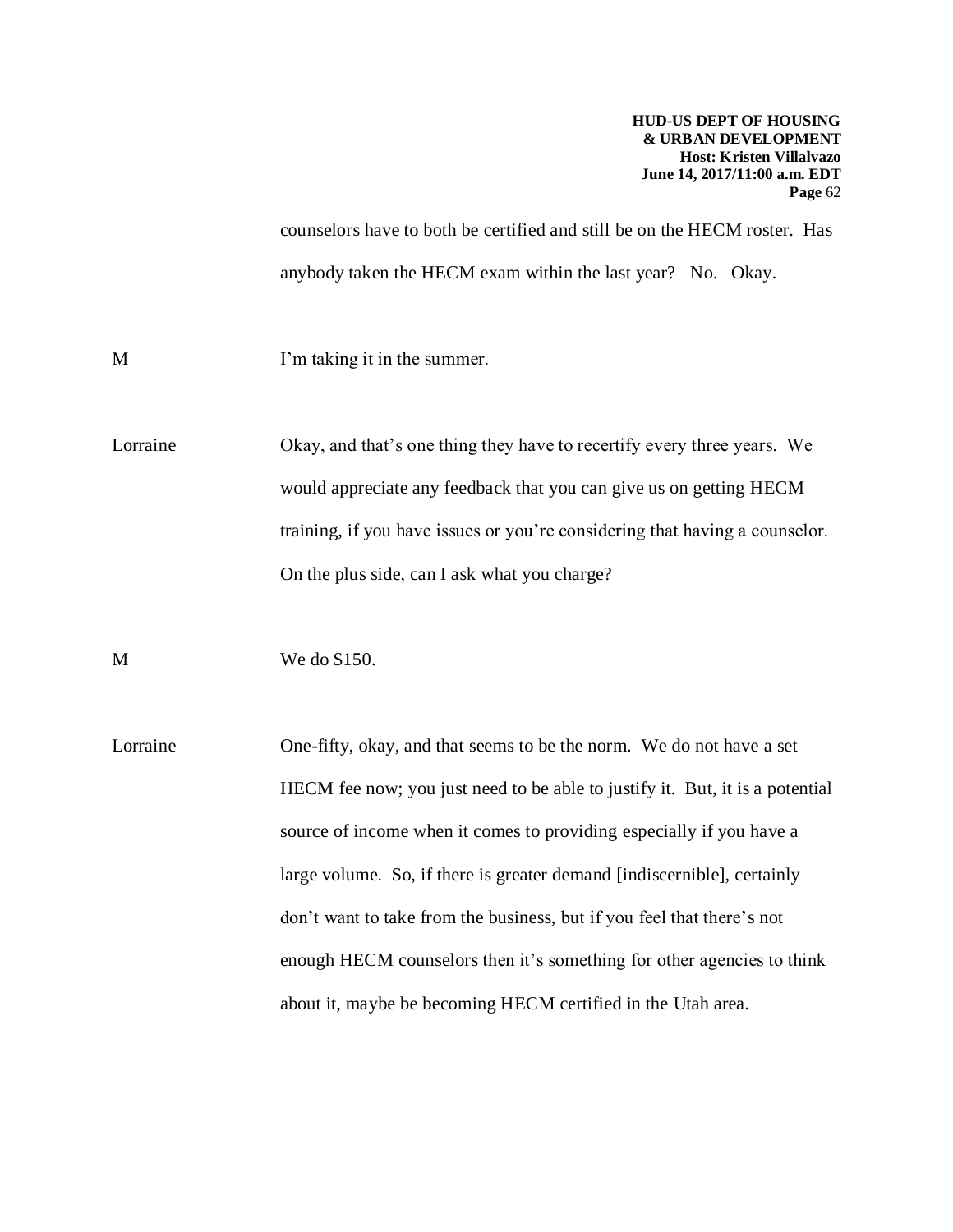| Hi, Lorraine. [Indiscernible]. So, you said there were around 1,000 in                                                                              |
|-----------------------------------------------------------------------------------------------------------------------------------------------------|
| Utah.                                                                                                                                               |
| Yes.                                                                                                                                                |
| Okay, so I think most of that is probably—Diane, are you online in Provo?                                                                           |
| Yes.                                                                                                                                                |
| I think they do most of that. How many do you do a week, Diane?                                                                                     |
| Okay.                                                                                                                                               |
| Diane, the question was of about the approximately 1,000 HECM clients,<br>did your agency do a great majority of those?                             |
| Actually, we don't. I refer them to Community Action for the counseling<br>and I do refer them to the AAA Fair Credit for further counseling, also. |
|                                                                                                                                                     |

[Off-Mic]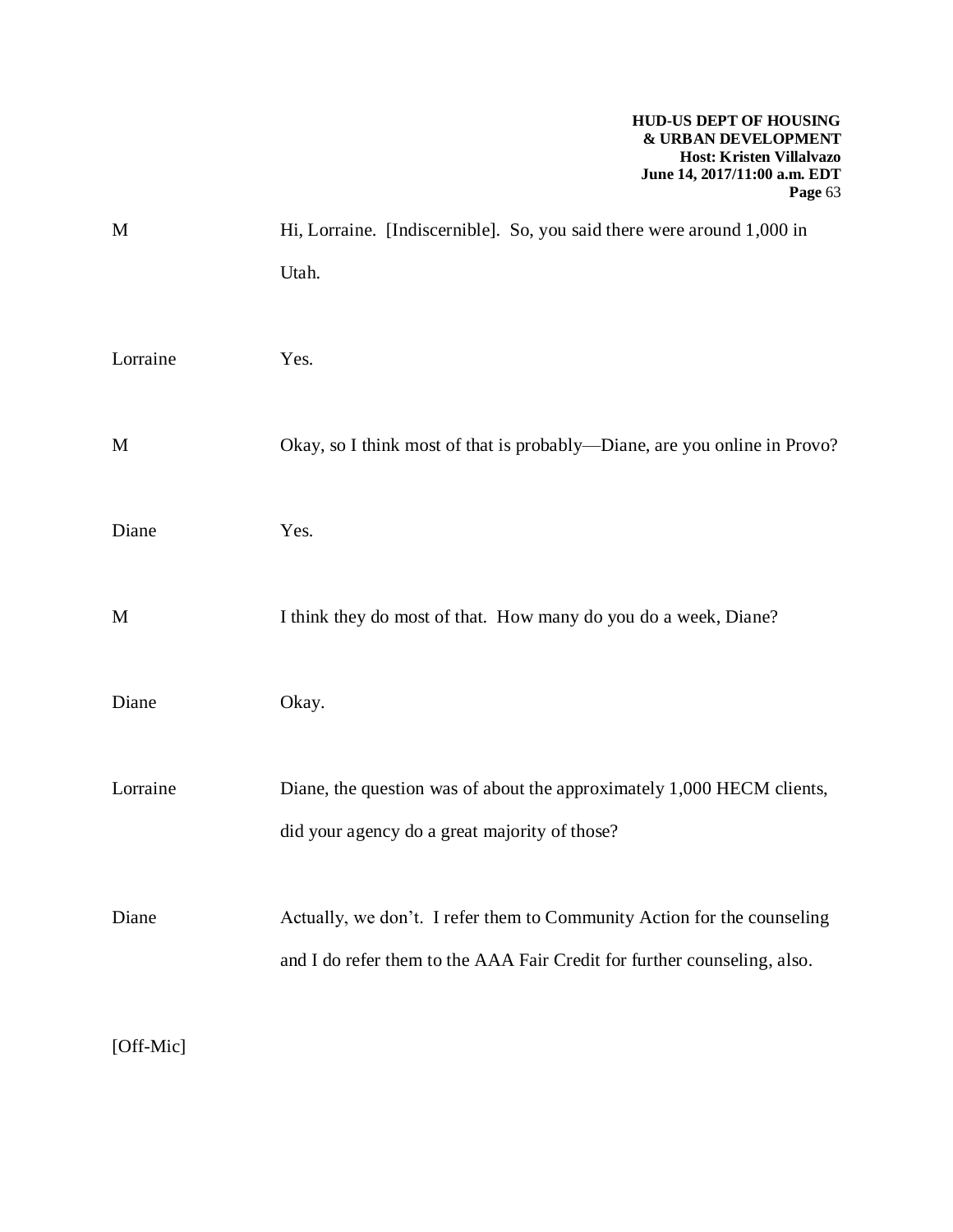| Lorraine  | Sorry, Diane.                                                                                                                                                                                                                                                                                                                                |
|-----------|----------------------------------------------------------------------------------------------------------------------------------------------------------------------------------------------------------------------------------------------------------------------------------------------------------------------------------------------|
| M         | They are part of NeighborWorks as a national agency. So, they run most<br>of that, I bet, because I probably will only do 60 a year.                                                                                                                                                                                                         |
| W         | And they're the only agency [indiscernible].                                                                                                                                                                                                                                                                                                 |
| M         | They have a satellite office now in St. George as well.                                                                                                                                                                                                                                                                                      |
| Lorraine  | Okay.                                                                                                                                                                                                                                                                                                                                        |
| [Off-Mic] |                                                                                                                                                                                                                                                                                                                                              |
| M         | So, I do feel like other agencies either dropped out or who haven't done it<br>[indiscernible] because I think it's only going to go up. If you notice,<br>[indiscernible] about four years ago and as people run out of money, the<br>first to ten years of their life, I do think there's going to be an uptick in the<br>[indiscernible]. |
|           | I get a lot of lead-over [ph] from the [indiscernible] area, too. That's<br>another thing that happens is [overlapping voices] that aren't very well                                                                                                                                                                                         |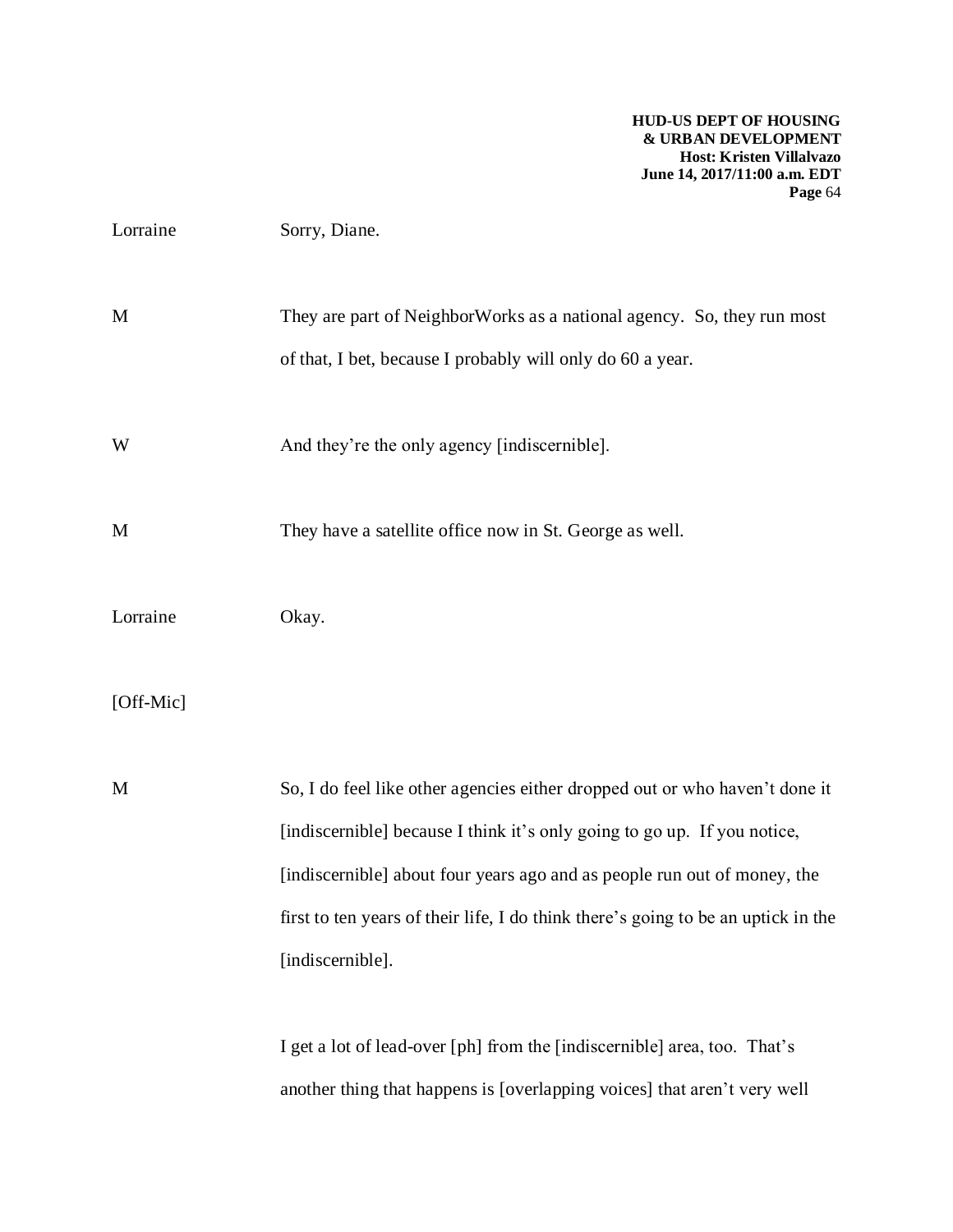populated, like Idaho, Wyoming, Montana. They might have one or two housing counselors involved. So, if they're backed up or if they have turnover I know because I get a ton of calls from [overlapping voices] from Boise and places like that. So I think Utah is the more we can get, the more we'll actually meet the demand of not just our state, but in the Rocky Mountain region.

Lorraine Good point. Thank you for sharing that. That's a very good—and in some states that I have visited, it seems to be an issue when I was in Phoenix. There was one agency in the whole Phoenix metro area. And if you're familiar with Phoenix there are 100,000 residents just in Sun City. And so, there they can't meet the demand. It was very busy because as the result of—we did a similar stakeholders meeting. We found there were actually HECM in Tuscan and in Yuma, which wouldn't be feasible for most seniors to drive, but depending on their location they could now deal with somebody that's in their same state and understands issues. So, good to know, well, thank you for sharing that with me.

> The next one is serving rural communities. My impression, and correct me if I'm wrong Kelly, you've got St. George, which is rapidly growing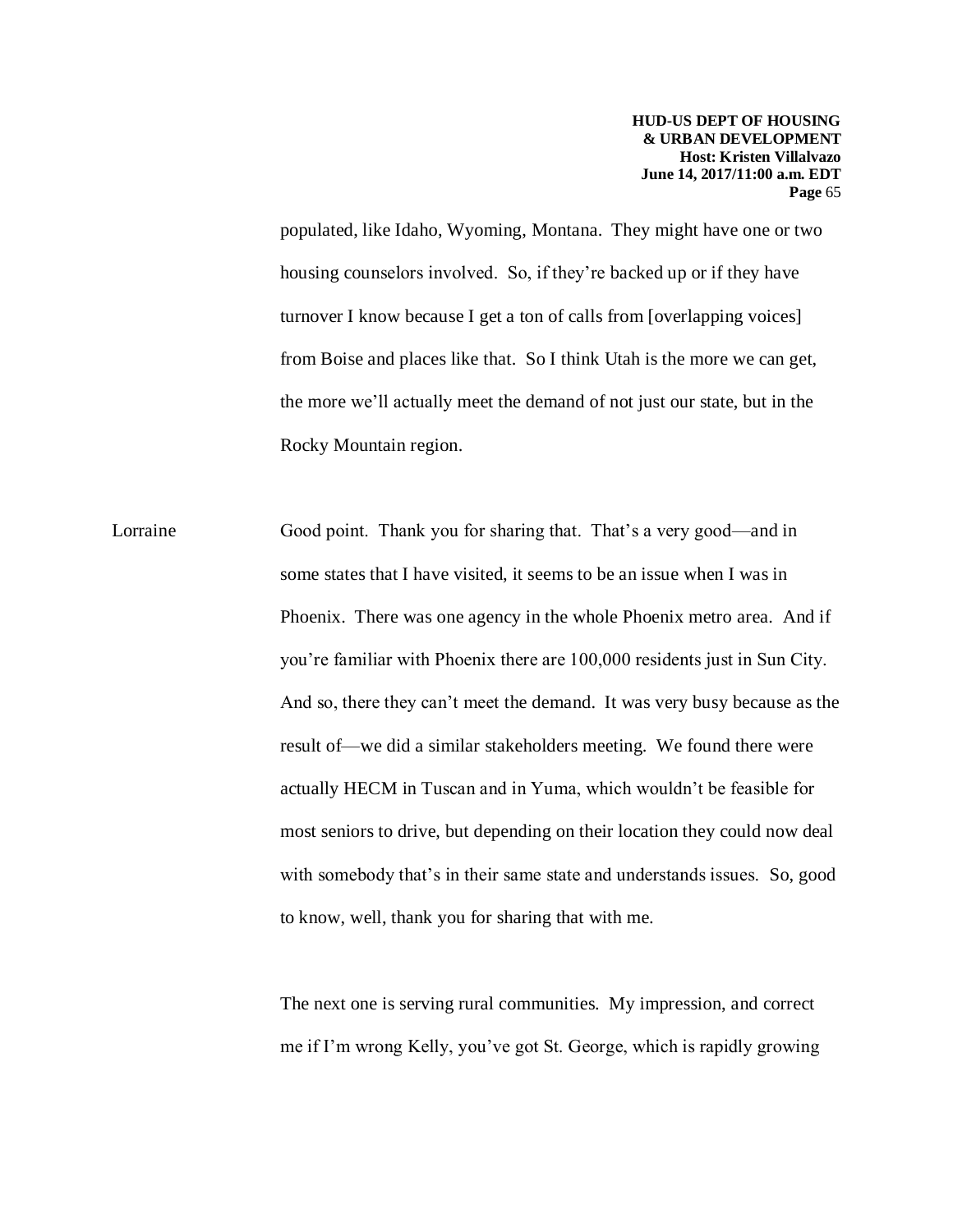and then you have quite a bit of population here in the northern part of the state, but there are quite a bit of rural areas as well.

| Kelly     | It sounds like we have two satellite offices in St. George and that's it.                                                                                                                             |
|-----------|-------------------------------------------------------------------------------------------------------------------------------------------------------------------------------------------------------|
| Lorraine  | And that's it. I think everybody else is located in this—I know Charmaine<br>[ph], you serve the rural counties. How do you, actually, I can't<br>remember, do you actually physically go down there? |
| Charmaine | If they do request it [indiscernible] and then we'll stay an extra day to do<br>their one on one.                                                                                                     |
| Lorraine  | Okay, that's good. Does anybody else serve the rural counties? Yes. And<br>how do you do that just by telephone or how do you get your word out?                                                      |
| [Off-Mic] |                                                                                                                                                                                                       |
| M         | I do a lot of phone and I do a lot of virtual, video conferences.                                                                                                                                     |
| Lorraine  | Oh really, very interesting.                                                                                                                                                                          |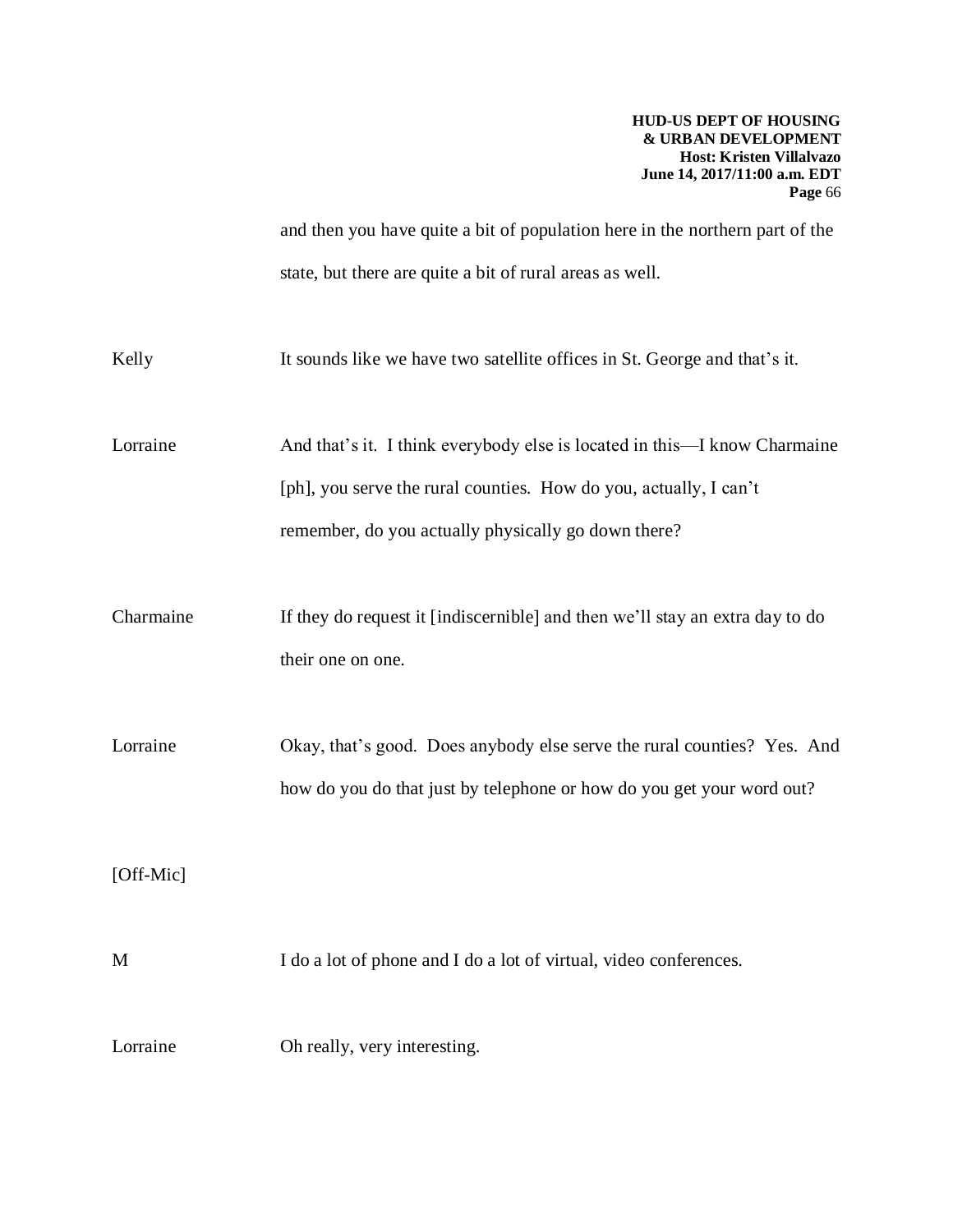M We have people come in the corners of our county [indiscernible] over the past [indiscernible].

Lorraine Okay, interesting. Anybody on the phone serve the rural counties?

We deal through Utah State University Extension. We offer an online homebuyer course. So, we get a lot of people who don't necessarily go to an in-person class because it's physically not available for them. I mean it's not practical for them to travel. So they'll take our online education. I actually work in a rural area. I work for Salt Lake County but I live in Price, Utah, which is very rural, and I can tell you there is not a lot going on as far as housing counseling in the area. So, there is definitely opportunity to reach out to those areas, but that's how we are serving the rural community from Utah State.

Lorraine Okay, great. Thanks for sharing. But you seem to think based on your experience that there is a need for more housing counseling services in that area.

W Yes. Because, I don't think people are getting any one-on-one counseling in San Juan, Grand, Carbon and Emery County those kind of areas. There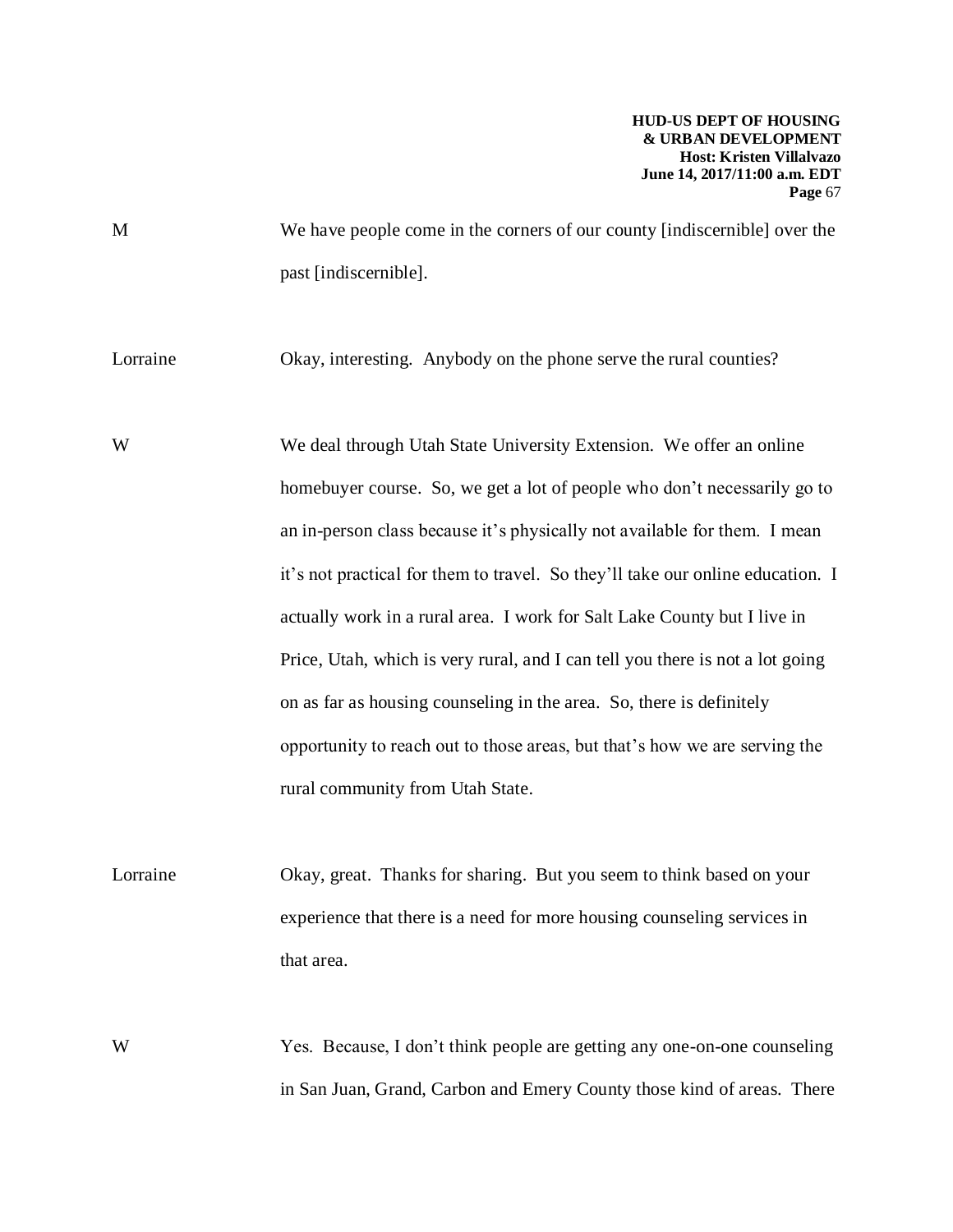is an agency in Moab that does [indiscernible] counseling and we get their clients as far as the education goes, but I don't know what happens to them after they're educated. We offer one-on-one counseling to the Family Life Center, but I think very few take advantage of that. So, it seems like there is definitely an opportunity to reach out to that area. When we bought our house, there was nothing available down here, as far as what I was familiar with in northern Utah.

Lorraine And I'm kind of wondering is USDA active in those areas?

W Yes, so we do get a lot of—another pool of our clients are closing on USDA loans. So, yes they are active. There are quite a few of those loans closing here. But I am talking more from the consumer education side. I don't think a lot is happening in these areas.

Lorraine That's interesting.

W [Indiscernible]. So, they'll allow the online education and that's good enough.

Lorraine For USDA?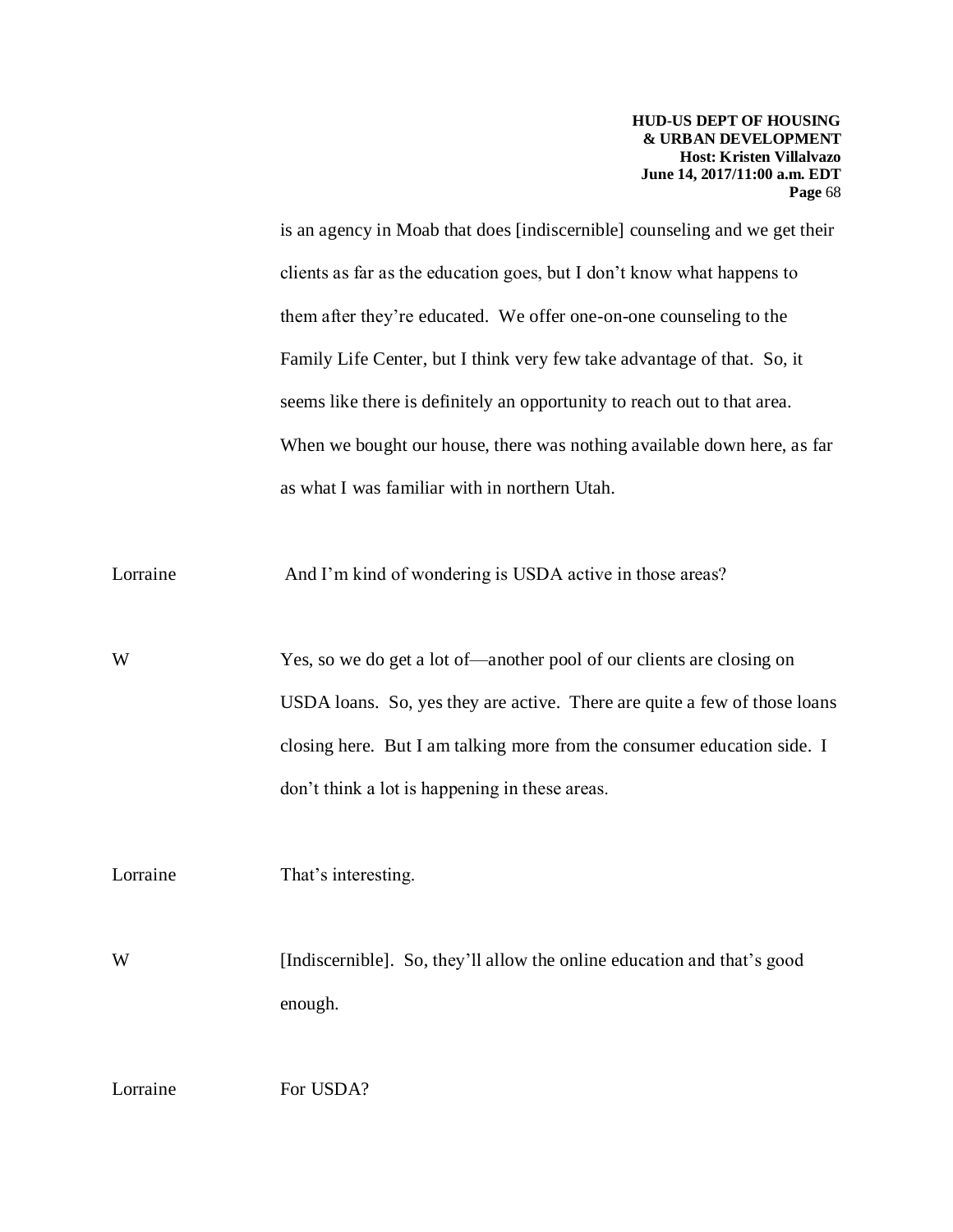W For USDA, yes on the other [audio disruption]. I used to have to a grant through USDA where I would travel to those counties that she mentioned and actually provide homebuyer education. Every few months I'd go to each one and do an abbreviated class that's probably done in one night like four and a half hours or something. And then I'd stay the next day and if they needed counseling or whatever, but most of them didn't require the counseling and that grant went away a long time ago and when they started allowing online education.

> So, I don't know—I think that's one of the issues is that a lot of stakeholders don't require it. Some are requiring some type of education, which is great. There's a lot more education available now. They'll give access to a counselor. So if Home America, Frameworks, as you've mentioned, they all tell you how to act as a counselor, but yes it's a little tricky. Most people just think they're fine.

Lorraine And it's interesting when we've had our discussions with Community Planning and Development about this Final Rule, one of their concerns are these small municipalities in rural areas that may provide down payment assistance, but don't have any ways to offer housing counseling. The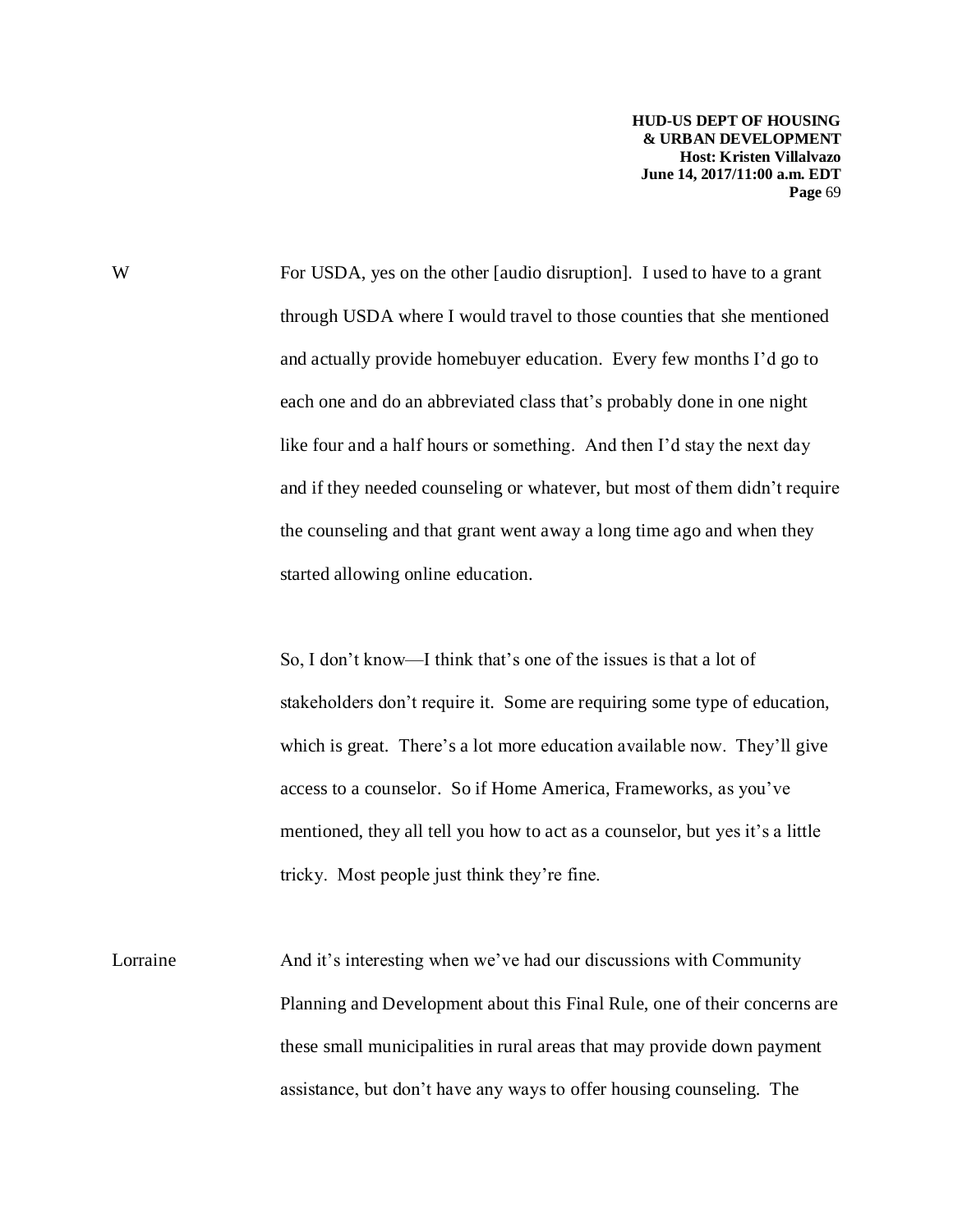challenge—we had initially said to them well, refer them to a housing counseling agency staff, not thinking there is no one to refer them to. So, it's something we need to figure out how to better get the word out and in rural areas. Any feedback that you have for us on that will be very helpful because I think that's a niche group that we need to work on.

W So, Justin mentioned helping people are in other states. So with the HUD geographic restriction, for instance my agency is a statewide agency but we're basically not really permitted to counsel people outside of the state of Utah. He is close to the border so he may have a different type of geographic area that they cover, but I'm curious about that. Because for me that [overlapping voices] challenge, but certain agencies, like in Salt Lake, I know is trying extend its geographic area, but they have [indiscernible] geographic area. So if the need is high, they're not able to meet some of that need due to the geographic setting.

Lorraine That's a very good question and there is a couple of things that come in to play. And Ben, did you hear that question as well?

Ben I was having a little bit of trouble hearing that.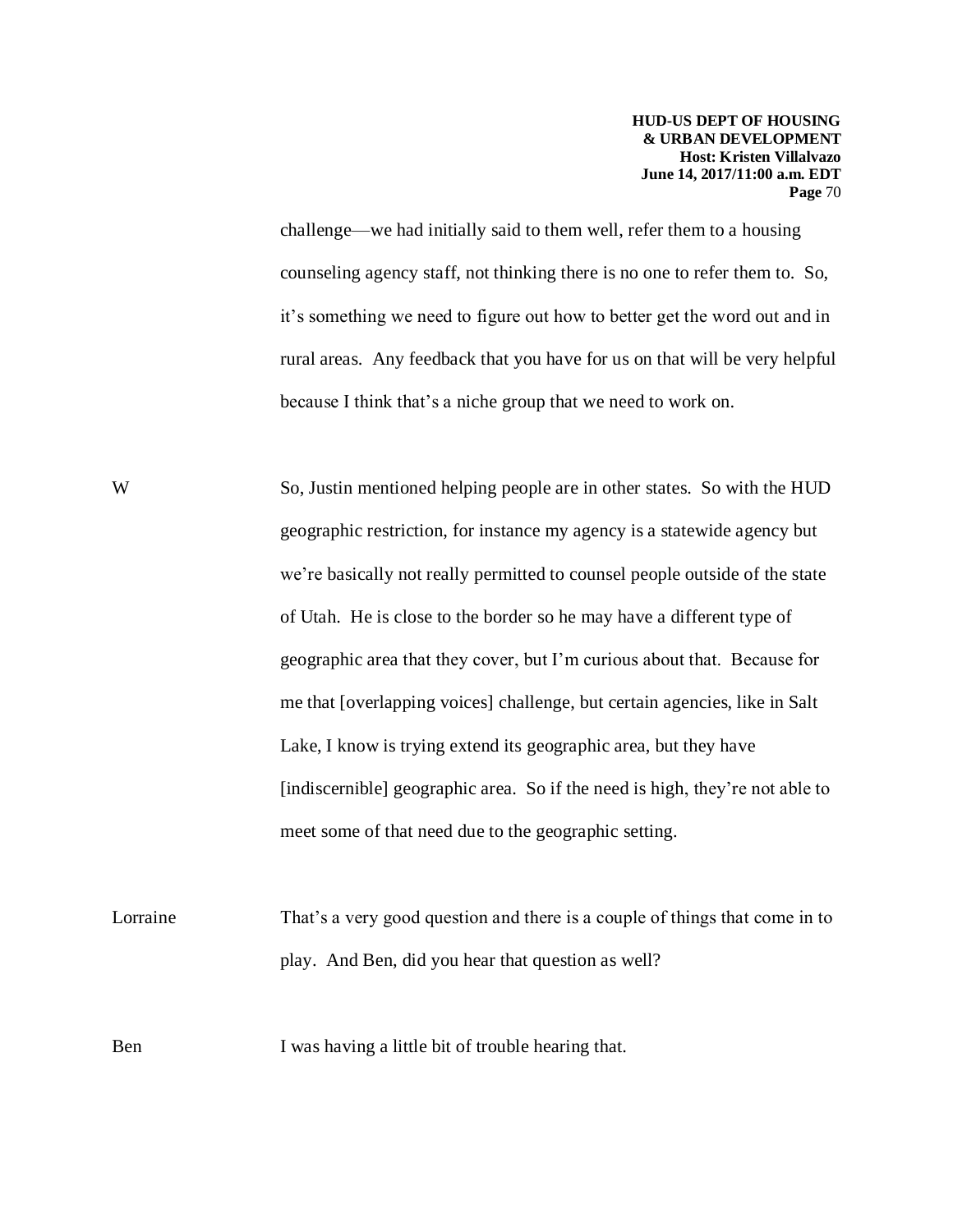Lorraine It has to do with—there are some agencies that are for example located close to Idaho and so they tend to get clients that come in from other geographic areas. You're on the new app [ph] team. I'm going to give what I think would be an answer and please let me know if there's anything I need to add.

> Generally, in your work plan you can define your geographic area. And if you're locally approved you typically are looking at a two state area. HECM used to provide services nationwide as long as it's in your work plan. So, the key is first of all, are we getting them? Should we amend our work plan to include additional area depending on the services?

> Every so often though you're going to get somebody that calls you that says I really need help now and there's no one available. We're okay with those occasional exceptions as long as you document your client file as to why you helped this individual.

Like I think a foreclosure client, if that lender submitted action to start their foreclosure and they can't get in with an agency closer in a month, I think that's okay because the bottom line is we need to help these clients. So, as long as there's not a pattern of that. As long as you put your note,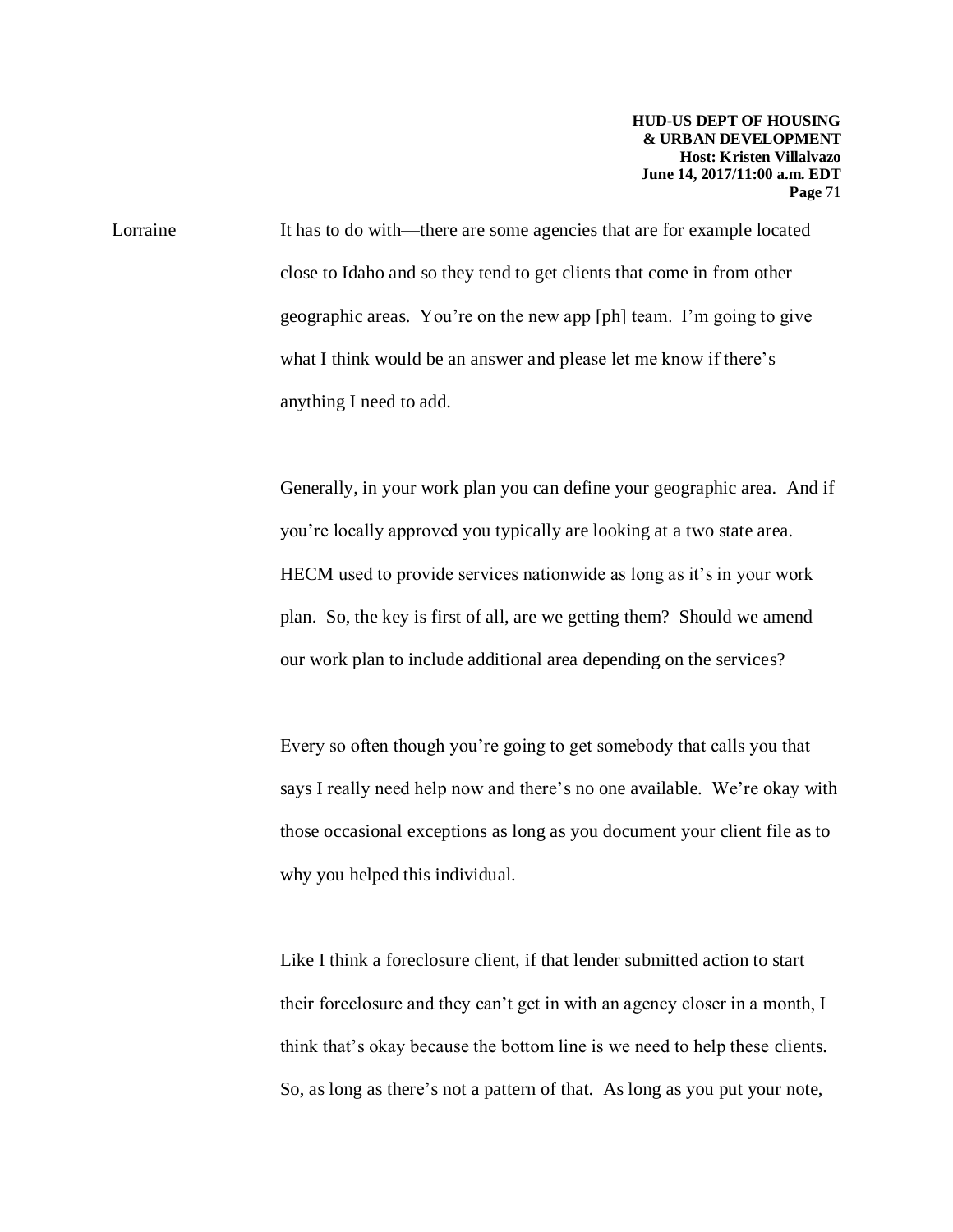well this is why I chose to help this client because they needed help immediately and no other services were available.

And I don't know, Ben, is there anything you could add to that?

Ben No, I think I fully agree with everything you said and it's very, very uncommon for a new agency to come in right off the bat offering reverse mortgage counseling. Usually, they'll add that to their mix once they've been approved for everything. I've never seen an agency come in—

Lorraine That's true.

Ben I think that would be something to discuss if you come in as a new agency with the application advisor and a person that's reviewing your application for approval. But in general, we're more interested in making sure that you are not turning away clients. The only thing I'd be worried about is if you're conversant in the state regulations. If it's across borders you may not be able to give them expert advice.

Lorraine That is a very good point. Thank you, Ben, for bringing that up. Especially in foreclosure, if you're going to help a client from another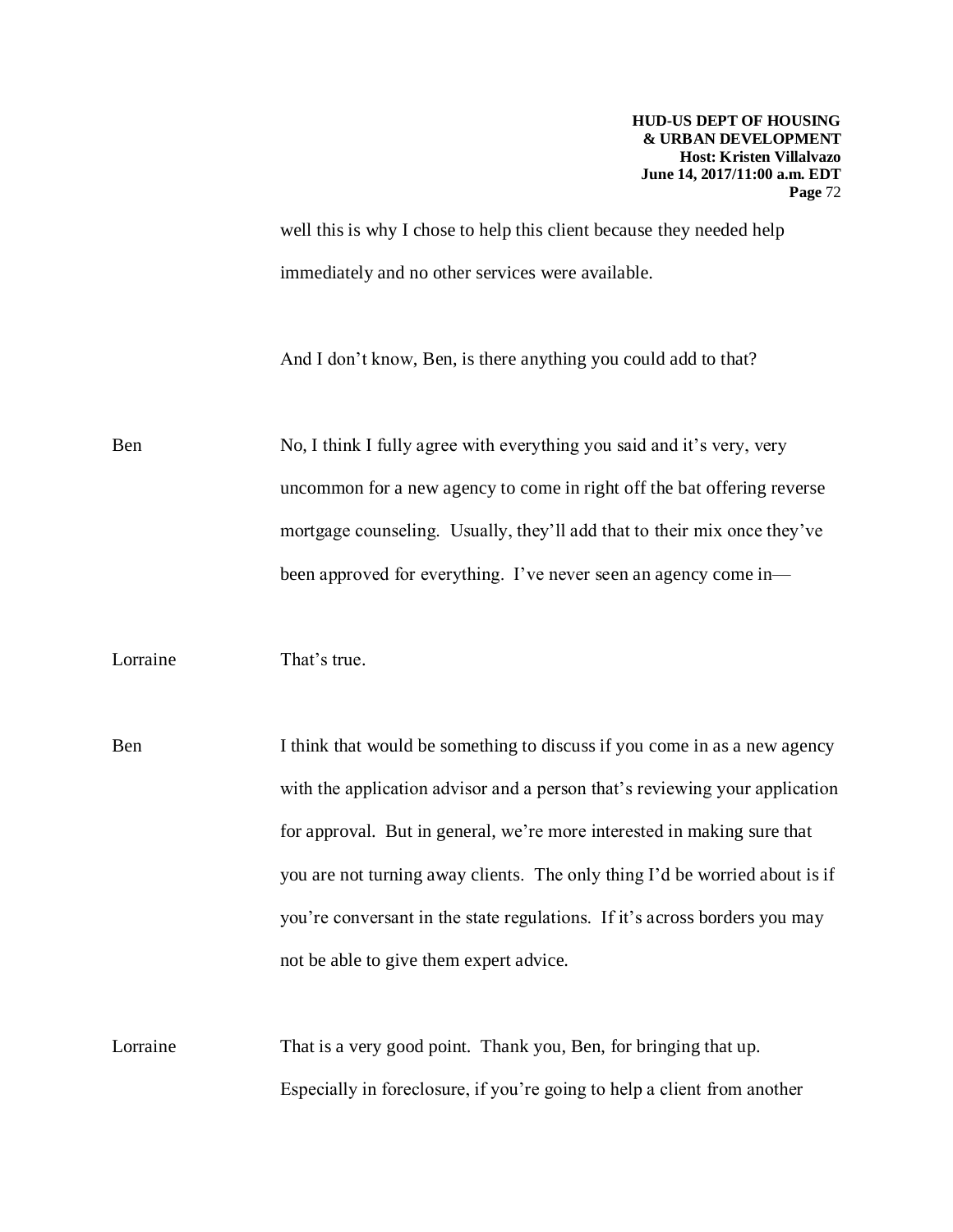state make sure you're versed in their foreclosure laws because they definitely are different from state to state. So, excellent point there, Ben.

Okay, is there anything else counseling specific to Utah? Kelly, is there anything you wanted to bring up or any questions?

Kelly It was brought up that there is a housing counseling group. I think Stephanie you were in part of that. I'm not sure anybody else, Charmaine, would that have been three to four years ago?

Charmaine Yes, [indiscernible] housing education [indiscernible] Utah prior to the crash of the market, so 2007 I believe is when it came into existence, kind of shifted into a foreclosure task force a little bit. We had several agencies who have gone out of business. We've had several people who were in the leadership of the group, basically every past president for the last four presidents have left their job during their term as president and [indiscernible] left. I think we were stretched pretty thin especially two years ago, still with foreclosures that we just didn't pick it up really.

> So, it's sort of died, gone by the waste side a bit. Technically I guess it still exists.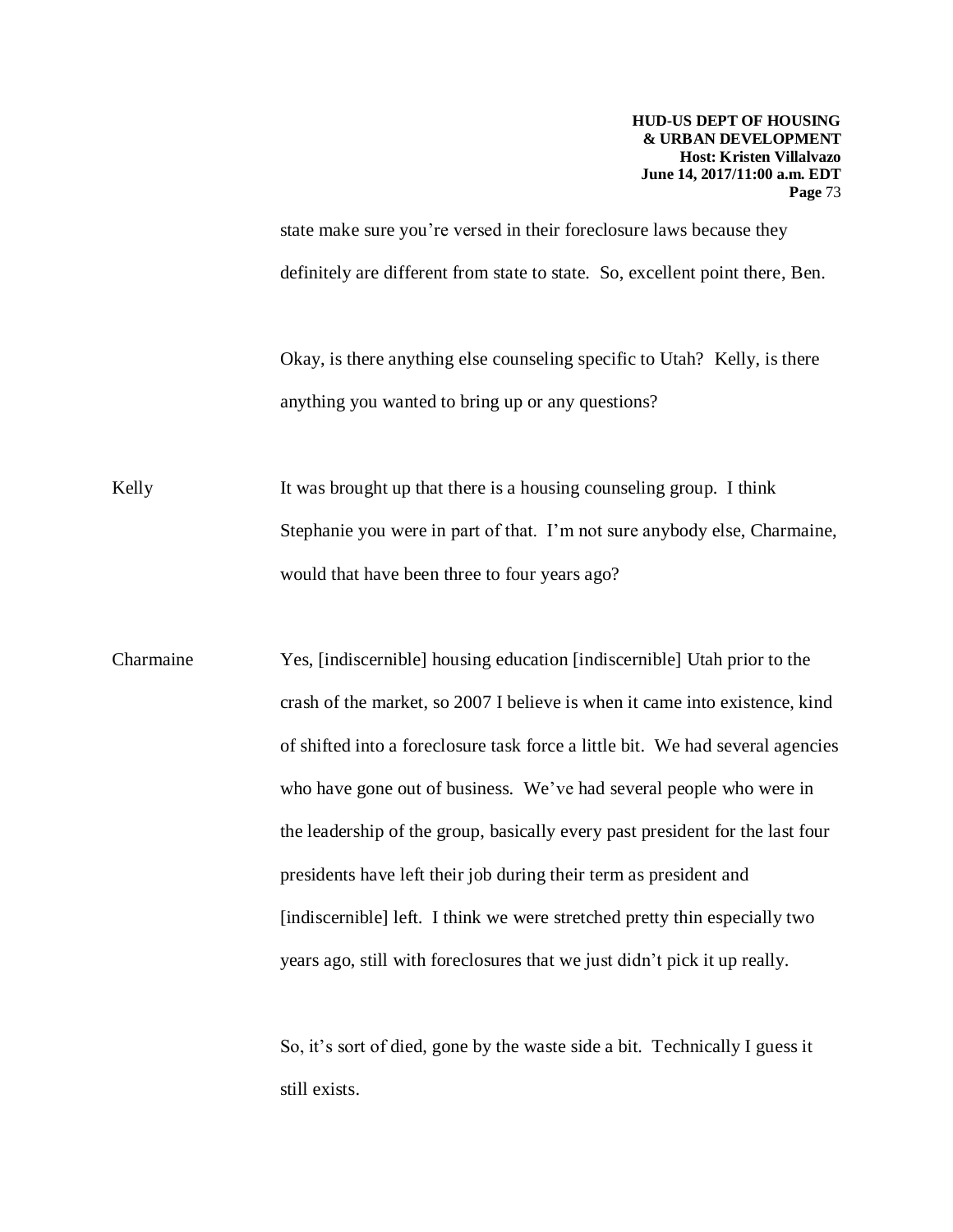M We'll call it dormant.

Charmaine So, my office does contact everyone in the state and provide a statewide education schedule, a statewide reverse mortgage provider's roster basically, that we just email out to everybody and they can email it to their people. We put it on our website and things like that so that people can access the other education [indiscernible]. That's the one thing that we expect [indiscernible].

> So we'll see how that goes. We can discuss other possibilities now [indiscernible]. I think we would all love to have that going but then we'd we sort of miss each other. I think we'd miss seeing each other. We'd miss talking with each other and sharing best practices.

> But I think that the numbers have dwindled almost probably to half at least from what they were. And so that's part of—that's kind of what happened [indiscernible], but I think it would be great. I think it will be awesome to include more of the Housing Authority and things like that into that.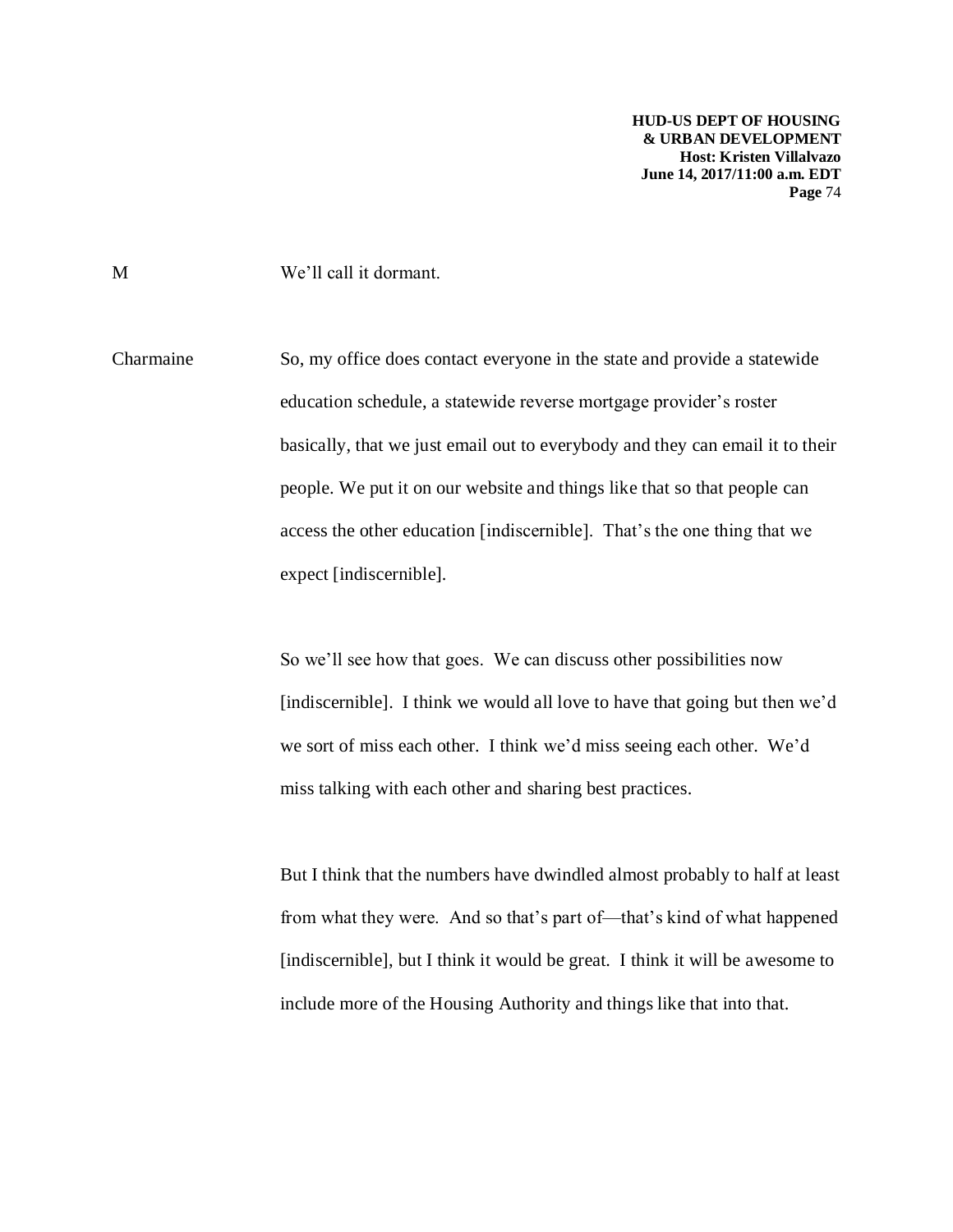We didn't have a lot of stakeholders and the stakeholders came and went based on their [indiscernible] foreclosure over the years and it was really the core group was the housing counseling agencies but we always wanted it to be bigger than that. At some points it was.

We did kind of standardize homebuyer education across the state. I was in [indiscernible], and that went really well. I think [indiscernible]. We've all sort of adapted from there.

Lorraine In Las Vegas what we've done—and actually we include the northern part of the state, we really don't have any separate agencies there. We just have branches up there. Twice a year HUD organizes a meeting, a stakeholders meeting, and we try to pick a topic and sometimes we'll bring in external speakers. For example our next one, one of the group works with Freddie Mac. And so, we've asked that group to see if they can bring in a speaker on the new Flex Modification that's starting in October. So, we have it as an opportunity to get together, and I'll set something [indiscernible] will be wanting to do something like that.

Kelly We can do something like that. Will that be of interest do you think?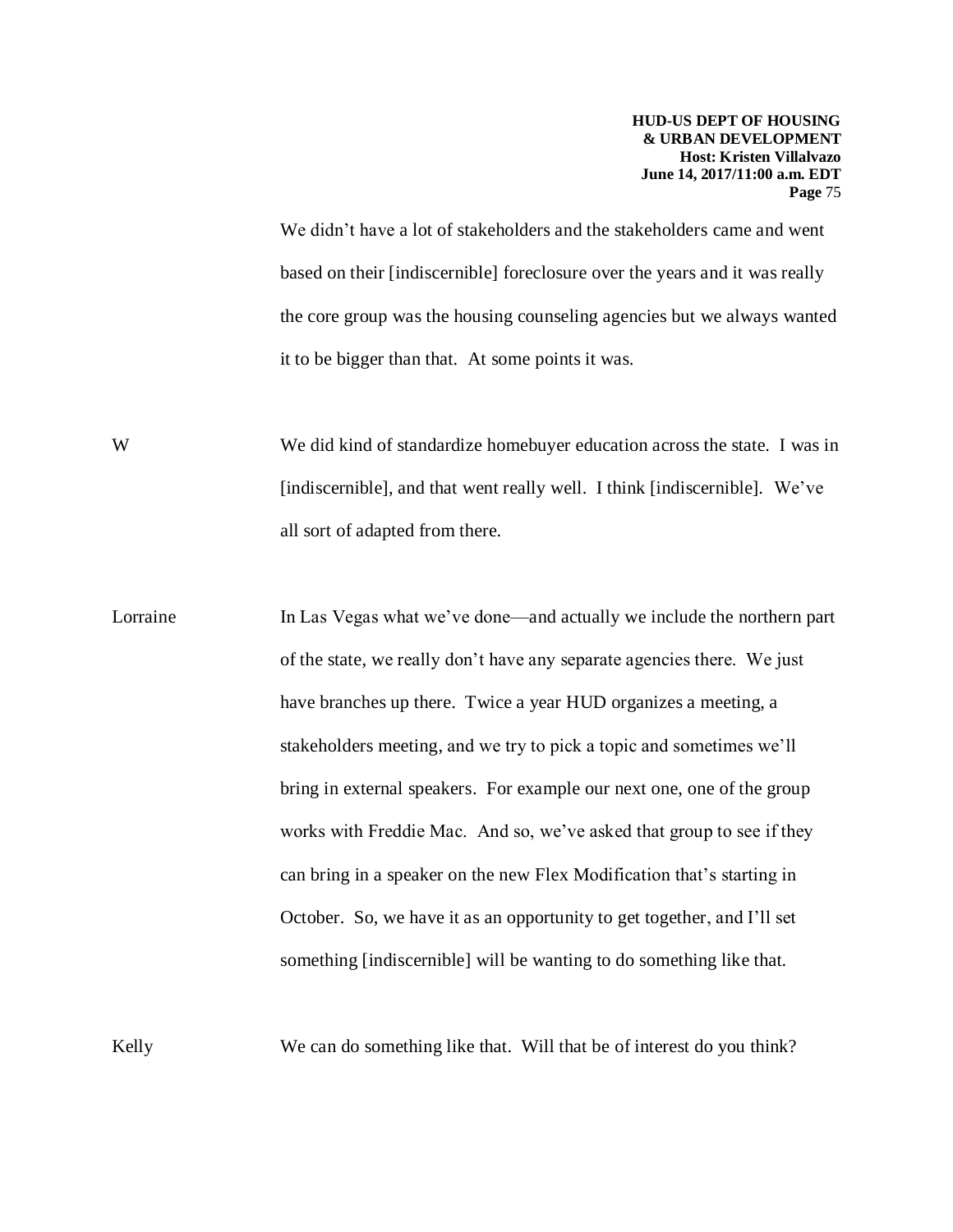| Lorraine | What do you on the telephone feel about that? Would you like to see           |
|----------|-------------------------------------------------------------------------------|
|          | maybe—we meet twice a year that seems to be sufficient. I don't know          |
|          | how you would want to structure it. Do you like some kind of organized        |
|          | opportunity to network with each other that HUD could facilitate?             |
| Ellie    | This is Ellie in Logan. We would be happy if HUD facilitated a program        |
|          | or sometime that we could network. That would be wonderful.                   |
| Lorraine | Great.                                                                        |
| W        | I know we would be happy to participate as well from Utah State<br>Extension. |
| Lorraine | Good.                                                                         |
| M        | [indiscernible] interest if they can do something.                            |
| Lorraine | Yes, that would be great. Okay, well that sounds good. Well, my last          |
|          | topic, we're running out of time here in the last ten minutes that we have.   |
|          | I just wanted to check in with you when it comes to training.                 |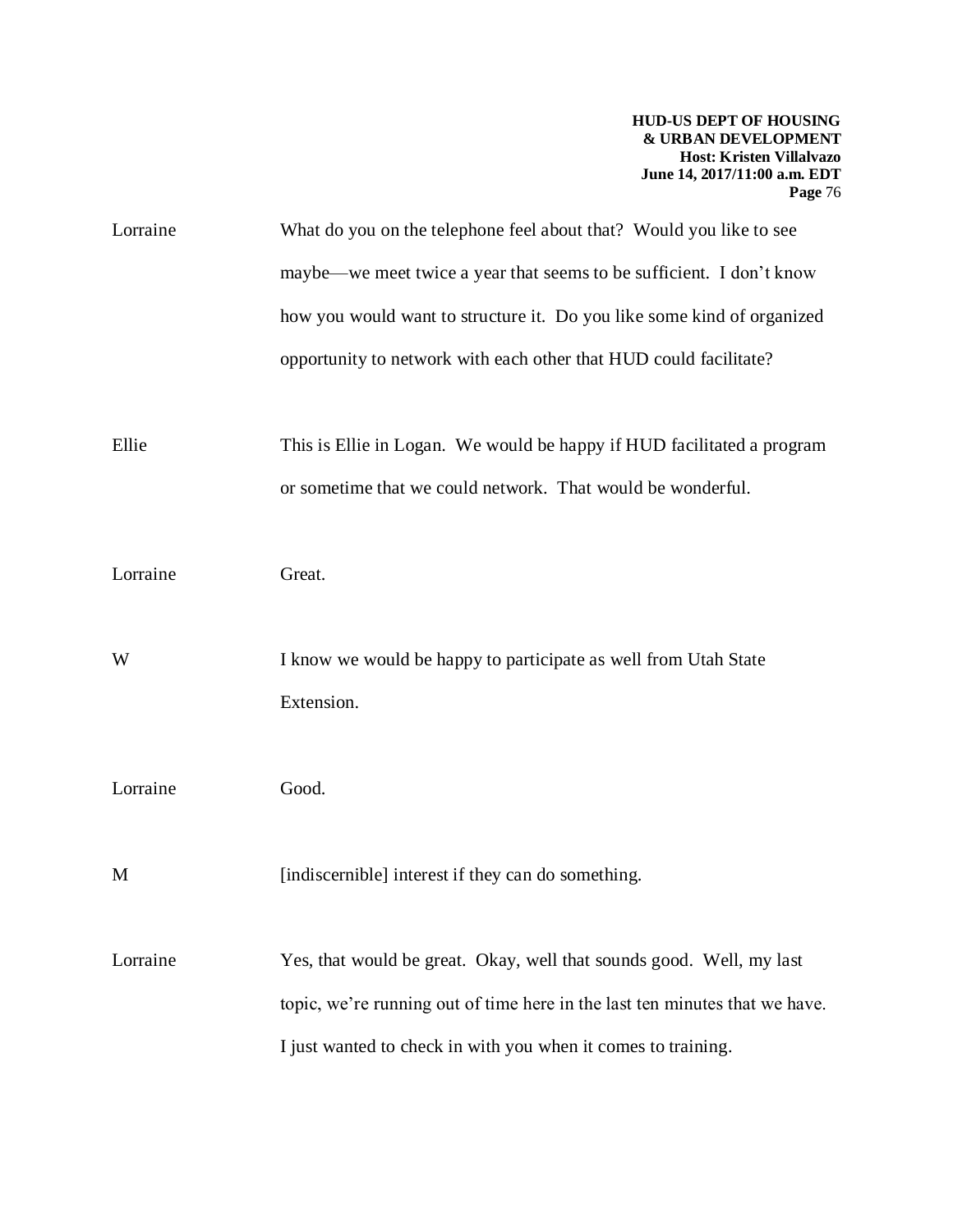Our primary training has been by webinars. It just makes sense since we cover the United States, but I love the opportunity to see people in person. It's very beneficial to see are you understanding what I'm saying because a lot of times I'll be at the webinar sitting there and I will wonder what is the reaction or are they totally ignoring me and they're doing their emails or something else or listening in. And quite frankly we've had stakeholder webinar meetings that that's strictly been no face to face and the silence. So, this is very refreshing, thank you.

But are we meeting your training needs? Or are there other training—like thank you very much, Justin, great topic. I'm going to take that back; it probably takes us about six months to develop something. We work with the contractor that manages the HUD Exchange and they do a very nice job with their polished training. So, we'll definitely look into that.

Any other suggestions or feedback. Like someone that's considering joining our program, what kind of information would you like to see?

[Off-Mic]

Lorraine You don't know what you're missing.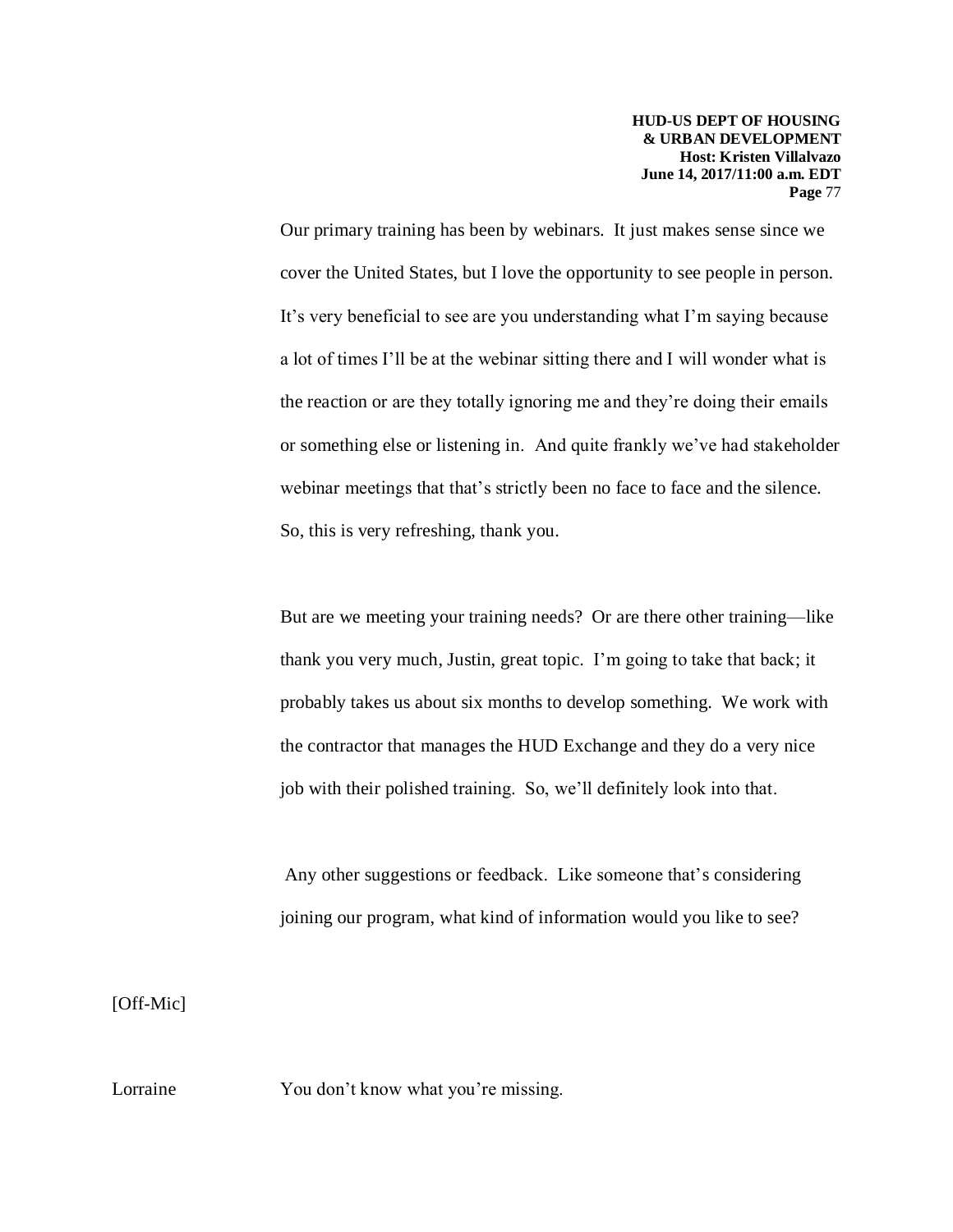M I think the redesigned HUD Exchange is a huge help. All the information that used to be on the website was a little bit harder to navigate and find. On that note, I know the question that you asked was more directed towards maybe if you want to become HUD approved, but just moving over to talk HUD housing counseling agencies getting into HECM counseling—for the first time we're returning to it. In a similar way I think I know it's a big ask and a big project, but rehashing the HECM counselors website.

Lorraine Okay.

M I think it's now due. I think for several years probably it's not really been designed. It's a fantastic resource and when I had that a couple of people say, how did you start into HECM counseling. I point them there because I know some information is there, and sometimes it's difficult for them to do that, to find what they need there.

Lorraine Do you have any specific suggestions? Is it easy to know where to go for the training or anything particular?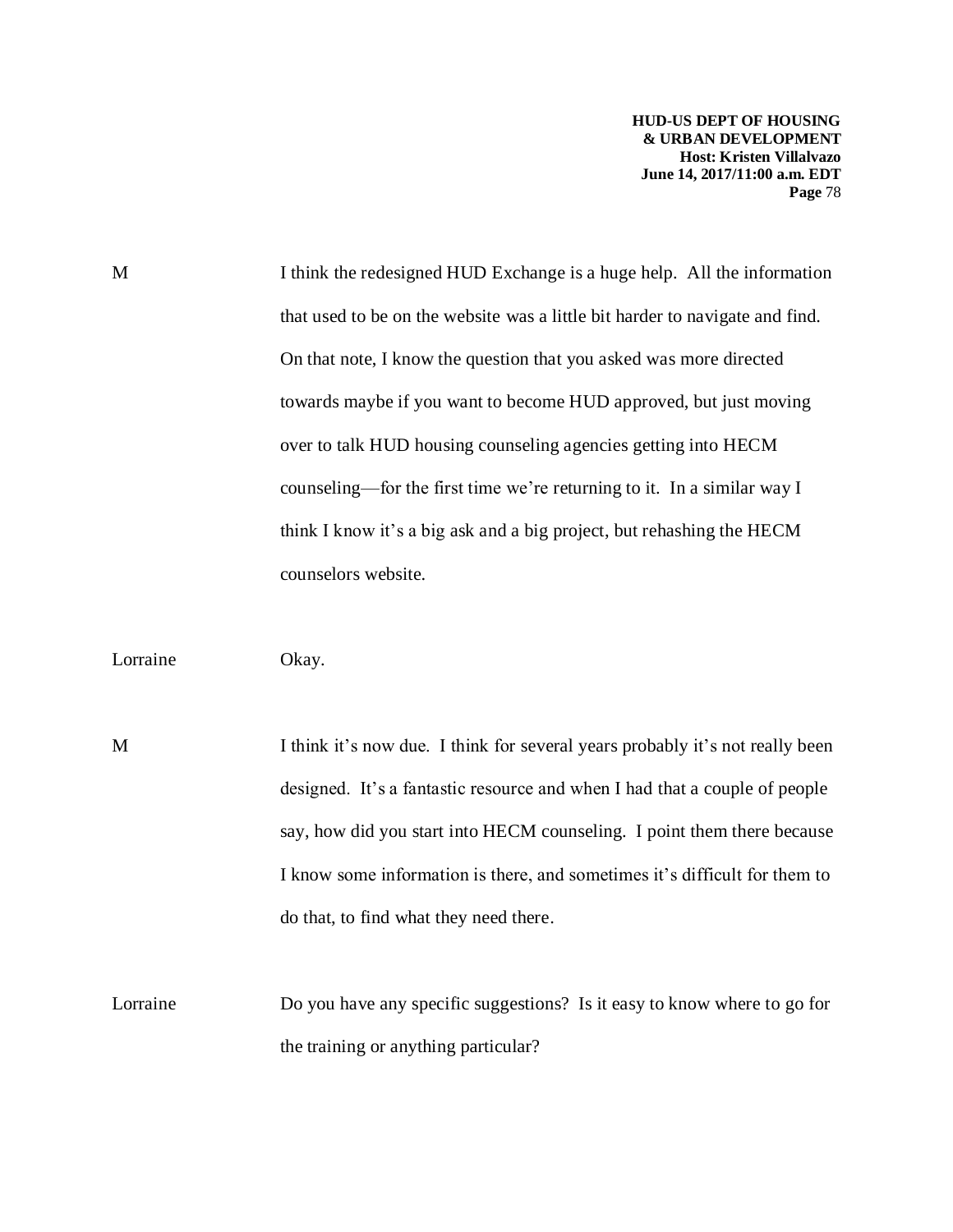| M | I can't remember, off the top of my head I can't remember. Are the      |
|---|-------------------------------------------------------------------------|
|   | forums only accessible to people once they've become counselors?        |
|   | Because there is a pretty great HECM counselor formed community that    |
|   | you could participate in there. But it really might help if prospective |
|   | people can potentially—they might be able to. That might already be a   |
|   | thing.                                                                  |

Lorraine The actual certificate is a HUD form and so you can go into our resources on, not HUD Exchange, but on hud.gov you click on the resources. You know there is a tool bar across and then forms and then you can pull up a number. You can actually see the blank HECM form. So that is one way they could access the form. But I don't know—

M You're asking about forums, though, weren't you?

M Forum.

Lorraine Oh forum, I'm sorry I heard the wrong thing. There is a HECM forum.

M There is HECM forum on HECM counseling.org.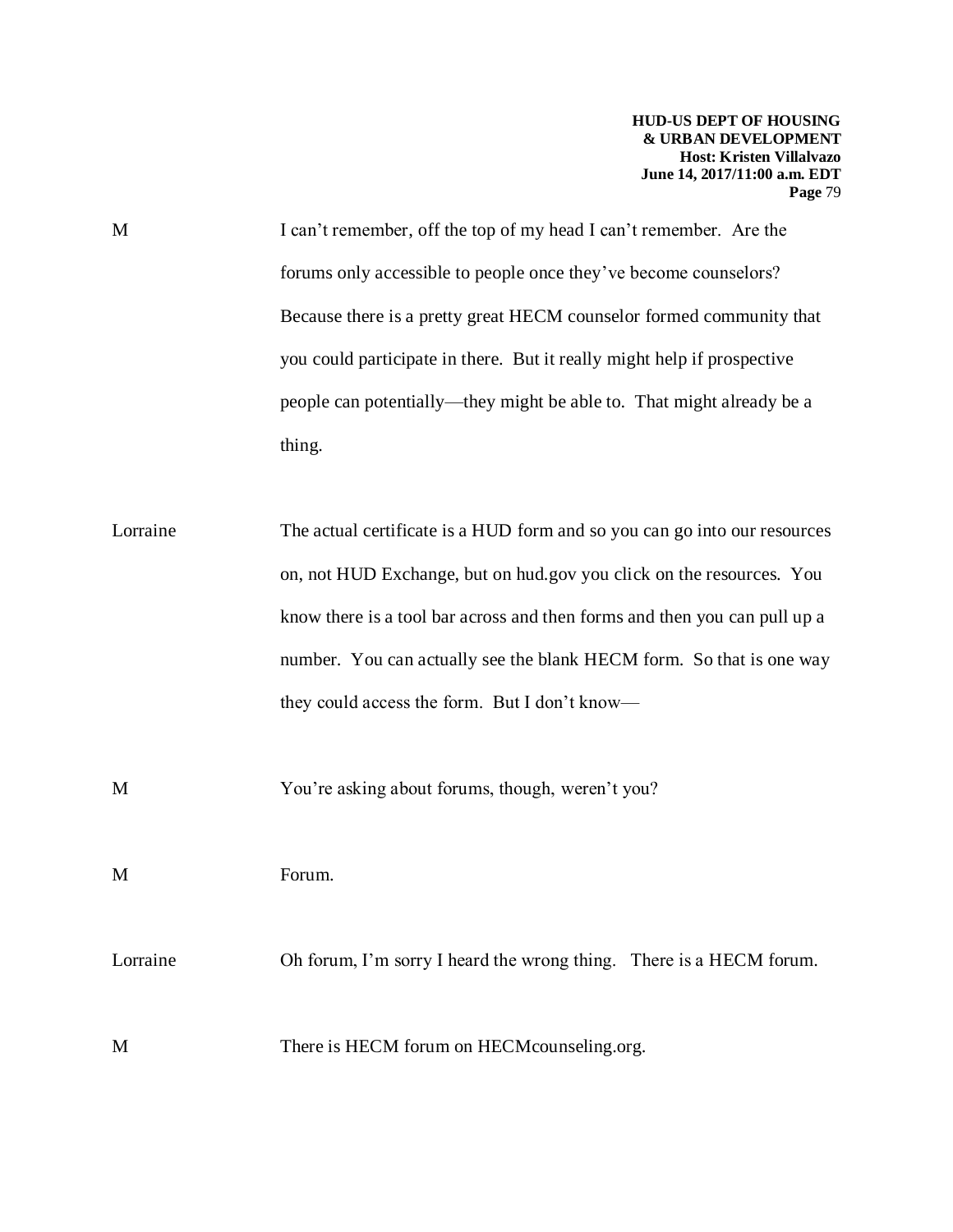| And you have trouble accessing that or-                                                                                                                                                                                                                                                                                                       |
|-----------------------------------------------------------------------------------------------------------------------------------------------------------------------------------------------------------------------------------------------------------------------------------------------------------------------------------------------|
| No, I'm saying I think it's only accessible to people who are already<br>HECM counselors. I could be wrong on that. I don't know but just the<br>redesign of it like you did with the main one.                                                                                                                                               |
| Just looking at it.                                                                                                                                                                                                                                                                                                                           |
| It can help people or agencies who are trying to look into that.                                                                                                                                                                                                                                                                              |
| Maybe we need a how to, a more step by step how to become HECM<br>counselor, HECM roster counselor?                                                                                                                                                                                                                                           |
| I think there's an NTI course that helps how to get one started, but if<br>you're not available to go to that, which I wasn't around the time we were<br>looking into. It was a lot of like—felt like I was sort of alone in<br>researching everything, how to do those steps. The info is there, I mean,<br>that's the most important thing. |
|                                                                                                                                                                                                                                                                                                                                               |

[Off-Mic]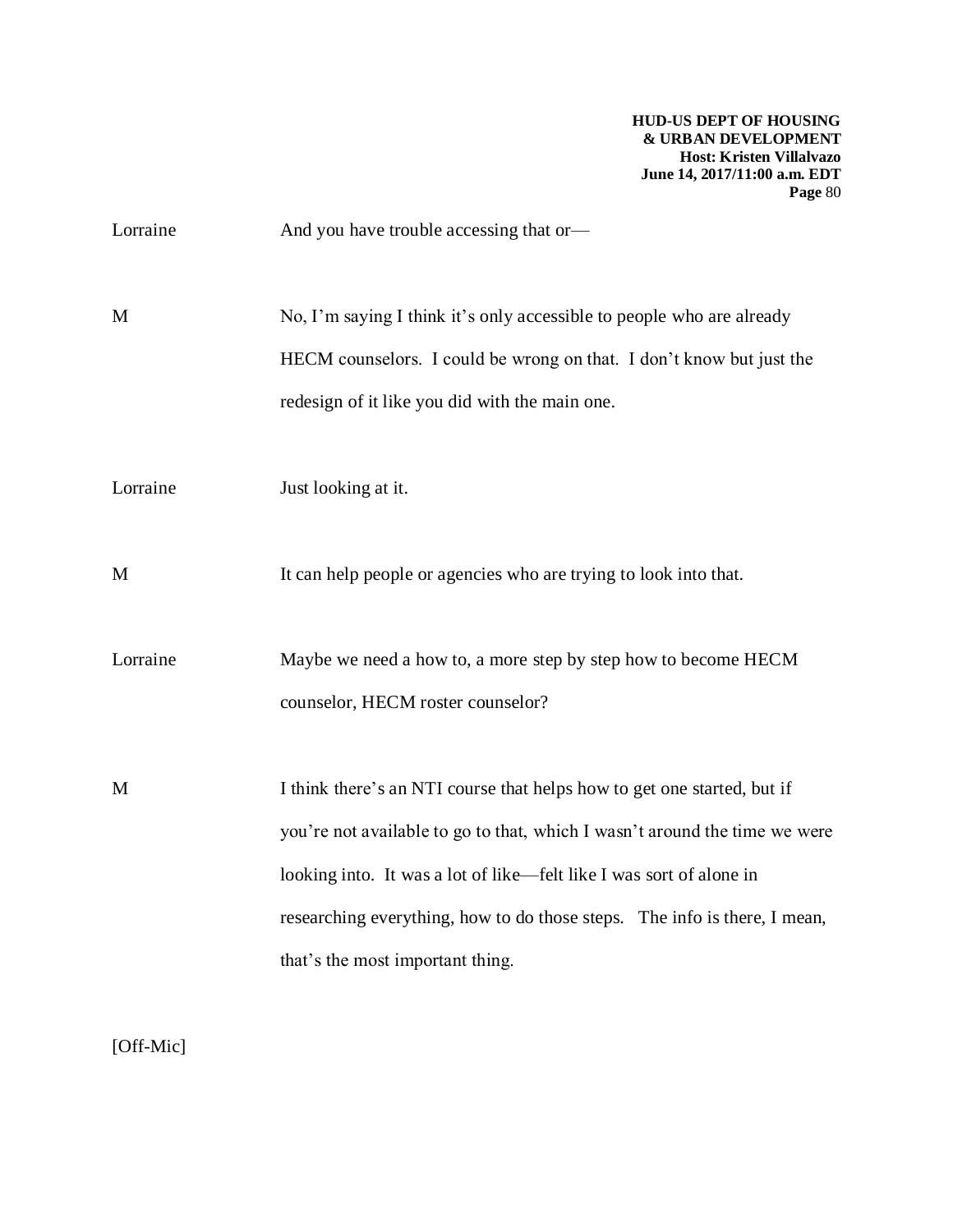## Lorraine Okay.

M And especially it would help agencies who have lost their one and only [indiscernible] and it's hard to get up again when she's not able to train [indiscernible], or AAA Fair Credit who lost their counselor back in August and they just barely got another counselor because no one new how that process worked. It was difficult to find out how that works.

Lorraine Okay.

Ben Lorraine, do you mind if I just add something to the training needs?

## Lorraine Yes, please.

Ben Hi, this is Ben Yanetta and I'm also in the Office of Housing Counseling. And I just want to say that obviously a lot of our energy has been going towards the counselor certification rule since it's new and it affects everybody. Our focus isn't going to be going off of certification anytime soon, but we are going to start looking at more training topics on a wider variety. This is something that [indiscernible] has specially asked of us.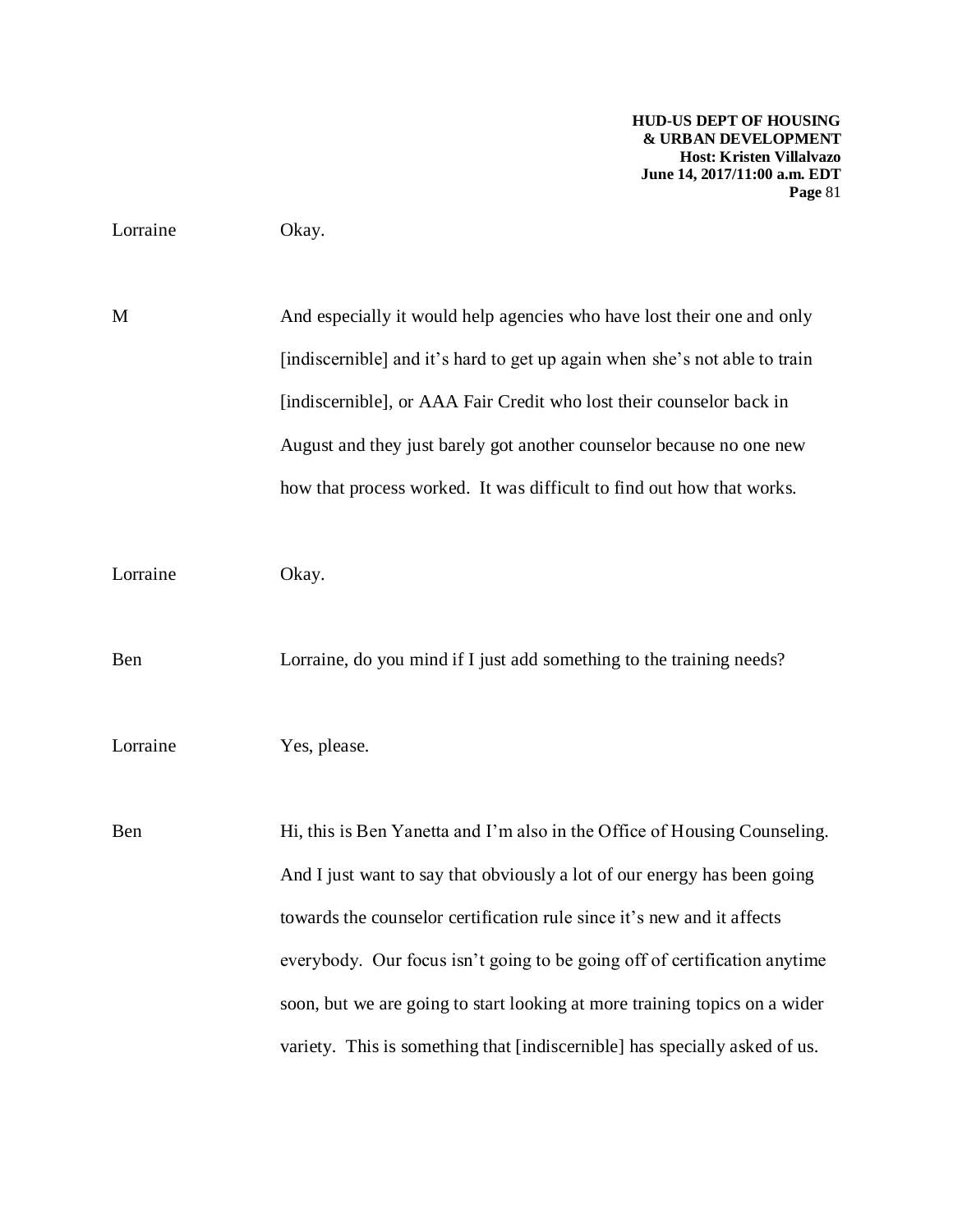So, I get the feeling that HECM is going to be on that list for sure in the near future. It's been a while since we've done specific training on HECM counseling, but yes, definitely if there's any other topics that you guys want us to put on the list of things to get started. It may not happen tomorrow but sometime in the next six months to a year topics for training is exactly what we are looking to develop right now.

Lorraine Yes, that's great if you have any other suggestions you can definitely email me. I sent everybody an email invitation reminder of the time. So, otherwise if I were to tell you my email we'd be here until lunch. It's so long.

> You all have my email, feel free to email me if have any—do you have any other—I know RCAC comes very frequently to the Salt Lake City area. They're one of our training providers, in addition to NeighborWorks and RCAC there is also National Council of La Raza, and NCRC and they also offer scholarships. So, those are other training providers to take a look at their schedule. Links to them are on our webpage under training partners. So, if you can think of anything else, like Ben said, please let us know.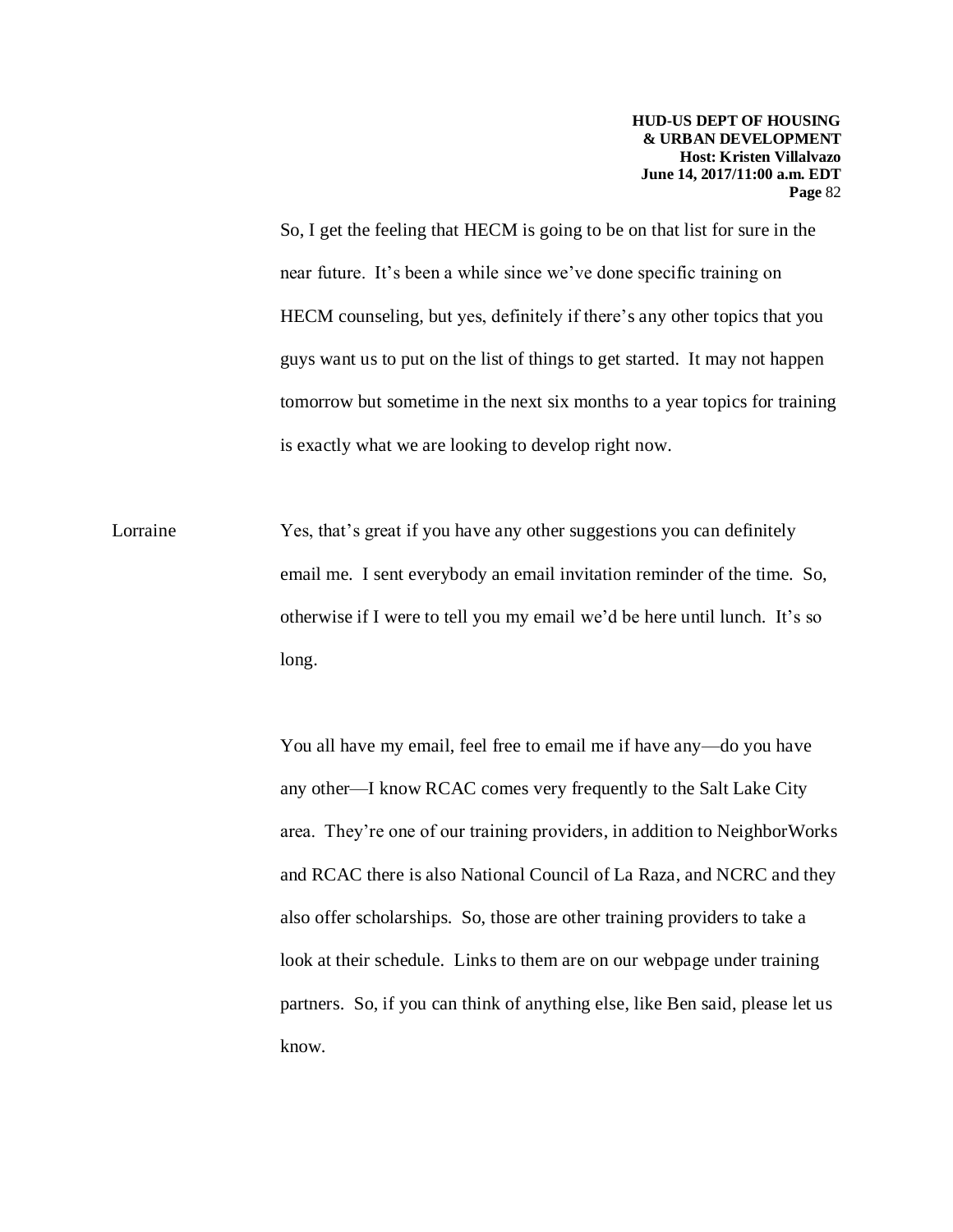Any closing comments, Kelly, I'll turn it over to you.

Kelly I just appreciate everybody coming today. It's been a long time I think since we've gotten together like this. I appreciate everybody on the phone that stuck it out with our technical difficulties. That was something that doesn't happen. Well, technical difficulties happen all the time, but this was something that was totally unplanned and kind of unavoidable. So, thanks for sticking with us. It's about all of that. Do you have anything else?

Lorraine Well, I just thank you. Any final comments from the folks on the phone?

Okay, those of you that were Housing Authority if you have any additional questions I'll hang on and answer any questions you have about the HUD approval process. Ben and I—Ben is the expert on HUD approval, he's part of the new app team.

Everyone that was here thank you very much. Is this a good location? Does this work for everybody for possible future meetings?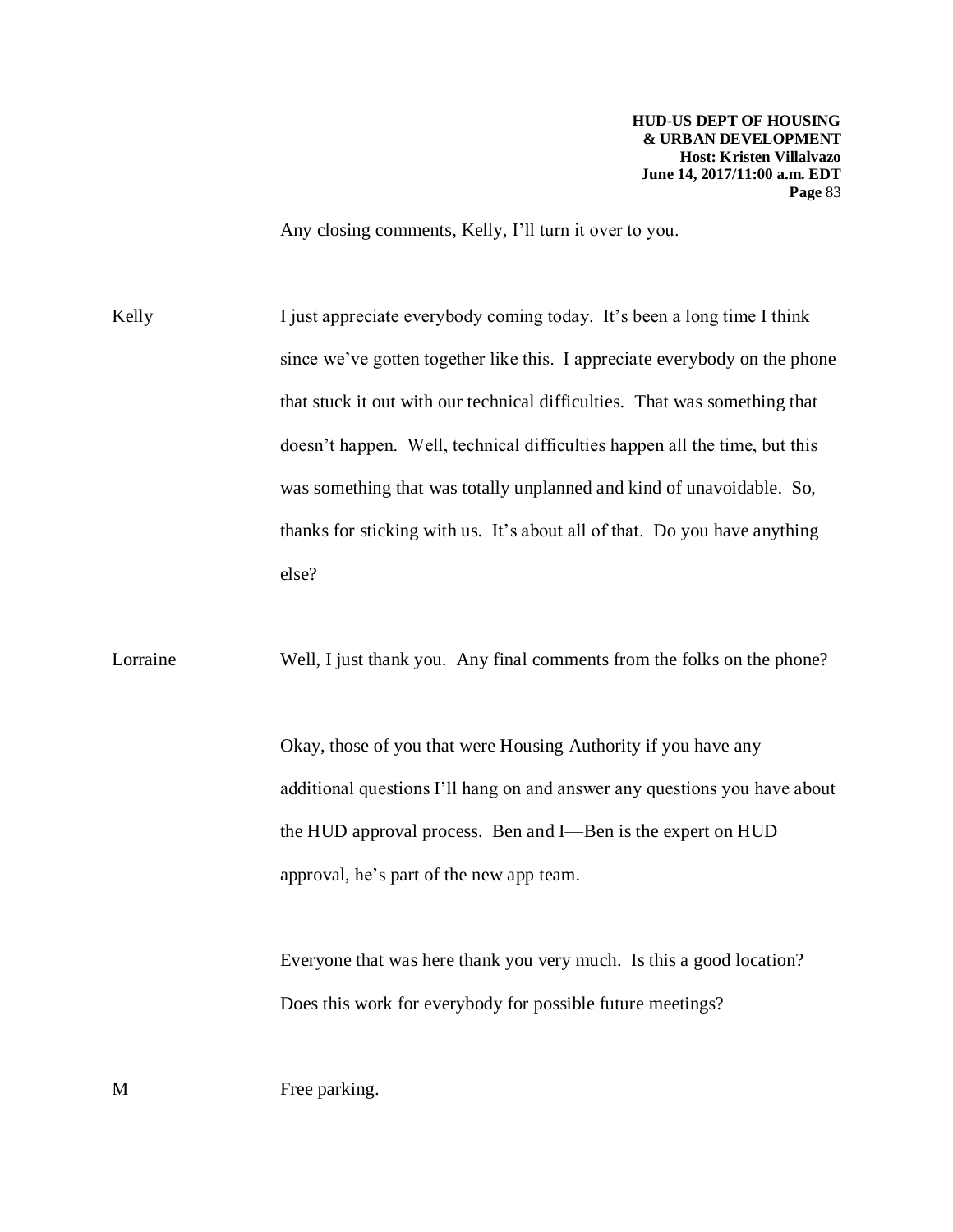Lorraine I agree with that. Alright, well thank you. That's all that I had and we'll hang around if you have any questions.

[Off-Mic]

Jeff One thing I do for the Salt Lake Head Office is I manage their website and the housing counseling section of our website it's great for me but it's also frustrating for me [overlapping voices] as a State Web Manager [audio disruption].

> Counseling information that appears on HUD's website as I understand gets put in by all of you. So, just one feedback question I'd like to hear from you, and maybe Lorraine would like to add to that too, do you have difficulties doing that? Is it easy to get to and update as your services change over time? Do you know where to go? Do you know what I'm talking about?

Lorraine The housing counseling system, the information you put in your agency name—and thanks for bringing this up, Jeff, because it's important. The housing counseling system that is our basis for what we post on the public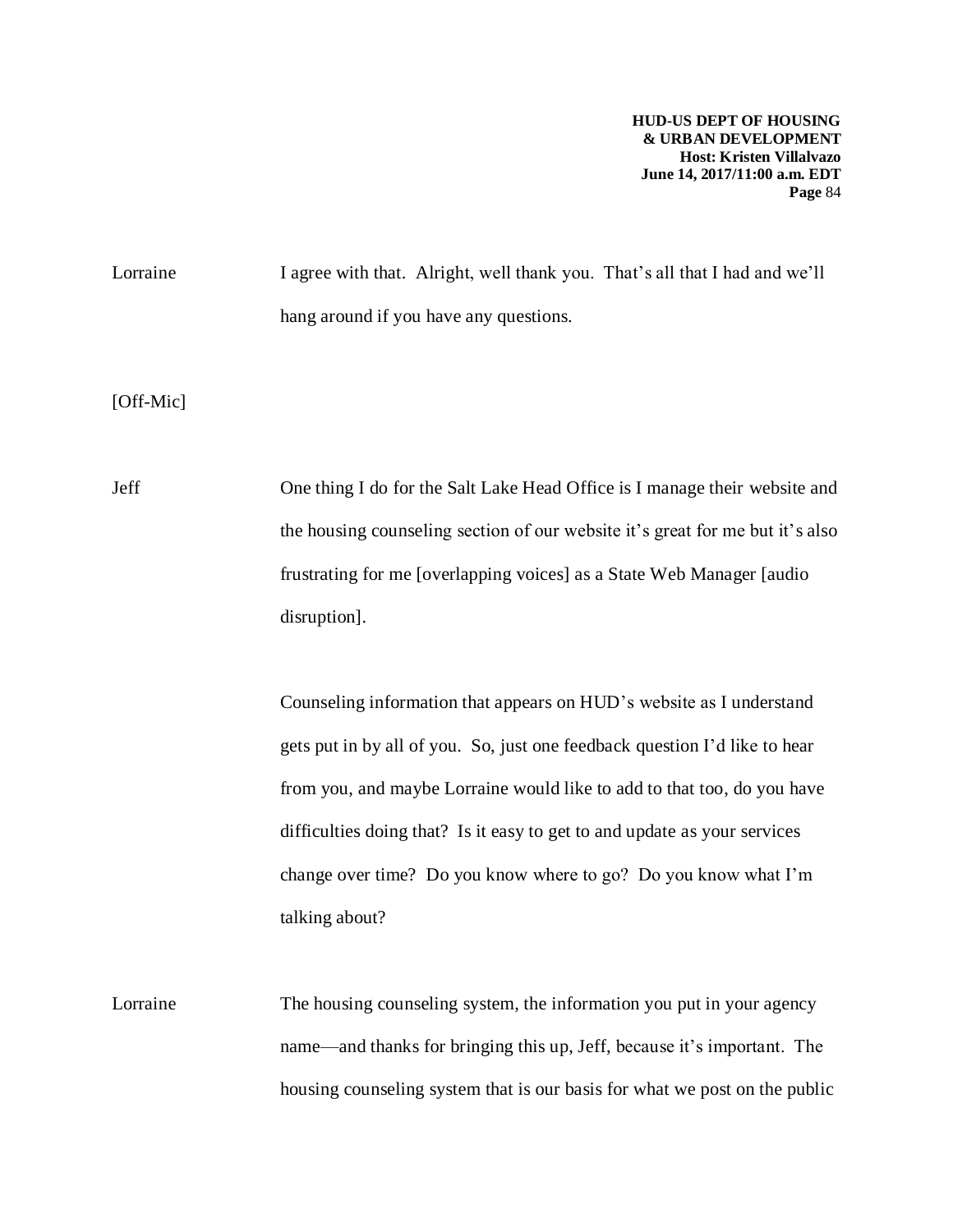site. So, if you move, if you change your telephone number you have the ability to go into the housing counseling system yourself and change that.

It's also going to be really important that you make sure your contact information is correct, too. If you have Suzie Jones as the main contact for your email and Suzie Jones left and you didn't update your system, we're still sending the emails to Suzie Jones and you're missing out on possible important policy information that we're sending out and updates. So, all that you can go yourself into the housing counseling system.

Now, it is a funky system. You have got to change your password. I think it's every 60 days. If you don't do that it's going to lock you out. So, if you need your password updated you can either contact your HUD point of contact. If you're not sure who that person is, you can just send an email to housing.counseling@hud.gov and say I need my password updated. Make sure you include your agency HCS number and your housing counseling system ID number and we'll reset your password.

When you get an email it says your new password is—wait at least 30 minutes because if you go in immediately, it doesn't work. Don't ask me why; it's just some glitch.